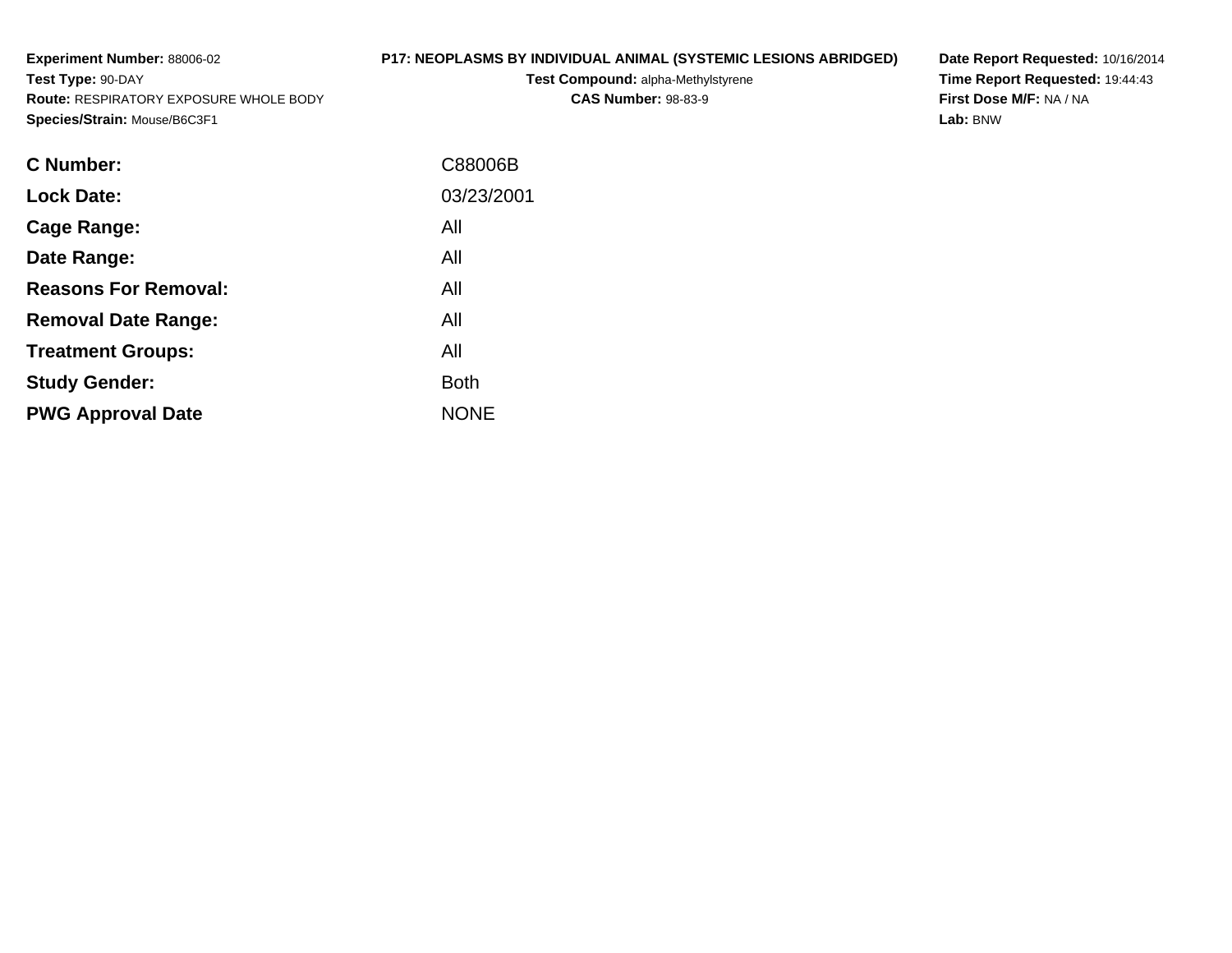**CONTROL**

## **P17: NEOPLASMS BY INDIVIDUAL ANIMAL (SYSTEMIC LESIONS ABRIDGED)**

| Test Type: 90-DAY                                                             | Test Compound: alpha-Methylstyrene |             |               |        |        |          |          |        |        |        |          |                            |  |
|-------------------------------------------------------------------------------|------------------------------------|-------------|---------------|--------|--------|----------|----------|--------|--------|--------|----------|----------------------------|--|
| <b>Route: RESPIRATORY EXPOSURE WHOLE BODY</b><br>Species/Strain: Mouse/B6C3F1 |                                    |             |               |        |        |          |          |        |        |        |          | <b>CAS Number: 98-83-9</b> |  |
|                                                                               |                                    |             |               |        |        |          |          |        |        |        |          |                            |  |
|                                                                               | DAY ON TEST                        | 0           | $\theta$      | 0      | 0      | $\theta$ | 0        | 0      | 0      | 0      | 0        |                            |  |
| <b>B6C3F1 Mouse Male</b>                                                      |                                    | 9           | 0<br>9        | 0<br>9 | 0<br>9 | 0<br>9   | 9        | 0<br>9 | 9      | 0<br>9 | 0<br>9   |                            |  |
| <b>CONTROL</b>                                                                |                                    | 5           | 5             | 5      | 5      | 5        | 5        | 5      | 5      | 5      | 5        |                            |  |
|                                                                               | <b>ANIMAL ID</b>                   | $\mathbf 0$ | 0             | 0      | 0      | $\Omega$ | $\Omega$ | 0      | 0      | 0      | 0        |                            |  |
|                                                                               |                                    | 0           | $\Omega$<br>0 | 0      | 0<br>0 | 0<br>0   | 0<br>0   | 0<br>0 | 0<br>0 | 0<br>0 | 0<br>0   |                            |  |
|                                                                               |                                    | 0           | 0             | 0      | 0      | 0        | 0        | 0      | 0      | 0      |          | <i><b>*TOTALS</b></i>      |  |
|                                                                               |                                    |             | 2             |        |        |          | 6        |        | 8      | 9      | $\Omega$ |                            |  |
| <b>Alimentary System</b>                                                      |                                    |             |               |        |        |          |          |        |        |        |          |                            |  |
| Esophagus                                                                     |                                    |             |               |        |        |          |          |        |        |        |          | 10                         |  |
| Gallbladder                                                                   |                                    |             |               |        |        |          |          |        |        |        |          | 10                         |  |
| Intestine Large, Cecum                                                        |                                    |             |               |        | ٠      |          |          |        |        |        | ÷        | 10                         |  |
| Intestine Large, Colon                                                        |                                    |             |               |        |        |          |          |        |        |        | ÷        | 10                         |  |
| Intestine Large, Rectum                                                       |                                    |             |               |        |        |          |          |        |        |        | $\pm$    | 10                         |  |
| Intestine Small, Duodenum                                                     |                                    |             |               |        |        |          |          |        |        |        | ÷        | 10                         |  |
| Intestine Small, Ileum                                                        |                                    |             |               |        |        |          |          |        |        |        | $\div$   | 10                         |  |
| Intestine Small, Jejunum                                                      |                                    |             |               |        |        |          |          |        |        |        |          | 10                         |  |
| Liver                                                                         |                                    |             |               |        |        |          |          |        |        |        |          | 10                         |  |
|                                                                               |                                    |             |               |        |        |          |          |        |        |        |          |                            |  |

| Intestine Small, Jejunum     | ÷         | +     | ٠         | ٠         | ٠         | ٠         | +         | +         | ٠         | ٠         | 10 |
|------------------------------|-----------|-------|-----------|-----------|-----------|-----------|-----------|-----------|-----------|-----------|----|
| Liver                        | $\ddot{}$ | $\pm$ | $\ddot{}$ | $\ddot{}$ | $\ddot{}$ | $+$       | $\ddot{}$ | $\ddot{}$ | $\ddot{}$ | $\ddot{}$ | 10 |
| Pancreas                     | $\pm$     | $\pm$ | +         | $\pm$     | $\pm$     | $\pm$     | $\pm$     | $\pm$     | +         | $\ddot{}$ | 10 |
| <b>Salivary Glands</b>       | $\ddot{}$ | $\pm$ | $\ddot{}$ | $+$       | $\ddot{}$ | $+$       | $\ddot{}$ | $+$       | $\ddot{}$ | $\ddot{}$ | 10 |
| Stomach, Forestomach         | $\ddot{}$ | $\pm$ | $\ddot{}$ | $\ddot{}$ | $\ddot{}$ | $\ddot{}$ | $\ddot{}$ | $\ddot{}$ | $\ddot{}$ | $\ddot{}$ | 10 |
| Stomach, Glandular           | +         | +     | +         | $\ddot{}$ | $\ddot{}$ | $\ddot{}$ | $\ddot{}$ | $\ddot{}$ | +         | $\ddot{}$ | 10 |
| <b>Cardiovascular System</b> |           |       |           |           |           |           |           |           |           |           |    |
| <b>Blood Vessel</b>          | $\ddot{}$ |       |           |           |           |           |           |           |           |           | 1  |
| Heart                        | $\ddot{}$ | +     |           | +         | ÷         | ÷         | ÷         | +         | +         | ÷         | 10 |
| <b>Endocrine System</b>      |           |       |           |           |           |           |           |           |           |           |    |
| <b>Adrenal Cortex</b>        | ÷         | +     | +         | ٠         | +         | ٠         | ٠         | +         | ٠         | ٠         | 10 |
| <b>Adrenal Medulla</b>       | $\ddot{}$ | +     | +         | $\ddot{}$ | $\ddot{}$ | $\ddot{}$ | $\ddot{}$ | $\ddot{}$ | $\ddot{}$ | $\ddot{}$ | 10 |
| Islets, Pancreatic           | $\ddot{}$ | +     | ÷         | +         | $\ddot{}$ | +         | $\ddot{}$ | $\div$    | +         | $\ddot{}$ | 10 |
|                              |           |       |           |           |           |           |           |           |           |           |    |

\* ..Total animals with tissue examined microscopically; Total animals with tumor **M** ..Missing tissue M ..Missing tissue

+ ..Tissue examined microscopically

I ..Insufficient tissue

A .. Autolysis precludes evaluation X ..Lesion present BLANK ..Not examined microscopically

**Date Report Requested:** 10/16/2014**Time Report Requested:** 19:44:43**First Dose M/F:** NA / NA**Lab:** BNW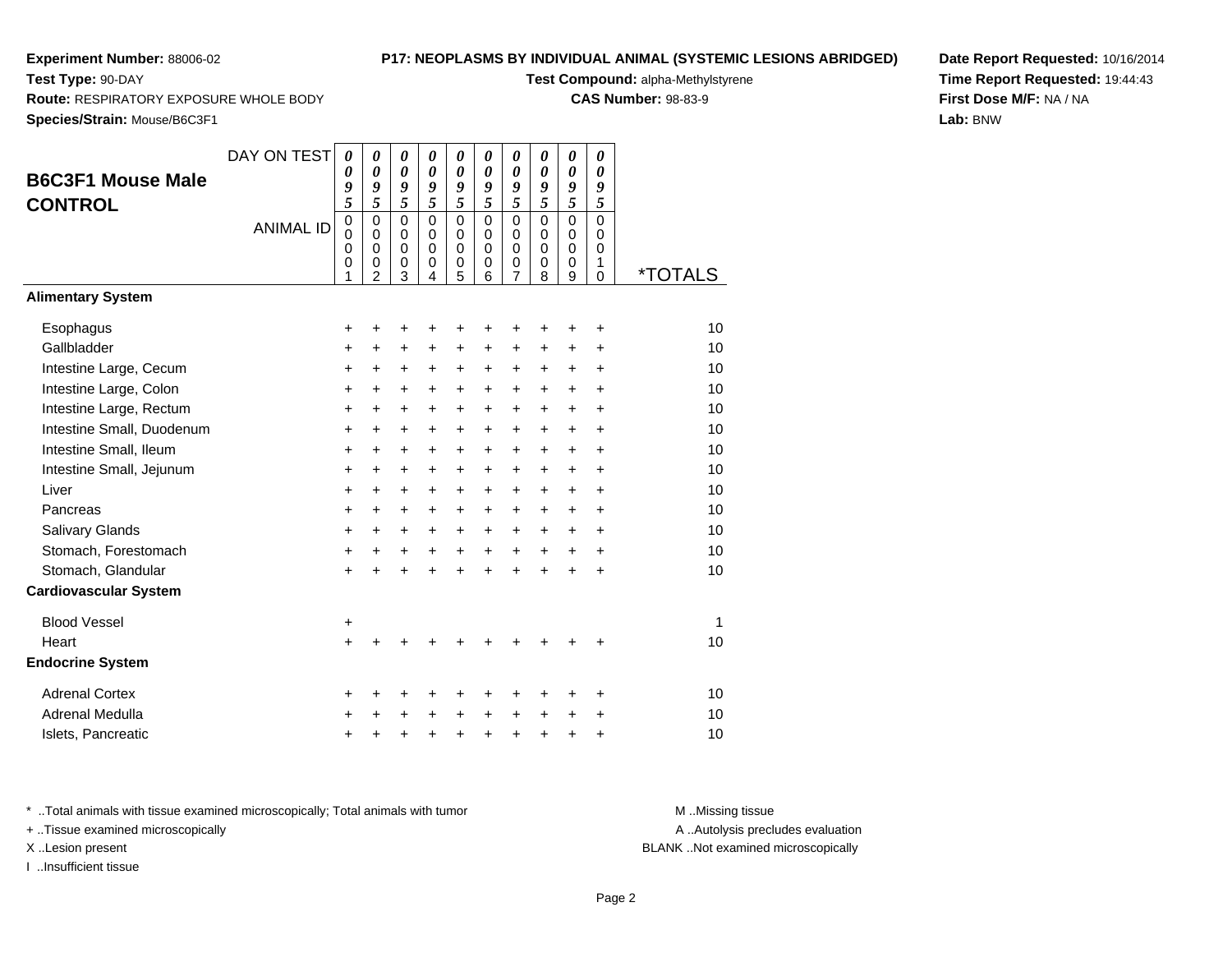**Test Type:** 90-DAY

## **P17: NEOPLASMS BY INDIVIDUAL ANIMAL (SYSTEMIC LESIONS ABRIDGED)**

**Test Compound:** alpha-Methylstyrene

**CAS Number:** 98-83-9

**Date Report Requested:** 10/16/2014**Time Report Requested:** 19:44:43**First Dose M/F:** NA / NA**Lab:** BNW

**Route:** RESPIRATORY EXPOSURE WHOLE BODY

**Species/Strain:** Mouse/B6C3F1

| <b>B6C3F1 Mouse Male</b>    | DAY ON TEST      | 0<br>0                          | 0<br>$\boldsymbol{\theta}$                                       | 0<br>$\boldsymbol{\theta}$                | 0<br>$\boldsymbol{\theta}$                    | 0<br>$\boldsymbol{\theta}$                          | $\pmb{\theta}$<br>$\pmb{\theta}$       | 0<br>$\boldsymbol{\theta}$         | 0<br>$\pmb{\theta}$                              | 0<br>$\boldsymbol{\theta}$                          | $\pmb{\theta}$<br>$\boldsymbol{\theta}$   |                       |
|-----------------------------|------------------|---------------------------------|------------------------------------------------------------------|-------------------------------------------|-----------------------------------------------|-----------------------------------------------------|----------------------------------------|------------------------------------|--------------------------------------------------|-----------------------------------------------------|-------------------------------------------|-----------------------|
| <b>CONTROL</b>              |                  | 9<br>5                          | 9<br>5                                                           | 9<br>5                                    | 9<br>5                                        | 9<br>5                                              | 9<br>5                                 | 9<br>5                             | 9<br>5                                           | 9<br>$\overline{\mathbf{5}}$                        | 9<br>5                                    |                       |
|                             | <b>ANIMAL ID</b> | $\mathbf 0$<br>0<br>0<br>0<br>1 | $\mathbf 0$<br>$\mathbf 0$<br>$\mathbf 0$<br>0<br>$\overline{2}$ | $\mathbf 0$<br>0<br>$\mathbf 0$<br>0<br>3 | $\mathbf 0$<br>$\Omega$<br>$\Omega$<br>0<br>4 | $\mathbf 0$<br>0<br>$\mathbf 0$<br>$\mathbf 0$<br>5 | $\mathbf 0$<br>0<br>$\Omega$<br>0<br>6 | 0<br>0<br>0<br>0<br>$\overline{7}$ | $\mathbf 0$<br>$\Omega$<br>$\mathbf 0$<br>0<br>8 | $\mathbf 0$<br>$\mathbf 0$<br>$\mathbf 0$<br>0<br>9 | $\mathbf 0$<br>0<br>$\mathbf 0$<br>1<br>0 | <i><b>*TOTALS</b></i> |
| Parathyroid Gland           |                  | M                               | $\ddot{}$                                                        | M                                         | $\ddot{}$                                     | $\ddot{}$                                           | $\ddot{}$                              | $\ddot{}$                          | T                                                | $\ddot{}$                                           | M                                         | 6                     |
| <b>Pituitary Gland</b>      |                  | +                               | $\ddot{}$                                                        | +                                         | +                                             | $\ddot{}$                                           | +                                      | $\ddot{}$                          | +                                                | $\ddot{}$                                           | $\ddot{}$                                 | 10                    |
| <b>Thyroid Gland</b>        |                  | $\ddot{}$                       | $\ddot{}$                                                        | $\ddot{}$                                 | $\ddot{}$                                     | $\ddot{}$                                           | $\ddot{}$                              | $\ddot{}$                          | $\ddot{}$                                        | $\ddot{}$                                           | $\ddot{}$                                 | 10                    |
| <b>General Body System</b>  |                  |                                 |                                                                  |                                           |                                               |                                                     |                                        |                                    |                                                  |                                                     |                                           |                       |
| <b>NONE</b>                 |                  |                                 |                                                                  |                                           |                                               |                                                     |                                        |                                    |                                                  |                                                     |                                           |                       |
| <b>Genital System</b>       |                  |                                 |                                                                  |                                           |                                               |                                                     |                                        |                                    |                                                  |                                                     |                                           |                       |
| Epididymis                  |                  | +                               | +                                                                | +                                         | +                                             | +                                                   |                                        | +                                  | +                                                | +                                                   | +                                         | 10                    |
| <b>Preputial Gland</b>      |                  | $\ddot{}$                       | $\ddot{}$                                                        | $\ddot{}$                                 | +                                             | $\ddot{}$                                           | $\ddot{}$                              | +                                  | +                                                | +                                                   | +                                         | 10                    |
| Prostate                    |                  | $\ddot{}$                       | +                                                                | $\pm$                                     | ÷                                             | $\ddot{}$                                           | $\ddot{}$                              | +                                  | $\ddot{}$                                        | +                                                   | +                                         | 10                    |
| <b>Seminal Vesicle</b>      |                  | +                               | +                                                                | +                                         | $\ddot{}$                                     | $\ddot{}$                                           | $\ddot{}$                              | $\ddot{}$                          | $\ddot{}$                                        | $\ddot{}$                                           | $\ddot{}$                                 | 10                    |
| <b>Testes</b>               |                  | $\ddot{}$                       | $\ddot{}$                                                        | $\ddot{}$                                 | $\ddot{}$                                     | $\ddot{}$                                           | $\ddot{}$                              | $\ddot{}$                          | $\ddot{}$                                        | $\ddot{}$                                           | $\ddot{}$                                 | 10                    |
| <b>Hematopoietic System</b> |                  |                                 |                                                                  |                                           |                                               |                                                     |                                        |                                    |                                                  |                                                     |                                           |                       |
| <b>Bone Marrow</b>          |                  | +                               | +                                                                | +                                         | +                                             | +                                                   | +                                      | +                                  | +                                                | +                                                   | +                                         | 10                    |
| Lymph Node, Bronchial       |                  | $\ddot{}$                       | М                                                                | $\ddot{}$                                 | M                                             | +                                                   | +                                      | $\pm$                              | +                                                | +                                                   | $\ddot{}$                                 | 8                     |
| Lymph Node, Mandibular      |                  | M                               | $\ddot{}$                                                        | $\ddot{}$                                 | ÷                                             | $\ddot{}$                                           | $\ddot{}$                              | $\pm$                              | $+$                                              | M                                                   | M                                         | $\overline{7}$        |
| Lymph Node, Mediastinal     |                  | $\ddot{}$                       | M                                                                | $\ddot{}$                                 | +                                             | $\ddot{}$                                           | М                                      | $\ddot{}$                          | М                                                | M                                                   | M                                         | 5                     |
| Lymph Node, Mesenteric      |                  | $\ddot{}$                       | $\ddot{}$                                                        | $\ddot{}$                                 | +                                             | $\ddot{}$                                           | +                                      | +                                  | +                                                | +                                                   | $\ddot{}$                                 | 10                    |
| Spleen                      |                  | +                               | +                                                                | +                                         | $\ddot{}$                                     | $\ddot{}$                                           | $\ddot{}$                              | $\ddot{}$                          | $\pm$                                            | +                                                   | $\ddot{}$                                 | 10                    |
| Thymus                      |                  | $\ddot{}$                       | +                                                                | $\ddot{}$                                 | +                                             | $\ddot{}$                                           | $\ddot{}$                              | $\ddot{}$                          | ÷.                                               | $\ddot{}$                                           | $\ddot{}$                                 | 10                    |
| <b>Integumentary System</b> |                  |                                 |                                                                  |                                           |                                               |                                                     |                                        |                                    |                                                  |                                                     |                                           |                       |
| <b>Mammary Gland</b>        |                  | M                               | M                                                                | М                                         | М                                             | M                                                   | м                                      | м                                  | м                                                | М                                                   | M                                         | $\mathbf 0$           |

\* ..Total animals with tissue examined microscopically; Total animals with tumor **M** . Missing tissue M ..Missing tissue

+ ..Tissue examined microscopically

I ..Insufficient tissue

A ..Autolysis precludes evaluation

X ..Lesion present BLANK ..Not examined microscopically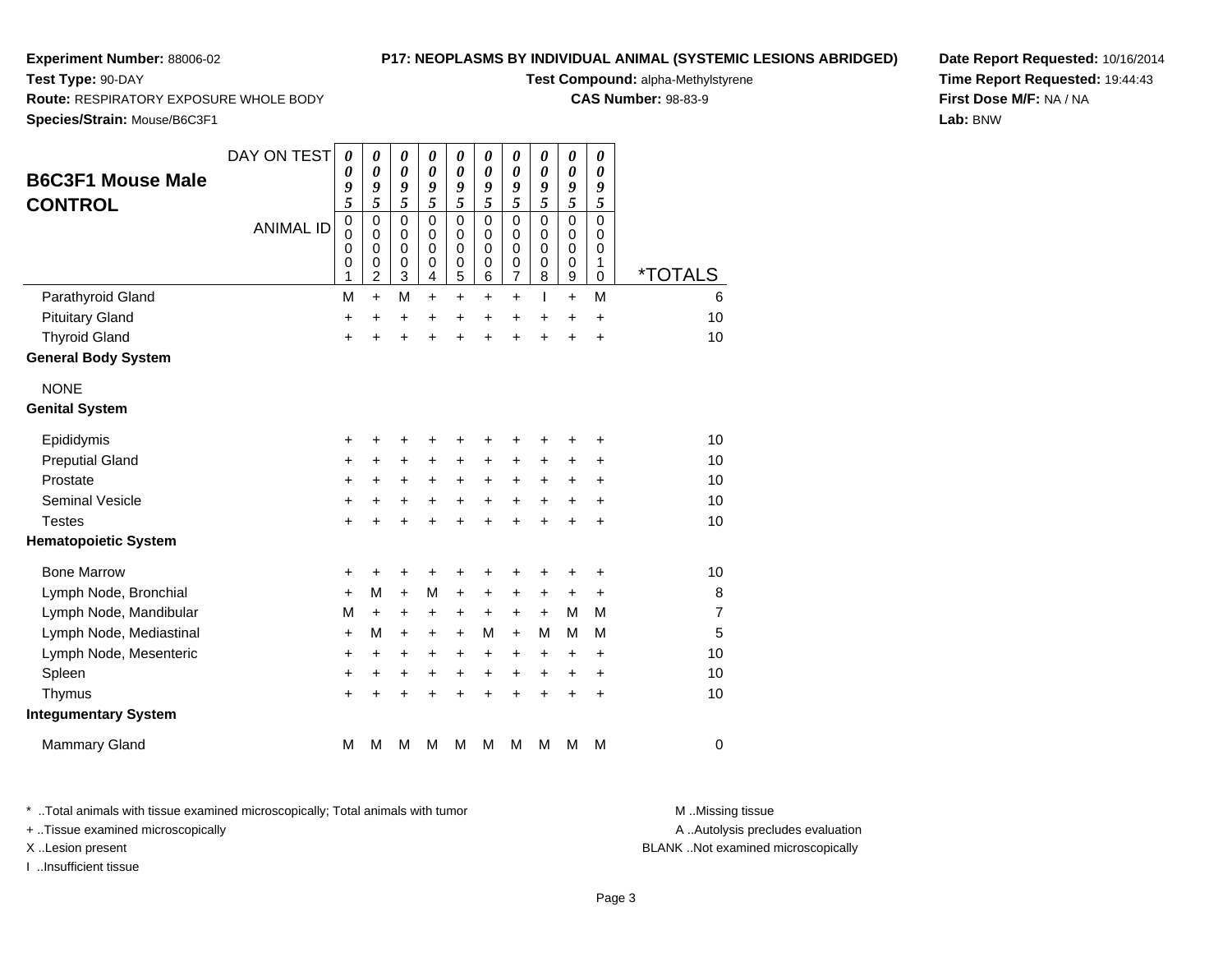**Test Type:** 90-DAY

## **P17: NEOPLASMS BY INDIVIDUAL ANIMAL (SYSTEMIC LESIONS ABRIDGED)**

**Test Compound:** alpha-Methylstyrene

**CAS Number:** 98-83-9

**Date Report Requested:** 10/16/2014**Time Report Requested:** 19:44:43**First Dose M/F:** NA / NA**Lab:** BNW

**Route:** RESPIRATORY EXPOSURE WHOLE BODY

**Species/Strain:** Mouse/B6C3F1

| <b>B6C3F1 Mouse Male</b><br><b>CONTROL</b>        | DAY ON TEST<br><b>ANIMAL ID</b> | $\boldsymbol{\theta}$<br>$\boldsymbol{\theta}$<br>9<br>5<br>$\mathbf 0$<br>$\mathbf 0$<br>$\mathbf 0$<br>$\mathbf 0$<br>1 | 0<br>0<br>9<br>5<br>$\mathbf 0$<br>0<br>0<br>0<br>$\overline{2}$ | 0<br>$\boldsymbol{\theta}$<br>9<br>5<br>0<br>0<br>0<br>$\boldsymbol{0}$<br>3 | 0<br>0<br>9<br>5<br>0<br>0<br>0<br>0<br>4 | 0<br>$\boldsymbol{\theta}$<br>9<br>5<br>$\mathbf 0$<br>0<br>0<br>0<br>5 | $\boldsymbol{\theta}$<br>$\boldsymbol{\theta}$<br>9<br>5<br>$\mathbf 0$<br>0<br>0<br>0<br>6 | 0<br>0<br>9<br>5<br>$\mathbf 0$<br>$\mathbf 0$<br>0<br>$\mathbf 0$<br>7 | 0<br>0<br>9<br>5<br>$\mathbf 0$<br>0<br>0<br>0<br>8 | $\boldsymbol{\theta}$<br>0<br>9<br>5<br>$\mathbf 0$<br>0<br>$\mathbf 0$<br>0<br>$\mathsf g$ | 0<br>$\boldsymbol{\theta}$<br>9<br>5<br>$\mathbf 0$<br>0<br>0<br>1<br>0 | <i><b>*TOTALS</b></i> |
|---------------------------------------------------|---------------------------------|---------------------------------------------------------------------------------------------------------------------------|------------------------------------------------------------------|------------------------------------------------------------------------------|-------------------------------------------|-------------------------------------------------------------------------|---------------------------------------------------------------------------------------------|-------------------------------------------------------------------------|-----------------------------------------------------|---------------------------------------------------------------------------------------------|-------------------------------------------------------------------------|-----------------------|
| <b>Mammary Gland</b>                              |                                 | M                                                                                                                         | M                                                                | M                                                                            | M                                         | M                                                                       | M                                                                                           | M                                                                       | M                                                   | M                                                                                           | M                                                                       | 0                     |
| Skin                                              |                                 | $\ddot{}$                                                                                                                 | $\ddot{}$                                                        | $\ddot{}$                                                                    | $\ddot{}$                                 | $\ddot{}$                                                               | $\ddot{}$                                                                                   | $\ddot{}$                                                               | $\ddot{}$                                           | $\ddot{}$                                                                                   | $\ddot{}$                                                               | 10                    |
| <b>Musculoskeletal System</b>                     |                                 |                                                                                                                           |                                                                  |                                                                              |                                           |                                                                         |                                                                                             |                                                                         |                                                     |                                                                                             |                                                                         |                       |
| Bone                                              |                                 | $\ddot{}$                                                                                                                 |                                                                  |                                                                              |                                           |                                                                         |                                                                                             |                                                                         |                                                     | ┿                                                                                           | $\ddot{}$                                                               | 10                    |
| <b>Nervous System</b>                             |                                 |                                                                                                                           |                                                                  |                                                                              |                                           |                                                                         |                                                                                             |                                                                         |                                                     |                                                                                             |                                                                         |                       |
| <b>Brain</b>                                      |                                 | +                                                                                                                         |                                                                  |                                                                              |                                           |                                                                         |                                                                                             |                                                                         |                                                     |                                                                                             | +                                                                       | 10                    |
| <b>Respiratory System</b>                         |                                 |                                                                                                                           |                                                                  |                                                                              |                                           |                                                                         |                                                                                             |                                                                         |                                                     |                                                                                             |                                                                         |                       |
| Larynx                                            |                                 | +                                                                                                                         | +                                                                | +                                                                            |                                           | +                                                                       |                                                                                             |                                                                         |                                                     | +                                                                                           | +                                                                       | 10                    |
| Lung                                              |                                 | +                                                                                                                         | +                                                                | +                                                                            | +                                         | +                                                                       | +                                                                                           | +                                                                       | +                                                   | +                                                                                           | +                                                                       | 10                    |
| <b>Nose</b>                                       |                                 | +                                                                                                                         | $\ddot{}$                                                        | $\pm$                                                                        | +                                         | +                                                                       | $\ddot{}$                                                                                   | +                                                                       | $\pm$                                               | +                                                                                           | +                                                                       | 10                    |
| Trachea                                           |                                 | $\ddot{}$                                                                                                                 |                                                                  | +                                                                            |                                           | +                                                                       |                                                                                             |                                                                         |                                                     | +                                                                                           | +                                                                       | 10                    |
| <b>Special Senses System</b>                      |                                 |                                                                                                                           |                                                                  |                                                                              |                                           |                                                                         |                                                                                             |                                                                         |                                                     |                                                                                             |                                                                         |                       |
| Eye                                               |                                 | +                                                                                                                         |                                                                  | +                                                                            |                                           | +                                                                       |                                                                                             |                                                                         | +                                                   |                                                                                             | +                                                                       | 10                    |
| Harderian Gland                                   |                                 | $\ddot{}$                                                                                                                 |                                                                  |                                                                              |                                           | +                                                                       |                                                                                             |                                                                         | $\ddot{}$                                           | +                                                                                           | +                                                                       | 10                    |
| <b>Urinary System</b>                             |                                 |                                                                                                                           |                                                                  |                                                                              |                                           |                                                                         |                                                                                             |                                                                         |                                                     |                                                                                             |                                                                         |                       |
| Kidney                                            |                                 | +                                                                                                                         |                                                                  |                                                                              |                                           |                                                                         |                                                                                             |                                                                         | ٠                                                   | +                                                                                           | +                                                                       | 10                    |
| <b>Urinary Bladder</b><br><b>SYSTEMIC LESIONS</b> |                                 | $\ddot{}$                                                                                                                 |                                                                  |                                                                              |                                           | +                                                                       |                                                                                             |                                                                         |                                                     | +                                                                                           | +                                                                       | 10                    |
| Multiple Organ                                    |                                 | +                                                                                                                         |                                                                  |                                                                              |                                           |                                                                         |                                                                                             |                                                                         |                                                     | +                                                                                           | +                                                                       | 10                    |

\* ..Total animals with tissue examined microscopically; Total animals with tumor **M** . Missing tissue M ..Missing tissue + ..Tissue examined microscopically

I ..Insufficient tissue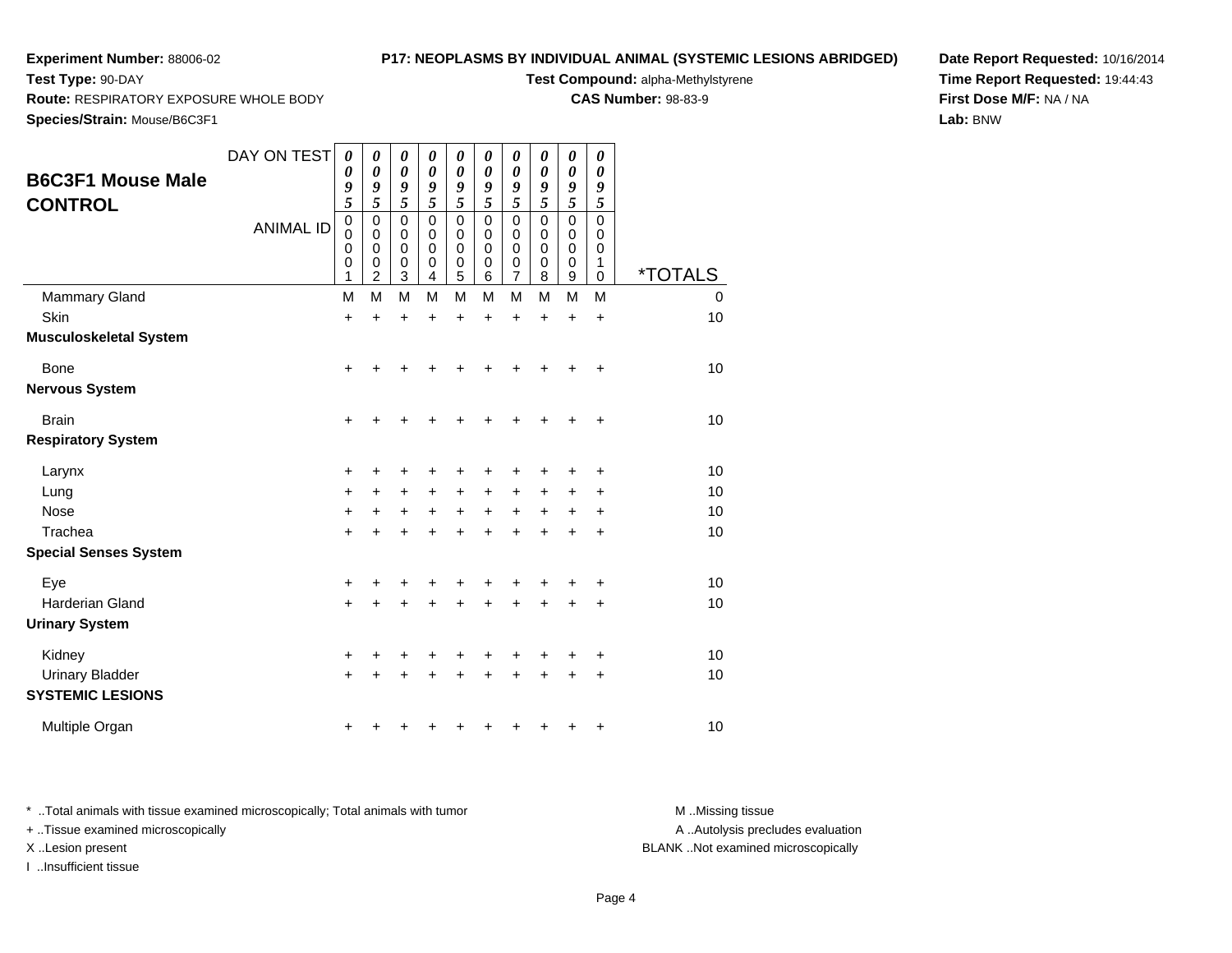**Test Type:** 90-DAY

## **P17: NEOPLASMS BY INDIVIDUAL ANIMAL (SYSTEMIC LESIONS ABRIDGED)**

**Test Compound:** alpha-Methylstyrene**CAS Number:** 98-83-9

**Route:** RESPIRATORY EXPOSURE WHOLE BODY

**Date Report Requested:** 10/16/2014**Time Report Requested:** 19:44:43**First Dose M/F:** NA / NA**Lab:** BNW

| Species/Strain: Mouse/B6C3F1                                                   |                  |                                                          |                                                                         |                                                                |                                                              |                                                      |                                                                |                                                          |                                              |                                                                    |                                                                  |                       |
|--------------------------------------------------------------------------------|------------------|----------------------------------------------------------|-------------------------------------------------------------------------|----------------------------------------------------------------|--------------------------------------------------------------|------------------------------------------------------|----------------------------------------------------------------|----------------------------------------------------------|----------------------------------------------|--------------------------------------------------------------------|------------------------------------------------------------------|-----------------------|
| <b>B6C3F1 Mouse Male</b><br><b>75 PPM</b>                                      | DAY ON TEST      | $\boldsymbol{\theta}$<br>$\boldsymbol{\theta}$<br>9<br>5 | $\boldsymbol{\theta}$<br>$\boldsymbol{\theta}$<br>9<br>5                | $\boldsymbol{\theta}$<br>$\boldsymbol{\theta}$<br>9<br>5       | $\pmb{\theta}$<br>$\boldsymbol{\theta}$<br>9<br>5            | $\boldsymbol{\theta}$<br>0<br>9<br>5                 | $\boldsymbol{\theta}$<br>0<br>9<br>5                           | $\pmb{\theta}$<br>0<br>$\boldsymbol{g}$<br>5             | $\pmb{\theta}$<br>0<br>9<br>5                | $\pmb{\theta}$<br>$\pmb{\theta}$<br>$\boldsymbol{g}$<br>$\sqrt{5}$ | $\pmb{\theta}$<br>0<br>$\boldsymbol{g}$<br>5                     |                       |
|                                                                                | <b>ANIMAL ID</b> | $\mathsf 0$<br>0<br>$\overline{c}$<br>$\pmb{0}$<br>1     | $\pmb{0}$<br>$\mathbf 0$<br>$\overline{c}$<br>$\,0\,$<br>$\overline{c}$ | $\pmb{0}$<br>$\mathbf 0$<br>$\boldsymbol{2}$<br>$\pmb{0}$<br>3 | $\pmb{0}$<br>$\mathbf 0$<br>$\overline{c}$<br>$\pmb{0}$<br>4 | 0<br>$\pmb{0}$<br>$\boldsymbol{2}$<br>$\pmb{0}$<br>5 | $\mathsf 0$<br>$\mathbf 0$<br>$\overline{c}$<br>$\pmb{0}$<br>6 | $\mathbf 0$<br>$\mathbf 0$<br>$\boldsymbol{2}$<br>0<br>7 | $\mathsf 0$<br>0<br>$\overline{c}$<br>0<br>8 | $\pmb{0}$<br>$\mathbf 0$<br>$\sqrt{2}$<br>$\pmb{0}$<br>9           | $\mathbf 0$<br>$\mathbf 0$<br>$\overline{c}$<br>1<br>$\mathbf 0$ | <i><b>*TOTALS</b></i> |
| <b>Alimentary System</b>                                                       |                  |                                                          |                                                                         |                                                                |                                                              |                                                      |                                                                |                                                          |                                              |                                                                    |                                                                  |                       |
| Liver<br><b>Cardiovascular System</b>                                          |                  | ٠                                                        |                                                                         |                                                                |                                                              |                                                      |                                                                |                                                          |                                              | +                                                                  | $\ddot{}$                                                        | 10                    |
| <b>NONE</b><br><b>Endocrine System</b>                                         |                  |                                                          |                                                                         |                                                                |                                                              |                                                      |                                                                |                                                          |                                              |                                                                    |                                                                  |                       |
| <b>NONE</b><br><b>General Body System</b>                                      |                  |                                                          |                                                                         |                                                                |                                                              |                                                      |                                                                |                                                          |                                              |                                                                    |                                                                  |                       |
| <b>NONE</b><br><b>Genital System</b>                                           |                  |                                                          |                                                                         |                                                                |                                                              |                                                      |                                                                |                                                          |                                              |                                                                    |                                                                  |                       |
| <b>NONE</b><br><b>Hematopoietic System</b>                                     |                  |                                                          |                                                                         |                                                                |                                                              |                                                      |                                                                |                                                          |                                              |                                                                    |                                                                  |                       |
| <b>NONE</b><br><b>Integumentary System</b>                                     |                  |                                                          |                                                                         |                                                                |                                                              |                                                      |                                                                |                                                          |                                              |                                                                    |                                                                  |                       |
| <b>NONE</b><br><b>Musculoskeletal System</b>                                   |                  |                                                          |                                                                         |                                                                |                                                              |                                                      |                                                                |                                                          |                                              |                                                                    |                                                                  |                       |
| <b>NONE</b><br><b>Nervous System</b>                                           |                  |                                                          |                                                                         |                                                                |                                                              |                                                      |                                                                |                                                          |                                              |                                                                    |                                                                  |                       |
| <b>NONE</b>                                                                    |                  |                                                          |                                                                         |                                                                |                                                              |                                                      |                                                                |                                                          |                                              |                                                                    |                                                                  |                       |
| * Total animals with tissue examined microscopically; Total animals with tumor |                  |                                                          |                                                                         |                                                                |                                                              |                                                      |                                                                |                                                          |                                              |                                                                    |                                                                  | M Missing tissue      |

+ ..Tissue examined microscopically

I ..Insufficient tissue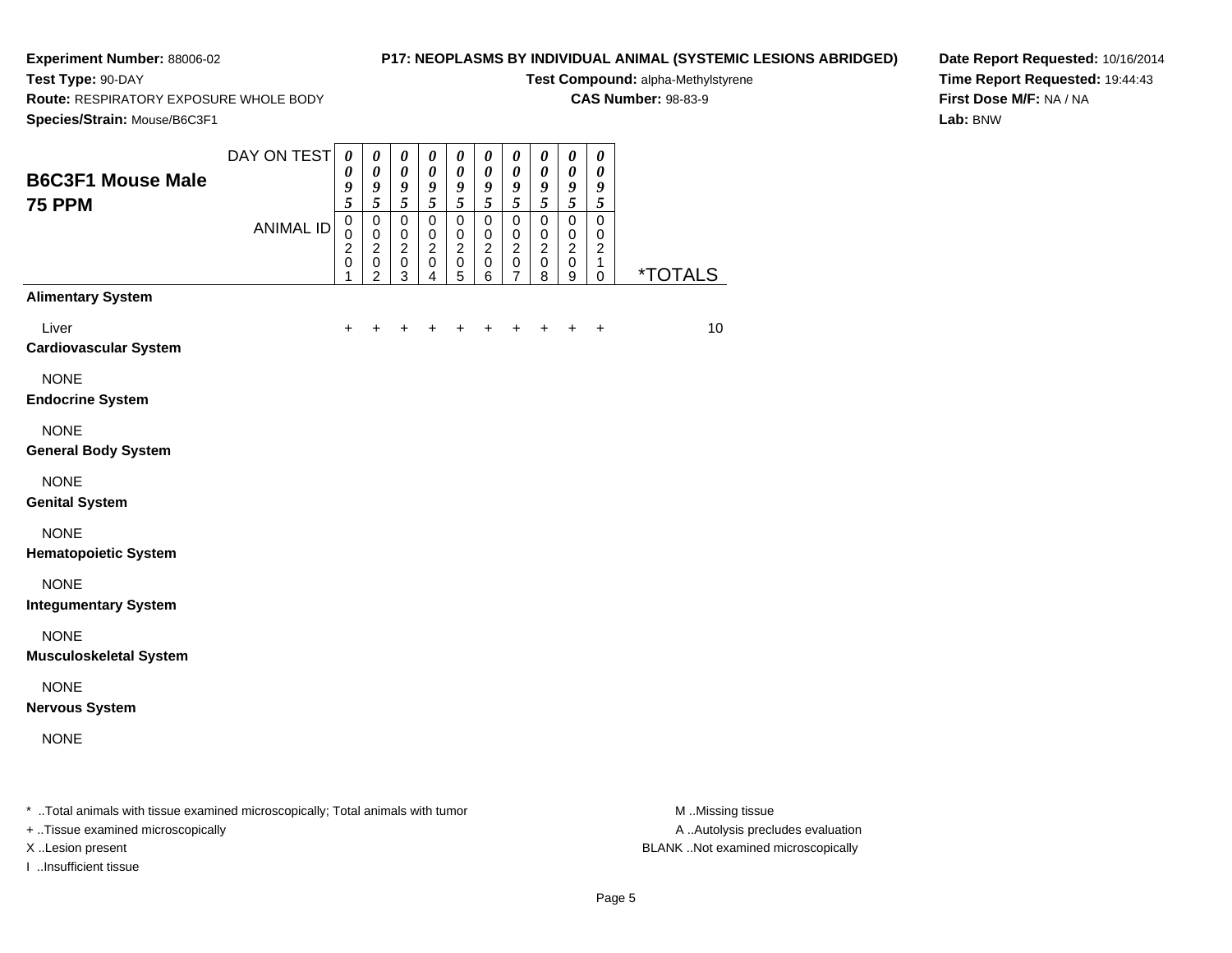**Test Type:** 90-DAY

## **P17: NEOPLASMS BY INDIVIDUAL ANIMAL (SYSTEMIC LESIONS ABRIDGED)**

**Test Compound:** alpha-Methylstyrene

**CAS Number:** 98-83-9

**Species/Strain:** Mouse/B6C3F1

**Route:** RESPIRATORY EXPOSURE WHOLE BODY

**Date Report Requested:** 10/16/2014**Time Report Requested:** 19:44:43**First Dose M/F:** NA / NA**Lab:** BNW

| <b>B6C3F1 Mouse Male</b><br><b>75 PPM</b>           | DAY ON TEST<br><b>ANIMAL ID</b> | 0<br>0<br>9<br>5<br>$\pmb{0}$<br>0        | 0<br>$\boldsymbol{\theta}$<br>9<br>5<br>$\mathbf 0$<br>$\pmb{0}$ | 0<br>0<br>9<br>5<br>$\mathbf 0$                | 0<br>0<br>9<br>5<br>$\mathbf 0$<br>$\pmb{0}$ | 0<br>$\boldsymbol{\theta}$<br>9<br>5<br>$\mathbf 0$<br>0 | 0<br>0<br>9<br>5<br>$\Omega$<br>0    | 0<br>0<br>9<br>5<br>0<br>0 | 0<br>0<br>9<br>5<br>$\Omega$<br>0  | 0<br>0<br>9<br>5<br>0<br>$\pmb{0}$ | 0<br>0<br>9<br>5<br>$\mathbf 0$<br>0 |                       |
|-----------------------------------------------------|---------------------------------|-------------------------------------------|------------------------------------------------------------------|------------------------------------------------|----------------------------------------------|----------------------------------------------------------|--------------------------------------|----------------------------|------------------------------------|------------------------------------|--------------------------------------|-----------------------|
|                                                     |                                 | $\overline{\mathbf{c}}$<br>$\overline{0}$ | $\frac{2}{0}$<br>$\mathfrak{p}$                                  | $\begin{matrix} 0 \\ 2 \\ 0 \end{matrix}$<br>3 | $\overline{c}$<br>$\mathbf 0$<br>4           | $\frac{2}{0}$<br>5                                       | $\boldsymbol{2}$<br>$\mathbf 0$<br>6 | $\frac{2}{0}$<br>7         | $\overline{c}$<br>$\mathbf 0$<br>8 | $\overline{2}$<br>$\mathbf 0$<br>9 | $\overline{c}$<br>1<br>$\Omega$      | <i><b>*TOTALS</b></i> |
| <b>Respiratory System</b>                           |                                 |                                           |                                                                  |                                                |                                              |                                                          |                                      |                            |                                    |                                    |                                      |                       |
| Lung<br><b>Nose</b><br><b>Special Senses System</b> |                                 | +<br>$\ddot{}$                            | +                                                                | +                                              | $\ddot{}$                                    | $+$                                                      | $\ddot{}$                            | $\ddot{}$                  | +<br>$+$                           | $\ddot{}$                          | $\ddot{}$                            | 2<br>10               |
| <b>NONE</b><br><b>Urinary System</b>                |                                 |                                           |                                                                  |                                                |                                              |                                                          |                                      |                            |                                    |                                    |                                      |                       |
| <b>NONE</b><br><b>SYSTEMIC LESIONS</b>              |                                 |                                           |                                                                  |                                                |                                              |                                                          |                                      |                            |                                    |                                    |                                      |                       |
| Multiple Organ                                      |                                 | +                                         |                                                                  |                                                |                                              |                                                          |                                      |                            |                                    |                                    |                                      | 10                    |

\* ..Total animals with tissue examined microscopically; Total animals with tumor **M** . Missing tissue M ..Missing tissue

+ ..Tissue examined microscopically

I ..Insufficient tissue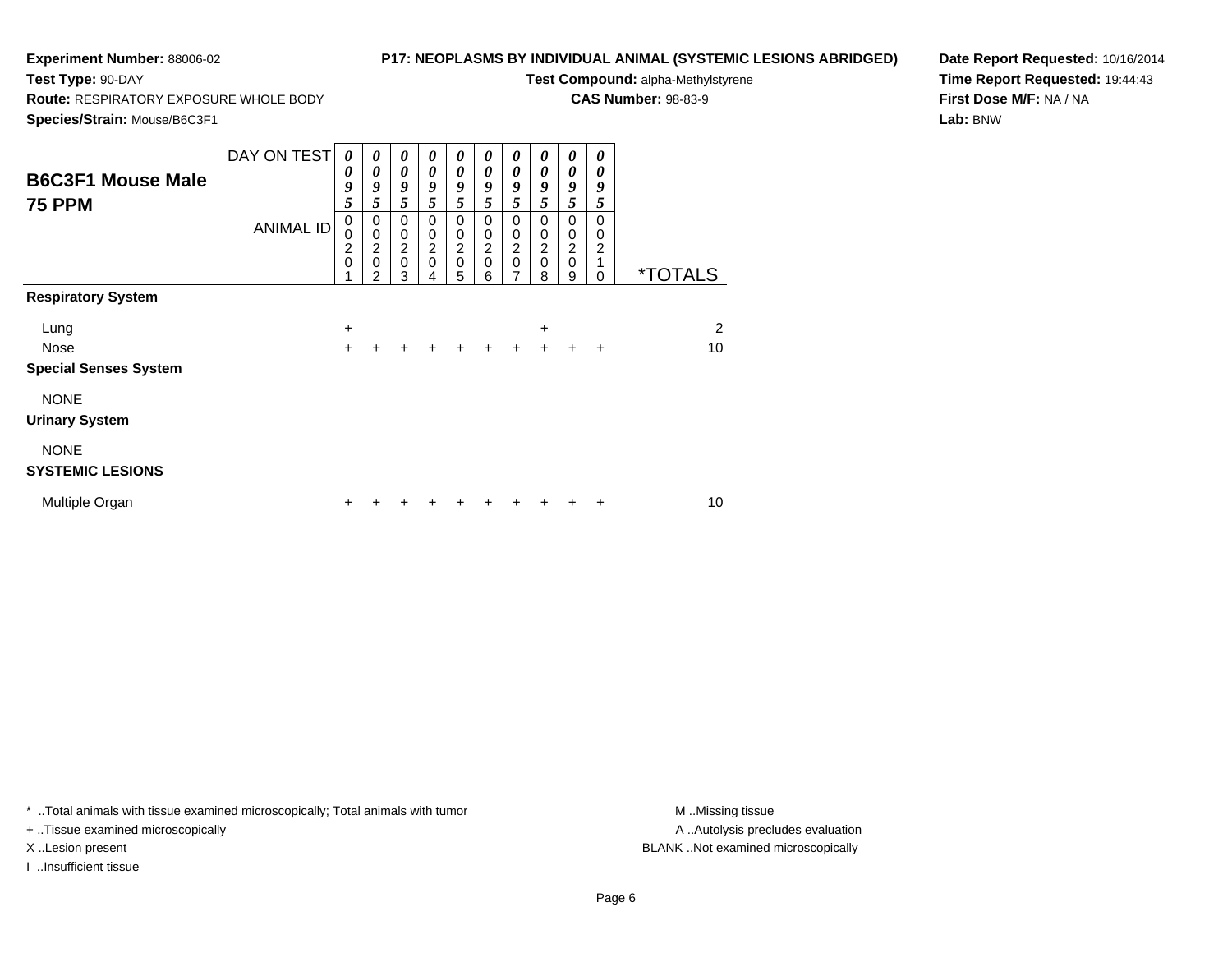**Test Type:** 90-DAY

## **P17: NEOPLASMS BY INDIVIDUAL ANIMAL (SYSTEMIC LESIONS ABRIDGED)**

**Test Compound:** alpha-Methylstyrene**CAS Number:** 98-83-9

**Species/Strain:** Mouse/B6C3F1

**Route:** RESPIRATORY EXPOSURE WHOLE BODY

**Date Report Requested:** 10/16/2014**Time Report Requested:** 19:44:43**First Dose M/F:** NA / NA**Lab:** BNW

| <b>Species/Strain:</b> Mouse/B6C3F1                                            |                  |                                         |                                                               |                                                             |                                                         |                                                           |                                                          |                                                      |                                             |                                                             |                                           |                       |
|--------------------------------------------------------------------------------|------------------|-----------------------------------------|---------------------------------------------------------------|-------------------------------------------------------------|---------------------------------------------------------|-----------------------------------------------------------|----------------------------------------------------------|------------------------------------------------------|---------------------------------------------|-------------------------------------------------------------|-------------------------------------------|-----------------------|
| <b>B6C3F1 Mouse Male</b><br><b>150 PPM</b>                                     | DAY ON TEST      | 0<br>$\pmb{\theta}$<br>9<br>5           | 0<br>$\boldsymbol{\theta}$<br>$\frac{9}{5}$                   | $\pmb{\theta}$<br>$\pmb{\theta}$<br>9<br>$\overline{5}$     | $\pmb{\theta}$<br>$\pmb{\theta}$<br>9<br>$\tilde{s}$    | 0<br>$\boldsymbol{\theta}$<br>9<br>5                      | $\boldsymbol{\theta}$<br>$\pmb{\theta}$<br>$\frac{9}{5}$ | $\pmb{\theta}$<br>$\boldsymbol{\theta}$<br>9<br>5    | 0<br>0<br>9<br>5                            | $\pmb{\theta}$<br>$\pmb{\theta}$<br>$\pmb{9}$<br>$\sqrt{5}$ | $\pmb{\theta}$<br>0<br>9<br>5             |                       |
|                                                                                | <b>ANIMAL ID</b> | $\mathbf 0$<br>0<br>4<br>$\pmb{0}$<br>1 | $\pmb{0}$<br>0<br>$\overline{4}$<br>$\,0\,$<br>$\overline{2}$ | $\pmb{0}$<br>0<br>$\overline{\mathbf{4}}$<br>$\pmb{0}$<br>3 | $\pmb{0}$<br>0<br>$\overline{4}$<br>0<br>$\overline{4}$ | $\pmb{0}$<br>0<br>$\overline{\mathbf{4}}$<br>$\,0\,$<br>5 | $\pmb{0}$<br>0<br>4<br>$\pmb{0}$<br>6                    | $\mathbf 0$<br>0<br>$\overline{4}$<br>$\pmb{0}$<br>7 | 0<br>0<br>$\overline{\mathbf{4}}$<br>0<br>8 | $\mathbf 0$<br>0<br>$\overline{4}$<br>$\pmb{0}$<br>9        | $\mathbf 0$<br>0<br>4<br>1<br>$\mathbf 0$ | <i><b>*TOTALS</b></i> |
| <b>Alimentary System</b>                                                       |                  |                                         |                                                               |                                                             |                                                         |                                                           |                                                          |                                                      |                                             |                                                             |                                           |                       |
| Liver<br><b>Cardiovascular System</b>                                          |                  | $\ddot{}$                               | +                                                             | +                                                           | +                                                       | +                                                         | +                                                        | +                                                    | +                                           | $\ddot{}$                                                   | $\ddot{}$                                 | 10                    |
| <b>NONE</b><br><b>Endocrine System</b>                                         |                  |                                         |                                                               |                                                             |                                                         |                                                           |                                                          |                                                      |                                             |                                                             |                                           |                       |
| <b>NONE</b><br><b>General Body System</b>                                      |                  |                                         |                                                               |                                                             |                                                         |                                                           |                                                          |                                                      |                                             |                                                             |                                           |                       |
| <b>NONE</b><br><b>Genital System</b>                                           |                  |                                         |                                                               |                                                             |                                                         |                                                           |                                                          |                                                      |                                             |                                                             |                                           |                       |
| <b>NONE</b><br><b>Hematopoietic System</b>                                     |                  |                                         |                                                               |                                                             |                                                         |                                                           |                                                          |                                                      |                                             |                                                             |                                           |                       |
| <b>NONE</b><br><b>Integumentary System</b>                                     |                  |                                         |                                                               |                                                             |                                                         |                                                           |                                                          |                                                      |                                             |                                                             |                                           |                       |
| <b>NONE</b><br><b>Musculoskeletal System</b>                                   |                  |                                         |                                                               |                                                             |                                                         |                                                           |                                                          |                                                      |                                             |                                                             |                                           |                       |
| <b>NONE</b><br><b>Nervous System</b>                                           |                  |                                         |                                                               |                                                             |                                                         |                                                           |                                                          |                                                      |                                             |                                                             |                                           |                       |
| <b>NONE</b>                                                                    |                  |                                         |                                                               |                                                             |                                                         |                                                           |                                                          |                                                      |                                             |                                                             |                                           |                       |
| * Total animals with tissue examined microscopically; Total animals with tumor |                  |                                         |                                                               |                                                             |                                                         |                                                           |                                                          |                                                      |                                             |                                                             |                                           | M Missing tissue      |

+ ..Tissue examined microscopically

I ..Insufficient tissue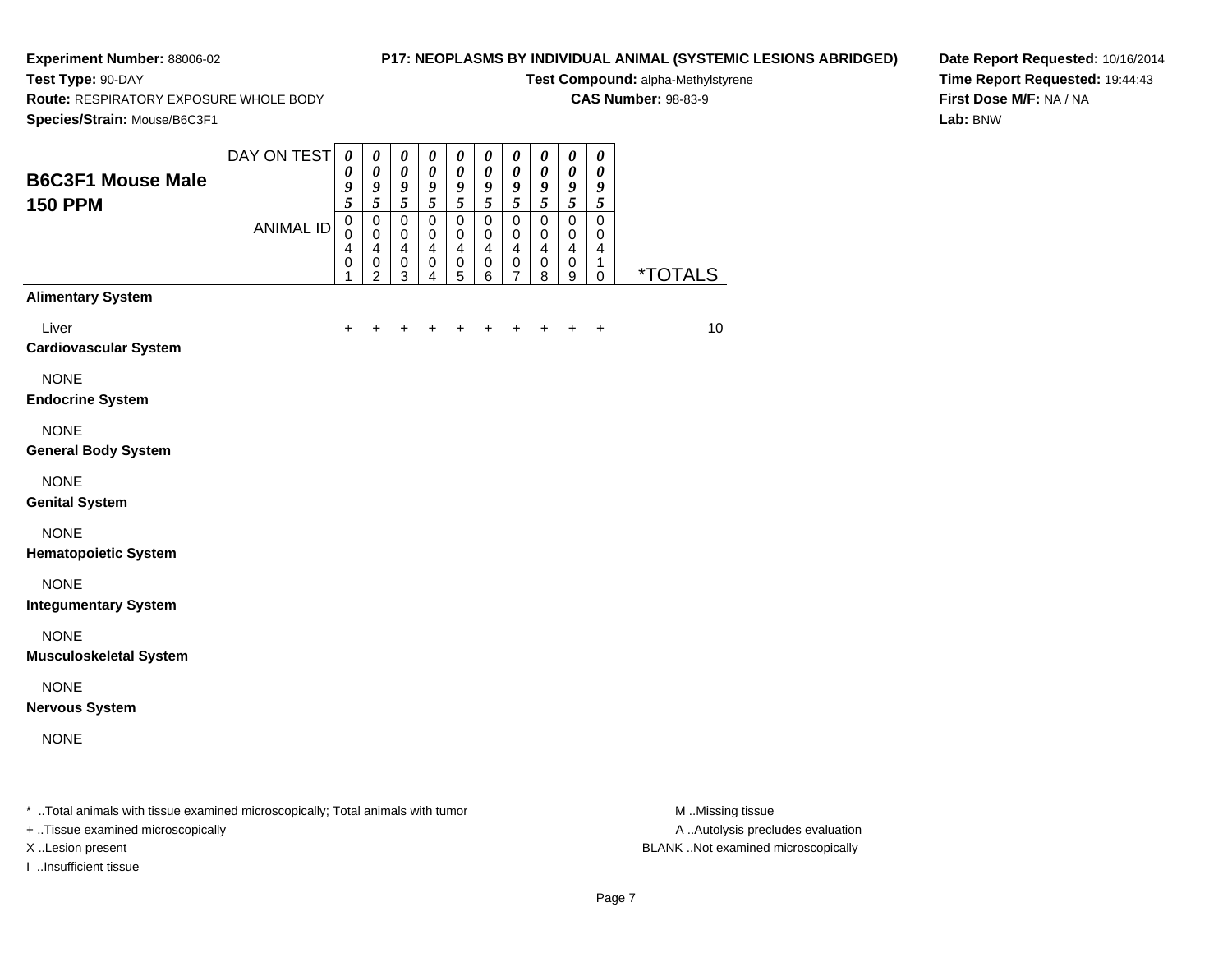**Test Type:** 90-DAY

## **P17: NEOPLASMS BY INDIVIDUAL ANIMAL (SYSTEMIC LESIONS ABRIDGED)**

**Test Compound:** alpha-Methylstyrene

**CAS Number:** 98-83-9

**Species/Strain:** Mouse/B6C3F1

**Route:** RESPIRATORY EXPOSURE WHOLE BODY

**Date Report Requested:** 10/16/2014**Time Report Requested:** 19:44:43**First Dose M/F:** NA / NA**Lab:** BNW

| <b>B6C3F1 Mouse Male</b><br><b>150 PPM</b> | DAY ON TEST<br><b>ANIMAL ID</b> | $\boldsymbol{\theta}$<br>0<br>9<br>5<br>$\mathbf 0$<br>$\mathbf 0$<br>4<br>$\mathbf 0$ | $\boldsymbol{\theta}$<br>$\boldsymbol{\theta}$<br>9<br>5<br>0<br>$\mathbf 0$<br>4<br>0 | $\boldsymbol{\theta}$<br>0<br>9<br>5<br>0<br>$\mathbf 0$<br>$\overline{4}$<br>$\mathbf 0$ | 0<br>0<br>9<br>5<br>0<br>0<br>4<br>$\Omega$ | $\theta$<br>0<br>9<br>5<br>0<br>$\mathbf 0$<br>$\overline{4}$<br>0 | 0<br>0<br>9<br>5<br>0<br>0<br>4<br>0 | 0<br>0<br>9<br>5<br>0<br>$\mathbf 0$<br>4<br>0 | 0<br>0<br>9<br>5<br>$\Omega$<br>$\mathbf 0$<br>4<br>$\Omega$ | $\boldsymbol{\theta}$<br>0<br>9<br>5<br>0<br>0<br>$\overline{4}$<br>$\mathbf 0$ | 0<br>0<br>9<br>5<br>$\Omega$<br>0<br>4 |                       |
|--------------------------------------------|---------------------------------|----------------------------------------------------------------------------------------|----------------------------------------------------------------------------------------|-------------------------------------------------------------------------------------------|---------------------------------------------|--------------------------------------------------------------------|--------------------------------------|------------------------------------------------|--------------------------------------------------------------|---------------------------------------------------------------------------------|----------------------------------------|-----------------------|
| <b>Respiratory System</b>                  |                                 |                                                                                        | $\mathfrak{p}$                                                                         | 3                                                                                         | 4                                           | 5                                                                  | 6                                    | 7                                              | 8                                                            | 9                                                                               | 0                                      | <i><b>*TOTALS</b></i> |
| Nose<br><b>Special Senses System</b>       |                                 | $\pm$                                                                                  |                                                                                        |                                                                                           |                                             |                                                                    |                                      |                                                |                                                              |                                                                                 | $\div$                                 | 10                    |
| <b>NONE</b><br><b>Urinary System</b>       |                                 |                                                                                        |                                                                                        |                                                                                           |                                             |                                                                    |                                      |                                                |                                                              |                                                                                 |                                        |                       |
| <b>NONE</b><br><b>SYSTEMIC LESIONS</b>     |                                 |                                                                                        |                                                                                        |                                                                                           |                                             |                                                                    |                                      |                                                |                                                              |                                                                                 |                                        |                       |
| Multiple Organ                             |                                 | ٠                                                                                      |                                                                                        |                                                                                           |                                             |                                                                    |                                      |                                                |                                                              |                                                                                 |                                        | 10                    |

\* ..Total animals with tissue examined microscopically; Total animals with tumor **M** . Missing tissue M ..Missing tissue

+ ..Tissue examined microscopically

I ..Insufficient tissue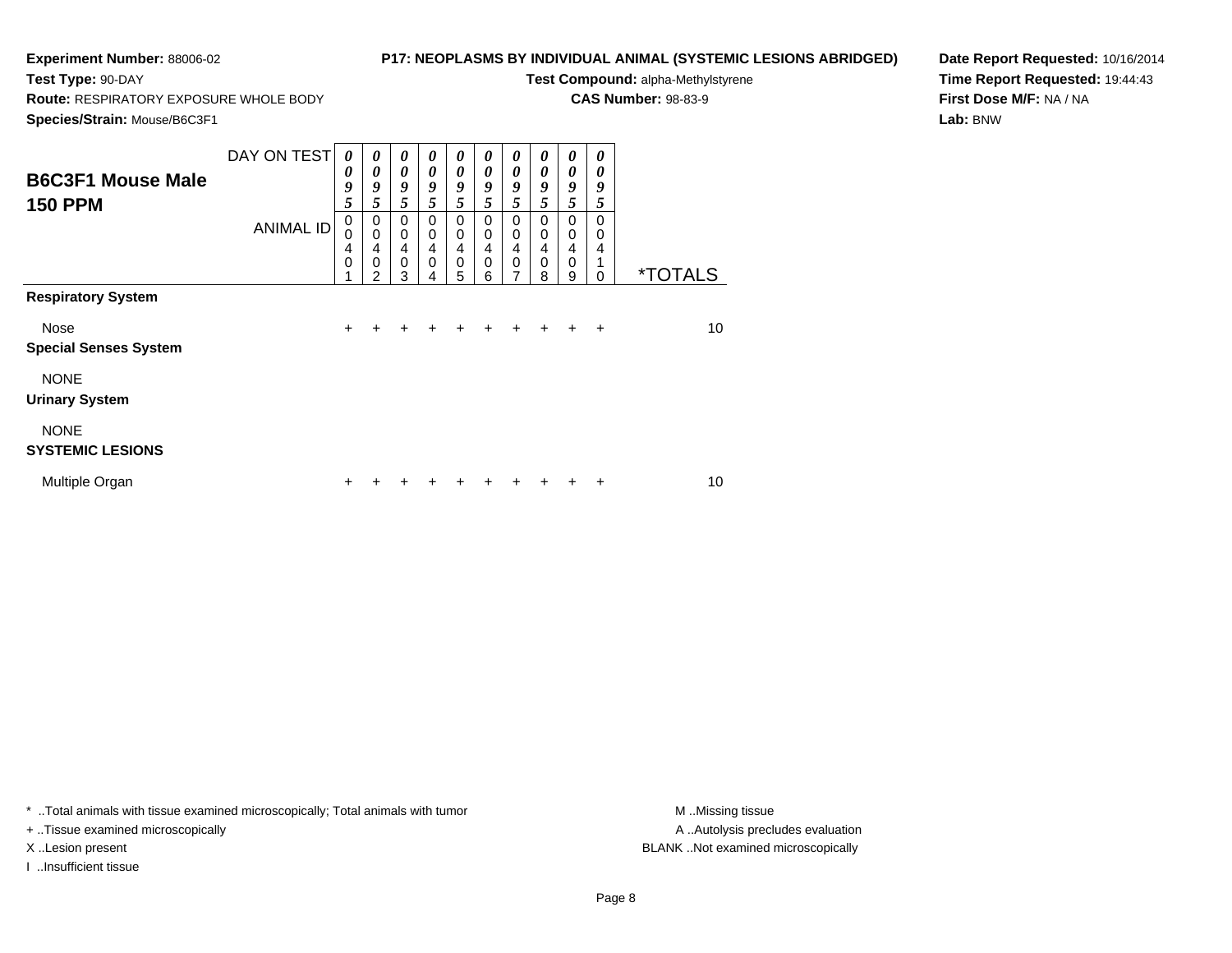**Test Type:** 90-DAY

## **P17: NEOPLASMS BY INDIVIDUAL ANIMAL (SYSTEMIC LESIONS ABRIDGED)**

**Test Compound:** alpha-Methylstyrene

**CAS Number:** 98-83-9

**Route:** RESPIRATORY EXPOSURE WHOLE BODY

**Date Report Requested:** 10/16/2014**Time Report Requested:** 19:44:43**First Dose M/F:** NA / NA**Lab:** BNW

| Species/Strain: Mouse/B6C3F1                                                   |                  |                                           |                                                          |                                                                           |                                                   |                                                       |                                            |                                                                  |                                           |                                                                        |                                                          |                       |
|--------------------------------------------------------------------------------|------------------|-------------------------------------------|----------------------------------------------------------|---------------------------------------------------------------------------|---------------------------------------------------|-------------------------------------------------------|--------------------------------------------|------------------------------------------------------------------|-------------------------------------------|------------------------------------------------------------------------|----------------------------------------------------------|-----------------------|
| <b>B6C3F1 Mouse Male</b><br><b>300 PPM</b>                                     | DAY ON TEST      | $\boldsymbol{\theta}$<br>0<br>9<br>5      | $\boldsymbol{\theta}$<br>$\boldsymbol{\theta}$<br>9<br>5 | $\pmb{\theta}$<br>$\boldsymbol{\theta}$<br>$\boldsymbol{g}$<br>$\sqrt{5}$ | $\pmb{\theta}$<br>$\boldsymbol{\theta}$<br>9<br>5 | $\pmb{\theta}$<br>$\boldsymbol{\theta}$<br>9<br>5     | $\pmb{\theta}$<br>$\pmb{\theta}$<br>9<br>5 | $\pmb{\theta}$<br>$\boldsymbol{\theta}$<br>$\boldsymbol{g}$<br>5 | 0<br>$\pmb{\theta}$<br>9<br>$\sqrt{5}$    | $\pmb{\theta}$<br>$\pmb{\theta}$<br>$\boldsymbol{g}$<br>$\mathfrak{s}$ | $\boldsymbol{\theta}$<br>$\boldsymbol{\theta}$<br>9<br>5 |                       |
|                                                                                | <b>ANIMAL ID</b> | $\mathbf 0$<br>$\mathbf 0$<br>6<br>0<br>1 | 0<br>$\pmb{0}$<br>6<br>0<br>$\overline{2}$               | 0<br>$\pmb{0}$<br>$\,6$<br>$\,0\,$<br>$\mathbf{3}$                        | $\mathsf 0$<br>0<br>6<br>0<br>4                   | $\mathbf 0$<br>$\mathbf 0$<br>$\,6$<br>$\pmb{0}$<br>5 | $\pmb{0}$<br>0<br>6<br>$\pmb{0}$<br>6      | $\mathsf 0$<br>$\mathbf 0$<br>6<br>$\pmb{0}$<br>7                | $\mathsf 0$<br>$\mathbf 0$<br>6<br>0<br>8 | $\pmb{0}$<br>$\mathbf 0$<br>$\,6$<br>$\,0\,$<br>9                      | $\mathbf 0$<br>$\mathbf 0$<br>6<br>1<br>$\mathbf 0$      | <i><b>*TOTALS</b></i> |
| <b>Alimentary System</b>                                                       |                  |                                           |                                                          |                                                                           |                                                   |                                                       |                                            |                                                                  |                                           |                                                                        |                                                          |                       |
| Liver<br><b>Cardiovascular System</b>                                          |                  | +                                         | +                                                        |                                                                           |                                                   |                                                       | +                                          | +                                                                | +                                         | +                                                                      | $\ddot{}$                                                | 10                    |
| <b>NONE</b><br><b>Endocrine System</b>                                         |                  |                                           |                                                          |                                                                           |                                                   |                                                       |                                            |                                                                  |                                           |                                                                        |                                                          |                       |
| <b>NONE</b><br><b>General Body System</b>                                      |                  |                                           |                                                          |                                                                           |                                                   |                                                       |                                            |                                                                  |                                           |                                                                        |                                                          |                       |
| <b>NONE</b><br><b>Genital System</b>                                           |                  |                                           |                                                          |                                                                           |                                                   |                                                       |                                            |                                                                  |                                           |                                                                        |                                                          |                       |
| <b>NONE</b><br><b>Hematopoietic System</b>                                     |                  |                                           |                                                          |                                                                           |                                                   |                                                       |                                            |                                                                  |                                           |                                                                        |                                                          |                       |
| <b>NONE</b><br><b>Integumentary System</b>                                     |                  |                                           |                                                          |                                                                           |                                                   |                                                       |                                            |                                                                  |                                           |                                                                        |                                                          |                       |
| <b>NONE</b><br><b>Musculoskeletal System</b>                                   |                  |                                           |                                                          |                                                                           |                                                   |                                                       |                                            |                                                                  |                                           |                                                                        |                                                          |                       |
| <b>NONE</b><br><b>Nervous System</b>                                           |                  |                                           |                                                          |                                                                           |                                                   |                                                       |                                            |                                                                  |                                           |                                                                        |                                                          |                       |
| <b>NONE</b>                                                                    |                  |                                           |                                                          |                                                                           |                                                   |                                                       |                                            |                                                                  |                                           |                                                                        |                                                          |                       |
| * Total animals with tissue examined microscopically; Total animals with tumor |                  |                                           |                                                          |                                                                           |                                                   |                                                       |                                            |                                                                  |                                           |                                                                        |                                                          | M.Missing tissue      |

+ ..Tissue examined microscopically

I ..Insufficient tissue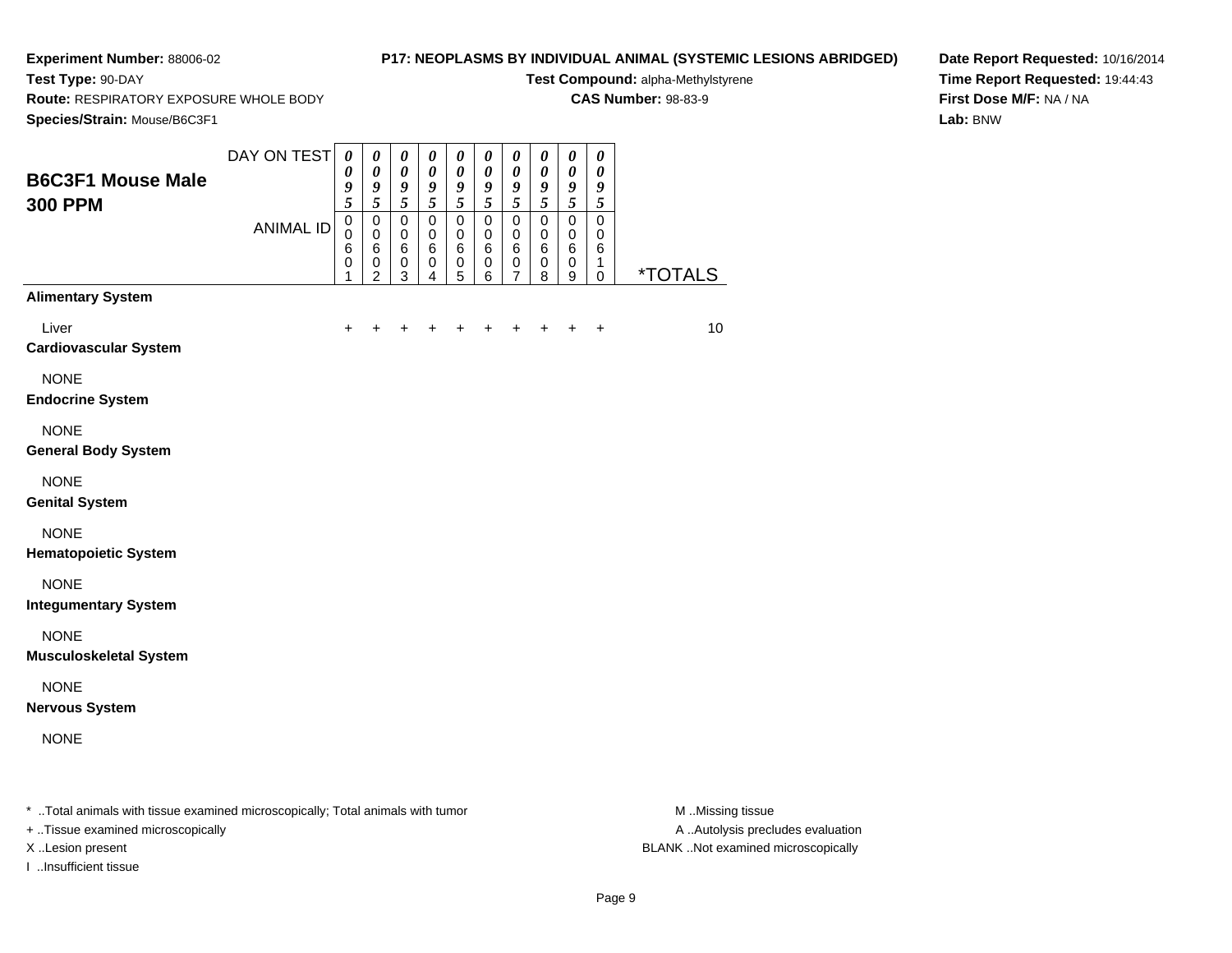**Test Type:** 90-DAY

## **P17: NEOPLASMS BY INDIVIDUAL ANIMAL (SYSTEMIC LESIONS ABRIDGED)**

**Test Compound:** alpha-Methylstyrene

**CAS Number:** 98-83-9

**Species/Strain:** Mouse/B6C3F1

**Route:** RESPIRATORY EXPOSURE WHOLE BODY

**Date Report Requested:** 10/16/2014**Time Report Requested:** 19:44:43**First Dose M/F:** NA / NA**Lab:** BNW

| <b>B6C3F1 Mouse Male</b><br><b>300 PPM</b>                        | DAY ON TEST<br><b>ANIMAL ID</b> | 0<br>0<br>9<br>5<br>$\pmb{0}$<br>$\mathbf 0$<br>6<br>$\mathbf 0$ | 0<br>0<br>9<br>5<br>0<br>$\pmb{0}$<br>6<br>0<br>$\mathfrak{p}$ | 0<br>0<br>9<br>5<br>$\mathbf 0$<br>$\mathbf 0$<br>6<br>0<br>3 | 0<br>0<br>9<br>5<br>0<br>0<br>6<br>0<br>4 | 0<br>0<br>9<br>5<br>0<br>$\mathbf 0$<br>6<br>$\mathbf 0$<br>5 | 0<br>0<br>9<br>5<br>0<br>$\mathbf 0$<br>6<br>0<br>6 | 0<br>0<br>9<br>5<br>0<br>$\pmb{0}$<br>6<br>$\Omega$ | $\boldsymbol{v}$<br>0<br>9<br>5<br>0<br>$\mathbf 0$<br>6<br>$\mathbf 0$<br>8 | 0<br>0<br>9<br>5<br>0<br>0<br>$6\phantom{1}6$<br>$\mathbf 0$<br>9 | 0<br>0<br>9<br>5<br>0<br>0<br>6<br>1<br>$\Omega$ | <i><b>*TOTALS</b></i> |
|-------------------------------------------------------------------|---------------------------------|------------------------------------------------------------------|----------------------------------------------------------------|---------------------------------------------------------------|-------------------------------------------|---------------------------------------------------------------|-----------------------------------------------------|-----------------------------------------------------|------------------------------------------------------------------------------|-------------------------------------------------------------------|--------------------------------------------------|-----------------------|
| <b>Respiratory System</b><br>Nose<br><b>Special Senses System</b> |                                 | $+$                                                              | +                                                              | +                                                             |                                           | +                                                             | $\ddot{}$                                           | $+$                                                 | $+$                                                                          | $+$                                                               | $\ddot{}$                                        | 10                    |
| Eye<br><b>Urinary System</b>                                      |                                 |                                                                  |                                                                |                                                               |                                           |                                                               |                                                     |                                                     |                                                                              | +                                                                 |                                                  | 1                     |
| <b>NONE</b><br><b>SYSTEMIC LESIONS</b>                            |                                 |                                                                  |                                                                |                                                               |                                           |                                                               |                                                     |                                                     |                                                                              |                                                                   |                                                  |                       |
| Multiple Organ                                                    |                                 |                                                                  |                                                                |                                                               |                                           |                                                               |                                                     |                                                     |                                                                              |                                                                   | ٠                                                | 10                    |

\* ..Total animals with tissue examined microscopically; Total animals with tumor **M** . Missing tissue M ..Missing tissue

+ ..Tissue examined microscopically

I ..Insufficient tissue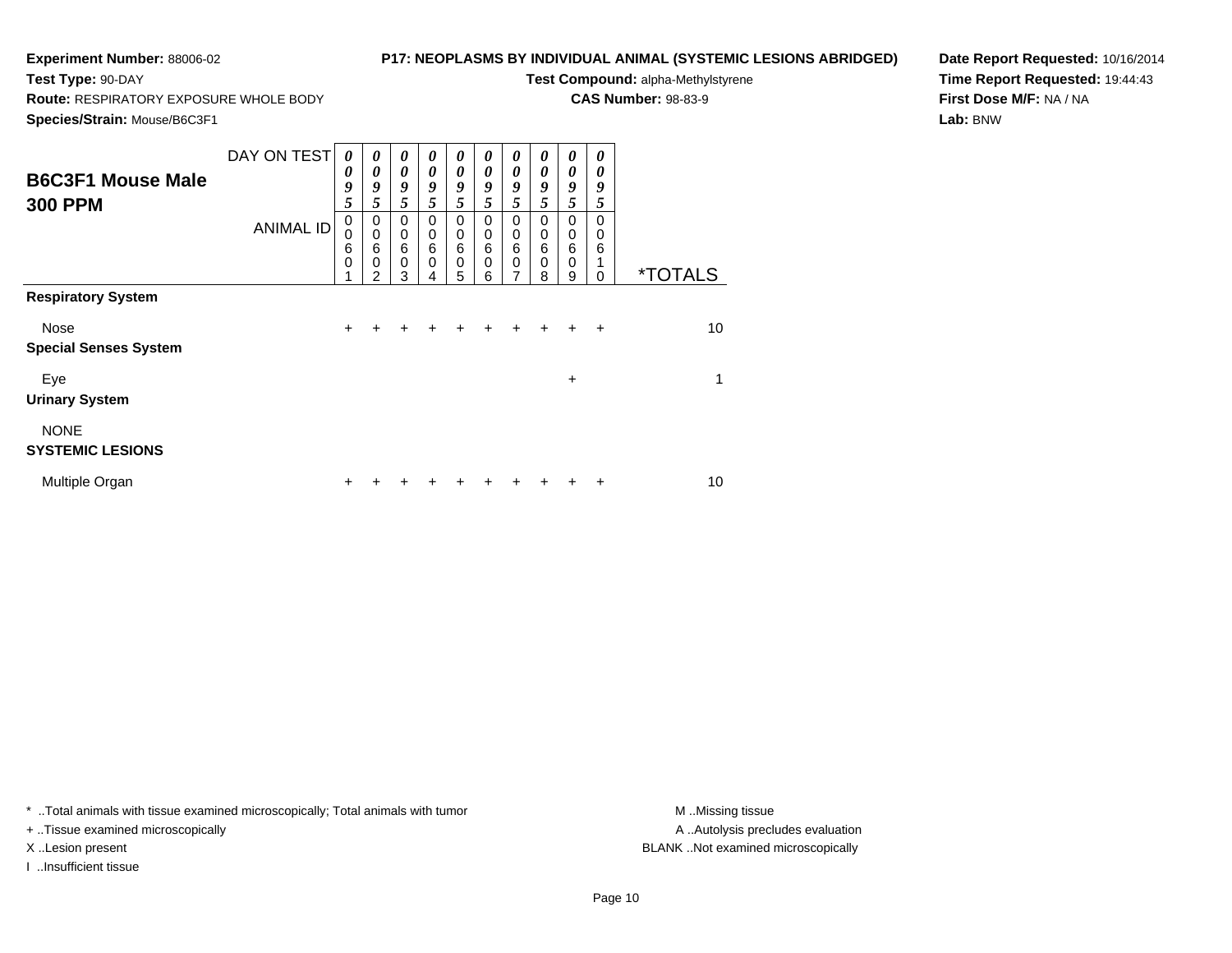**Test Type:** 90-DAY

## **P17: NEOPLASMS BY INDIVIDUAL ANIMAL (SYSTEMIC LESIONS ABRIDGED)**

**Test Compound:** alpha-Methylstyrene

**CAS Number:** 98-83-9

**Route:** RESPIRATORY EXPOSURE WHOLE BODY

**Date Report Requested:** 10/16/2014**Time Report Requested:** 19:44:43**First Dose M/F:** NA / NA**Lab:** BNW

| Species/Strain: Mouse/B6C3F1                                                   |                  |                                                          |                                                                                  |                                                                           |                                                                               |                                                                         |                                                                                  |                                                                  |                                                      |                                                                                  |                                                   |                       |
|--------------------------------------------------------------------------------|------------------|----------------------------------------------------------|----------------------------------------------------------------------------------|---------------------------------------------------------------------------|-------------------------------------------------------------------------------|-------------------------------------------------------------------------|----------------------------------------------------------------------------------|------------------------------------------------------------------|------------------------------------------------------|----------------------------------------------------------------------------------|---------------------------------------------------|-----------------------|
| <b>B6C3F1 Mouse Male</b><br><b>600 PPM</b>                                     | DAY ON TEST      | $\boldsymbol{\theta}$<br>$\boldsymbol{\theta}$<br>9<br>5 | $\boldsymbol{\theta}$<br>$\boldsymbol{\theta}$<br>$\boldsymbol{g}$<br>$\sqrt{5}$ | $\pmb{\theta}$<br>$\boldsymbol{\theta}$<br>$\boldsymbol{g}$<br>$\sqrt{5}$ | $\pmb{\theta}$<br>$\boldsymbol{\theta}$<br>$\boldsymbol{9}$<br>$\mathfrak{s}$ | $\boldsymbol{\theta}$<br>$\boldsymbol{\theta}$<br>$\boldsymbol{g}$<br>5 | $\boldsymbol{\theta}$<br>$\boldsymbol{\theta}$<br>$\boldsymbol{g}$<br>$\sqrt{5}$ | $\boldsymbol{\theta}$<br>$\pmb{\theta}$<br>$\boldsymbol{g}$<br>5 | 0<br>0<br>9<br>5                                     | $\boldsymbol{\theta}$<br>$\boldsymbol{\theta}$<br>$\boldsymbol{g}$<br>$\sqrt{5}$ | $\boldsymbol{\theta}$<br>0<br>9<br>$\mathfrak{s}$ |                       |
|                                                                                | <b>ANIMAL ID</b> | $\mathsf 0$<br>0<br>8<br>0<br>1                          | $\mathbf 0$<br>$\mathbf 0$<br>$\bf 8$<br>$\,0\,$<br>2                            | $\mathbf 0$<br>$\pmb{0}$<br>$\bf 8$<br>$\pmb{0}$<br>$\mathbf{3}$          | $\pmb{0}$<br>$\mathbf 0$<br>$\bf 8$<br>$\pmb{0}$<br>$\overline{4}$            | $\overline{0}$<br>$\mathbf 0$<br>$\bf8$<br>$\,0\,$<br>5                 | $\mathbf 0$<br>$\mathbf 0$<br>8<br>$\,0\,$<br>6                                  | $\mathbf 0$<br>$\mathbf 0$<br>8<br>$\pmb{0}$<br>7                | $\overline{0}$<br>$\mathbf 0$<br>8<br>$\pmb{0}$<br>8 | $\overline{0}$<br>$\mathbf 0$<br>$\bf 8$<br>$\pmb{0}$<br>9                       | $\mathbf 0$<br>0<br>8<br>1<br>$\pmb{0}$           | <i><b>*TOTALS</b></i> |
| <b>Alimentary System</b>                                                       |                  |                                                          |                                                                                  |                                                                           |                                                                               |                                                                         |                                                                                  |                                                                  |                                                      |                                                                                  |                                                   |                       |
| Liver<br><b>Cardiovascular System</b>                                          |                  | +                                                        |                                                                                  |                                                                           |                                                                               |                                                                         |                                                                                  |                                                                  |                                                      |                                                                                  | $\ddot{}$                                         | 10                    |
| <b>NONE</b><br><b>Endocrine System</b>                                         |                  |                                                          |                                                                                  |                                                                           |                                                                               |                                                                         |                                                                                  |                                                                  |                                                      |                                                                                  |                                                   |                       |
| <b>NONE</b><br><b>General Body System</b>                                      |                  |                                                          |                                                                                  |                                                                           |                                                                               |                                                                         |                                                                                  |                                                                  |                                                      |                                                                                  |                                                   |                       |
| <b>NONE</b><br><b>Genital System</b>                                           |                  |                                                          |                                                                                  |                                                                           |                                                                               |                                                                         |                                                                                  |                                                                  |                                                      |                                                                                  |                                                   |                       |
| <b>NONE</b><br><b>Hematopoietic System</b>                                     |                  |                                                          |                                                                                  |                                                                           |                                                                               |                                                                         |                                                                                  |                                                                  |                                                      |                                                                                  |                                                   |                       |
| <b>NONE</b><br><b>Integumentary System</b>                                     |                  |                                                          |                                                                                  |                                                                           |                                                                               |                                                                         |                                                                                  |                                                                  |                                                      |                                                                                  |                                                   |                       |
| <b>NONE</b><br><b>Musculoskeletal System</b>                                   |                  |                                                          |                                                                                  |                                                                           |                                                                               |                                                                         |                                                                                  |                                                                  |                                                      |                                                                                  |                                                   |                       |
| <b>NONE</b><br><b>Nervous System</b>                                           |                  |                                                          |                                                                                  |                                                                           |                                                                               |                                                                         |                                                                                  |                                                                  |                                                      |                                                                                  |                                                   |                       |
| <b>NONE</b>                                                                    |                  |                                                          |                                                                                  |                                                                           |                                                                               |                                                                         |                                                                                  |                                                                  |                                                      |                                                                                  |                                                   |                       |
| * Total animals with tissue examined microscopically; Total animals with tumor |                  |                                                          |                                                                                  |                                                                           |                                                                               |                                                                         |                                                                                  |                                                                  |                                                      |                                                                                  |                                                   | M Missing tissue      |

+ ..Tissue examined microscopically

I ..Insufficient tissue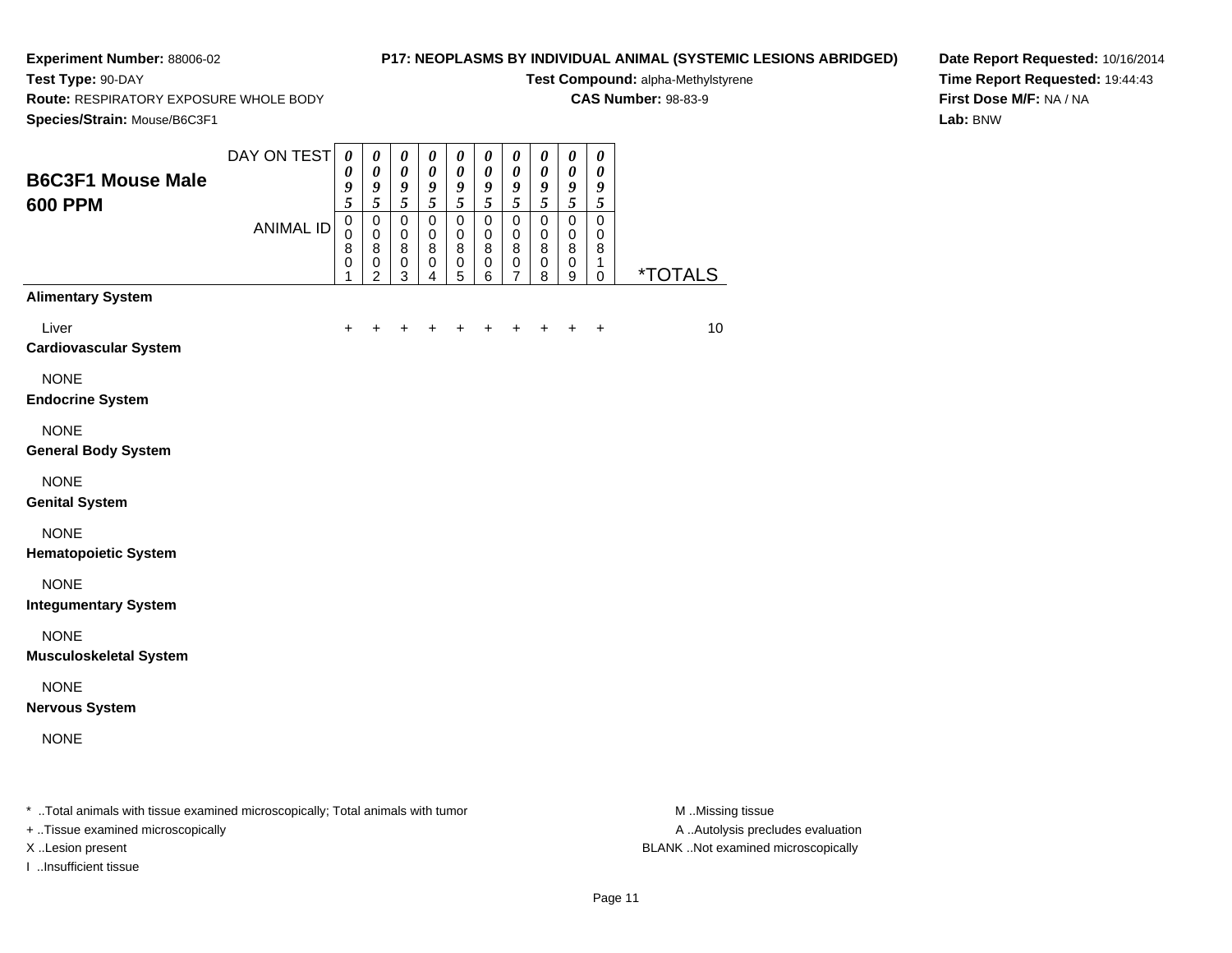**Test Type:** 90-DAY

## **P17: NEOPLASMS BY INDIVIDUAL ANIMAL (SYSTEMIC LESIONS ABRIDGED)**

**Test Compound:** alpha-Methylstyrene

**CAS Number:** 98-83-9

**Species/Strain:** Mouse/B6C3F1

**Route:** RESPIRATORY EXPOSURE WHOLE BODY

**Date Report Requested:** 10/16/2014**Time Report Requested:** 19:44:43**First Dose M/F:** NA / NA**Lab:** BNW

| <b>B6C3F1 Mouse Male</b><br><b>600 PPM</b>                                       | DAY ON TEST<br><b>ANIMAL ID</b> | $\boldsymbol{\theta}$<br>0<br>9<br>5<br>$\mathbf 0$<br>0<br>8<br>$\mathbf 0$ | $\boldsymbol{\theta}$<br>$\boldsymbol{\theta}$<br>9<br>5<br>0<br>0<br>8<br>0<br>$\overline{2}$ | $\boldsymbol{\theta}$<br>$\boldsymbol{\theta}$<br>9<br>5<br>$\mathbf 0$<br>0<br>8<br>$\mathbf 0$<br>3 | 0<br>0<br>9<br>5<br>$\Omega$<br>0<br>8<br>$\Omega$<br>4 | $\boldsymbol{\theta}$<br>$\boldsymbol{\theta}$<br>9<br>5<br>0<br>0<br>8<br>$\mathbf 0$<br>5 | 0<br>$\theta$<br>9<br>5<br>0<br>0<br>8<br>0<br>6 | 0<br>$\theta$<br>9<br>5<br>0<br>0<br>8<br>$\mathbf 0$<br>7 | 0<br>0<br>9<br>5<br>$\Omega$<br>$\mathbf 0$<br>8<br>$\Omega$<br>8 | 0<br>0<br>9<br>5<br>0<br>0<br>$\overline{8}$<br>$\mathbf 0$<br>9 | 0<br>0<br>9<br>5<br>$\Omega$<br>0<br>8<br>1<br>0 | <i><b>*TOTALS</b></i> |
|----------------------------------------------------------------------------------|---------------------------------|------------------------------------------------------------------------------|------------------------------------------------------------------------------------------------|-------------------------------------------------------------------------------------------------------|---------------------------------------------------------|---------------------------------------------------------------------------------------------|--------------------------------------------------|------------------------------------------------------------|-------------------------------------------------------------------|------------------------------------------------------------------|--------------------------------------------------|-----------------------|
| <b>Respiratory System</b><br>Nose<br><b>Special Senses System</b><br><b>NONE</b> |                                 | $\ddot{}$                                                                    |                                                                                                | +                                                                                                     | ÷                                                       |                                                                                             | $\ddot{}$                                        | $\div$                                                     | $+$                                                               | $+$                                                              | $\overline{+}$                                   | 10                    |
| <b>Urinary System</b><br><b>NONE</b><br><b>SYSTEMIC LESIONS</b>                  |                                 |                                                                              |                                                                                                |                                                                                                       |                                                         |                                                                                             |                                                  |                                                            |                                                                   |                                                                  |                                                  |                       |
| Multiple Organ                                                                   |                                 | ٠                                                                            |                                                                                                |                                                                                                       |                                                         |                                                                                             |                                                  |                                                            |                                                                   |                                                                  | ÷                                                | 10                    |

\* ..Total animals with tissue examined microscopically; Total animals with tumor **M** . Missing tissue M ..Missing tissue

+ ..Tissue examined microscopically

I ..Insufficient tissue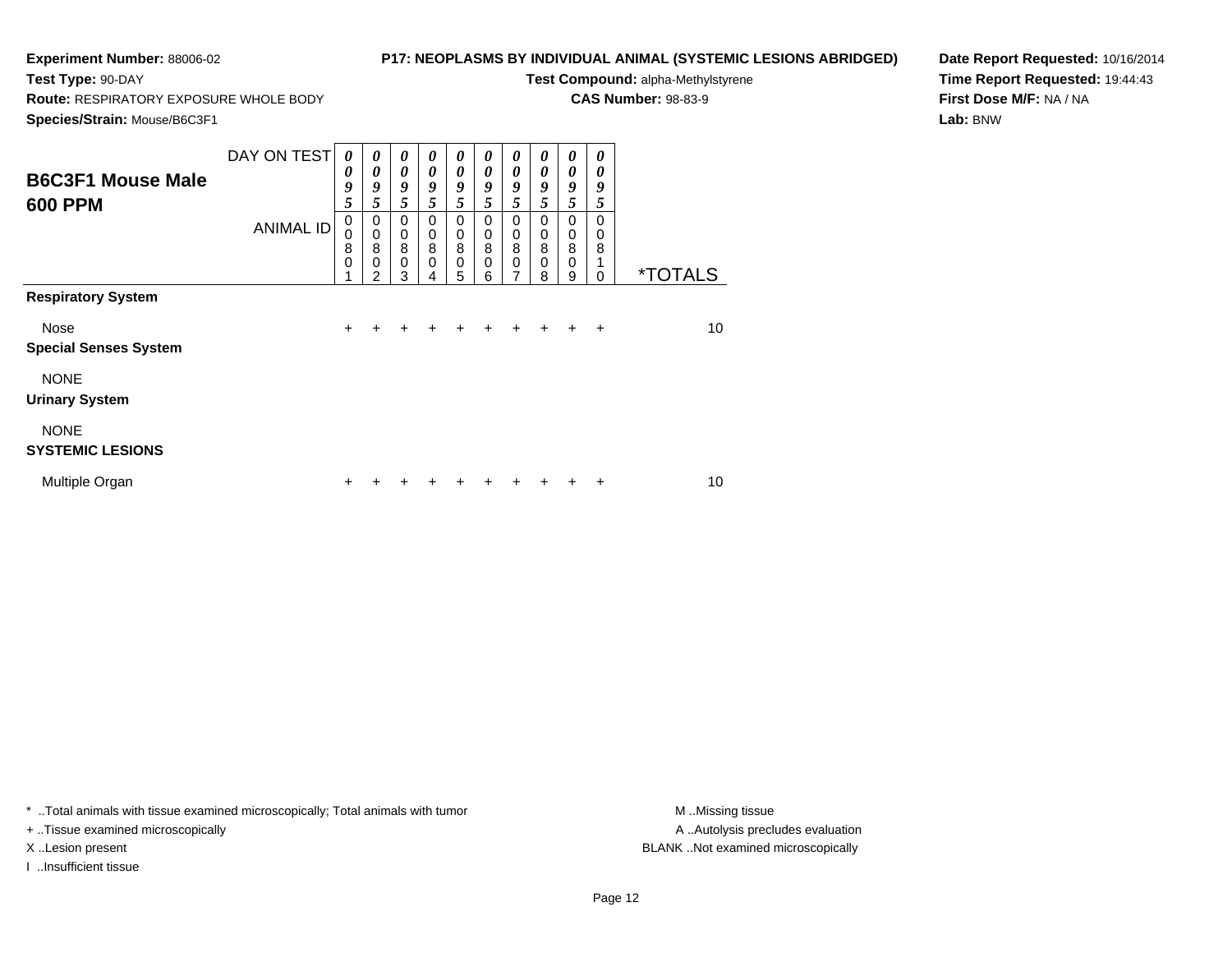**Test Type:** 90-DAY

## **P17: NEOPLASMS BY INDIVIDUAL ANIMAL (SYSTEMIC LESIONS ABRIDGED)**

**Test Compound:** alpha-Methylstyrene

**CAS Number:** 98-83-9

**Species/Strain:** Mouse/B6C3F1

**Route:** RESPIRATORY EXPOSURE WHOLE BODY

| Date Report Requested: 10/16/2014 |
|-----------------------------------|
| Time Report Requested: 19:44:43   |
| First Dose M/F: NA / NA           |
| Lab: BNW                          |

| <b>B6C3F1 Mouse Male</b><br><b>1000 PPM</b> | DAY ON TEST      | $\boldsymbol{\theta}$<br>0<br>9<br>$\overline{5}$ | $\pmb{\theta}$<br>$\boldsymbol{\theta}$<br>9<br>$\overline{5}$ | $\pmb{\theta}$<br>$\pmb{\theta}$<br>9<br>$\overline{\mathbf{5}}$ | $\pmb{\theta}$<br>$\boldsymbol{\theta}$<br>9<br>$\overline{5}$ | 0<br>$\boldsymbol{\theta}$<br>9<br>5           | $\boldsymbol{\theta}$<br>$\boldsymbol{\theta}$<br>9<br>5 | $\boldsymbol{\theta}$<br>$\boldsymbol{\theta}$<br>9<br>5   | 0<br>0<br>9<br>5                       | $\boldsymbol{\theta}$<br>$\boldsymbol{\theta}$<br>9<br>$\overline{5}$ | $\pmb{\theta}$<br>0<br>9<br>5          |                       |
|---------------------------------------------|------------------|---------------------------------------------------|----------------------------------------------------------------|------------------------------------------------------------------|----------------------------------------------------------------|------------------------------------------------|----------------------------------------------------------|------------------------------------------------------------|----------------------------------------|-----------------------------------------------------------------------|----------------------------------------|-----------------------|
|                                             | <b>ANIMAL ID</b> | $\mathbf 0$<br>1<br>$\mathbf 0$<br>0<br>1         | $\mathbf 0$<br>1<br>$\pmb{0}$<br>$\mathbf 0$<br>$\overline{2}$ | $\mathbf 0$<br>1<br>$\pmb{0}$<br>$\pmb{0}$<br>3                  | $\Omega$<br>1<br>$\mathbf 0$<br>$\pmb{0}$<br>$\overline{4}$    | $\Omega$<br>1<br>$\mathbf 0$<br>$\pmb{0}$<br>5 | $\Omega$<br>1<br>$\mathbf 0$<br>0<br>6                   | $\mathbf 0$<br>1<br>$\pmb{0}$<br>$\,0\,$<br>$\overline{7}$ | $\Omega$<br>1<br>$\mathbf 0$<br>0<br>8 | $\mathbf 0$<br>1<br>$\mathsf 0$<br>0<br>9                             | $\Omega$<br>1<br>$\mathbf 0$<br>1<br>0 | <i><b>*TOTALS</b></i> |
| <b>Alimentary System</b>                    |                  |                                                   |                                                                |                                                                  |                                                                |                                                |                                                          |                                                            |                                        |                                                                       |                                        |                       |
| Esophagus                                   |                  | +                                                 | +                                                              | +                                                                | +                                                              | +                                              | +                                                        | ٠                                                          | ٠                                      | ٠                                                                     | $\ddot{}$                              | 10                    |
| Gallbladder                                 |                  | +                                                 | +                                                              | $\ddot{}$                                                        | $\ddot{}$                                                      | $\ddot{}$                                      | $\ddot{}$                                                | $\ddot{}$                                                  | $\pm$                                  | $\ddot{}$                                                             | $\ddot{}$                              | 10                    |
| Intestine Large, Cecum                      |                  | +                                                 | $\ddot{}$                                                      | $\ddot{}$                                                        | $\ddot{}$                                                      | $\ddot{}$                                      | $\ddot{}$                                                | $\ddot{}$                                                  | $\ddot{}$                              | $\ddot{}$                                                             | $\ddot{}$                              | 10                    |
| Intestine Large, Colon                      |                  | $\ddot{}$                                         | $\ddot{}$                                                      | $\ddot{}$                                                        | +                                                              | $\ddot{}$                                      | $\ddot{}$                                                | $\ddot{}$                                                  | $\ddot{}$                              | $\ddot{}$                                                             | $\ddot{}$                              | 10                    |
| Intestine Large, Rectum                     |                  | $\ddot{}$                                         | $\ddot{}$                                                      | $\ddot{}$                                                        | $\ddot{}$                                                      | $\ddot{}$                                      | $\ddot{}$                                                | $\ddot{}$                                                  | $\ddot{}$                              | $\ddot{}$                                                             | $\ddot{}$                              | 10                    |
| Intestine Small, Duodenum                   |                  | $\ddot{}$                                         | $\ddot{}$                                                      | $\ddot{}$                                                        | $\ddot{}$                                                      | $\ddot{}$                                      | $\ddot{}$                                                | $\ddot{}$                                                  | $\ddot{}$                              | $\ddot{}$                                                             | $\ddot{}$                              | 10                    |
| Intestine Small, Ileum                      |                  | +                                                 | $\ddot{}$                                                      | $\ddot{}$                                                        | $\ddot{}$                                                      | $\ddot{}$                                      | $\ddot{}$                                                | $\ddot{}$                                                  | $\ddot{}$                              | $\ddot{}$                                                             | $\ddot{}$                              | 10                    |
| Intestine Small, Jejunum                    |                  | $\ddot{}$                                         | $\ddot{}$                                                      | +                                                                | $\ddot{}$                                                      | +                                              | $\ddot{}$                                                | $\ddot{}$                                                  | $\ddot{}$                              | $\ddot{}$                                                             | $\ddot{}$                              | 10                    |
| Liver                                       |                  | $\ddot{}$                                         | $\ddot{}$                                                      | $\ddot{}$                                                        | $\ddot{}$                                                      | $\ddot{}$                                      | $\ddot{}$                                                | $\ddot{}$                                                  | $\ddot{}$                              | $\ddot{}$                                                             | $\ddot{}$                              | 10                    |
| Pancreas                                    |                  | $\ddot{}$                                         | $\ddot{}$                                                      | $\ddot{}$                                                        | $\ddot{}$                                                      | $\ddot{}$                                      | $\ddot{}$                                                | $\ddot{}$                                                  | $\ddot{}$                              | $\ddot{}$                                                             | $\ddot{}$                              | 10                    |
| Salivary Glands                             |                  | $\ddot{}$                                         | $\ddot{}$                                                      | $\ddot{}$                                                        | $\ddot{}$                                                      | $\ddot{}$                                      | $\ddot{}$                                                | $+$                                                        | $+$                                    | $\ddot{}$                                                             | $\ddot{}$                              | 10                    |
| Stomach, Forestomach                        |                  | +                                                 | $\ddot{}$                                                      | $\ddot{}$                                                        | $\ddot{}$                                                      | $\ddot{}$                                      | $\ddot{}$                                                | $\ddot{}$                                                  | $\ddot{}$                              | $\ddot{}$                                                             | $\ddot{}$                              | 10                    |
| Stomach, Glandular                          |                  | $\ddot{}$                                         | $\ddot{}$                                                      | $\ddot{}$                                                        | $\ddot{}$                                                      | $\ddot{}$                                      | $\ddot{}$                                                | $\ddot{}$                                                  | $\ddot{}$                              | $\ddot{}$                                                             | $\ddot{}$                              | 10                    |
| <b>Cardiovascular System</b>                |                  |                                                   |                                                                |                                                                  |                                                                |                                                |                                                          |                                                            |                                        |                                                                       |                                        |                       |
| Heart                                       |                  | $\ddot{}$                                         |                                                                |                                                                  |                                                                | +                                              | +                                                        | +                                                          | +                                      | +                                                                     | +                                      | 10                    |
| <b>Endocrine System</b>                     |                  |                                                   |                                                                |                                                                  |                                                                |                                                |                                                          |                                                            |                                        |                                                                       |                                        |                       |
| <b>Adrenal Cortex</b>                       |                  | +                                                 | +                                                              | +                                                                |                                                                | +                                              | +                                                        | +                                                          | +                                      | +                                                                     | +                                      | 10                    |
| Adrenal Medulla                             |                  | +                                                 | $\ddot{}$                                                      | $\ddot{}$                                                        | $\ddot{}$                                                      | +                                              | +                                                        | +                                                          | $\ddot{}$                              | $\ddot{}$                                                             | $\ddot{}$                              | 10                    |
| Islets, Pancreatic                          |                  | +                                                 | $\ddot{}$                                                      | +                                                                | $\ddot{}$                                                      | $\ddot{}$                                      | $\ddot{}$                                                | $\ddot{}$                                                  | $\ddot{}$                              | $\ddot{}$                                                             | $\ddot{}$                              | 10                    |
| Parathyroid Gland                           |                  | M                                                 | $\ddot{}$                                                      |                                                                  | $\ddot{}$                                                      | $\ddot{}$                                      | M                                                        | M                                                          | $\ddot{}$                              | $\ddot{}$                                                             | $\ddot{}$                              | $\overline{7}$        |

\* ..Total animals with tissue examined microscopically; Total animals with tumor **M** ..Missing tissue M ..Missing tissue

+ ..Tissue examined microscopically

I ..Insufficient tissue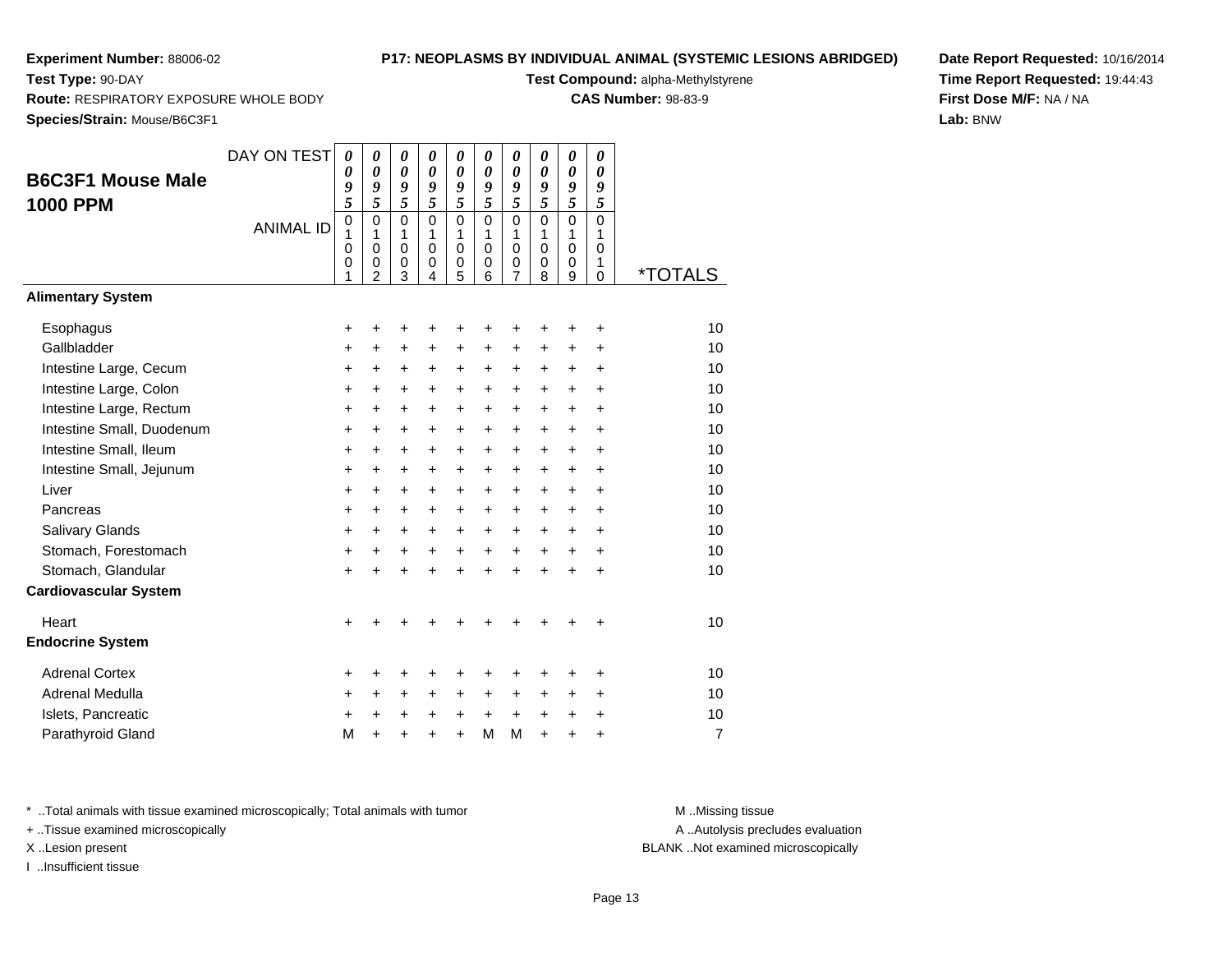**Test Type:** 90-DAY

## **P17: NEOPLASMS BY INDIVIDUAL ANIMAL (SYSTEMIC LESIONS ABRIDGED)**

**Test Compound:** alpha-Methylstyrene

**CAS Number:** 98-83-9

**Date Report Requested:** 10/16/2014**Time Report Requested:** 19:44:43**First Dose M/F:** NA / NA**Lab:** BNW

**Route:** RESPIRATORY EXPOSURE WHOLE BODY

**Species/Strain:** Mouse/B6C3F1

|                             | DAY ON TEST      | 0         | $\boldsymbol{\theta}$      | $\boldsymbol{\theta}$      | $\boldsymbol{\theta}$      | $\boldsymbol{\theta}$ | $\pmb{\theta}$        | $\pmb{\theta}$             | $\pmb{\theta}$        | $\pmb{\theta}$             | 0                     |                       |
|-----------------------------|------------------|-----------|----------------------------|----------------------------|----------------------------|-----------------------|-----------------------|----------------------------|-----------------------|----------------------------|-----------------------|-----------------------|
| <b>B6C3F1 Mouse Male</b>    |                  | 0         | $\boldsymbol{\theta}$      | $\boldsymbol{\theta}$      | $\boldsymbol{\theta}$      | $\boldsymbol{\theta}$ | $\boldsymbol{\theta}$ | $\pmb{\theta}$             | $\boldsymbol{\theta}$ | $\boldsymbol{\theta}$      | $\boldsymbol{\theta}$ |                       |
| <b>1000 PPM</b>             |                  | 9<br>5    | 9<br>5                     | 9<br>5                     | 9<br>5                     | 9<br>$\sqrt{5}$       | 9<br>5                | 9<br>5                     | 9<br>5                | 9<br>5                     | 9<br>5                |                       |
|                             | <b>ANIMAL ID</b> | 0         | $\mathbf 0$                | $\mathbf 0$                | $\Omega$                   | $\mathbf 0$           | $\mathbf 0$           | 0                          | $\mathbf 0$           | $\mathbf 0$                | $\mathbf 0$           |                       |
|                             |                  | 1         | 1                          | 1                          | 1                          | 1<br>$\mathbf 0$      | 1                     | 1                          | 1<br>$\Omega$         | 1                          | 1                     |                       |
|                             |                  | 0<br>0    | $\mathbf 0$<br>$\mathbf 0$ | $\mathbf 0$<br>$\mathbf 0$ | $\mathbf 0$<br>$\mathbf 0$ | $\mathbf 0$           | $\mathbf 0$<br>0      | $\mathbf 0$<br>$\mathbf 0$ | $\mathbf 0$           | $\mathbf 0$<br>$\mathbf 0$ | $\mathbf 0$<br>1      |                       |
|                             |                  | 1         | 2                          | 3                          | 4                          | 5                     | 6                     | $\overline{7}$             | 8                     | 9                          | 0                     | <i><b>*TOTALS</b></i> |
| <b>Pituitary Gland</b>      |                  | $\ddot{}$ | $\ddot{}$                  | $\ddot{}$                  | $\ddot{}$                  | $\ddot{}$             | $\ddot{}$             | $\ddot{}$                  | $\ddot{}$             | $\ddot{}$                  | $+$                   | 10                    |
| <b>Thyroid Gland</b>        |                  | $\ddot{}$ | Ŧ.                         | $\ddot{}$                  |                            | $\ddot{}$             | $\ddot{}$             | $\ddot{}$                  | $\ddot{}$             | $\ddot{}$                  | $\ddot{}$             | 10                    |
| <b>General Body System</b>  |                  |           |                            |                            |                            |                       |                       |                            |                       |                            |                       |                       |
| <b>NONE</b>                 |                  |           |                            |                            |                            |                       |                       |                            |                       |                            |                       |                       |
| <b>Genital System</b>       |                  |           |                            |                            |                            |                       |                       |                            |                       |                            |                       |                       |
| Epididymis                  |                  | +         | +                          | +                          | +                          | +                     | +                     | +                          | +                     | +                          | +                     | 10                    |
| <b>Preputial Gland</b>      |                  | +         | +                          | +                          | +                          | +                     | +                     | +                          | +                     | +                          | +                     | 10                    |
| Prostate                    |                  | +         | +                          | +                          | +                          | $\ddot{}$             | +                     | $\ddot{}$                  | +                     | +                          | $\ddot{}$             | 10                    |
| Seminal Vesicle             |                  | +         | +                          | $\ddot{}$                  | +                          | $\ddot{}$             | +                     | $\ddot{}$                  | $\ddot{}$             | $\ddot{}$                  | $\ddot{}$             | 10                    |
| <b>Testes</b>               |                  | +         | +                          | $\ddot{}$                  |                            | $\ddot{}$             | $\ddot{}$             | $\ddot{}$                  | $\ddot{}$             | $\ddot{}$                  | $\ddot{}$             | 10                    |
| <b>Hematopoietic System</b> |                  |           |                            |                            |                            |                       |                       |                            |                       |                            |                       |                       |
| <b>Bone Marrow</b>          |                  | +         | +                          | +                          | +                          | +                     | +                     | +                          | +                     | +                          | +                     | 10                    |
| Lymph Node, Bronchial       |                  | I.        | M                          | $\ddot{}$                  | $\ddot{}$                  | $\ddot{}$             | $\ddot{}$             | $\ddot{}$                  | $\ddot{}$             | $\ddot{}$                  | м                     | $\overline{7}$        |
| Lymph Node, Mandibular      |                  | +         | $\ddot{}$                  | M                          | M                          | $+$                   | М                     | $+$                        | м                     | $\ddot{}$                  | М                     | 5                     |
| Lymph Node, Mediastinal     |                  | M         | M                          | $\ddot{}$                  | $+$                        | M                     | м                     | М                          | м                     | М                          | М                     | $\overline{c}$        |
| Lymph Node, Mesenteric      |                  | +         | $\ddot{}$                  | $\ddot{}$                  | +                          | +                     | +                     | +                          | +                     | M                          | $\ddot{}$             | 9                     |
| Spleen                      |                  | +         | +                          | +                          | +                          | +                     | +                     | +                          | +                     | +                          | $\ddot{}$             | 10                    |
| Thymus                      |                  | $\ddot{}$ | ÷                          | $\ddot{}$                  | ÷                          | $\ddot{}$             | $\ddot{}$             | $\ddot{}$                  | $\ddot{}$             | $\ddot{}$                  | $\ddot{}$             | 10                    |
| <b>Integumentary System</b> |                  |           |                            |                            |                            |                       |                       |                            |                       |                            |                       |                       |
| <b>Mammary Gland</b>        |                  | M         | M                          | M                          | М                          | M                     | М                     | М                          | М                     | M                          | М                     | $\mathbf 0$           |
| Skin                        |                  | +         | +                          | +                          | +                          | +                     | +                     | +                          | +                     | +                          | +                     | 10                    |

\* ..Total animals with tissue examined microscopically; Total animals with tumor **M** . Missing tissue M ..Missing tissue

+ ..Tissue examined microscopically

I ..Insufficient tissue

A ..Autolysis precludes evaluation

X ..Lesion present BLANK ..Not examined microscopically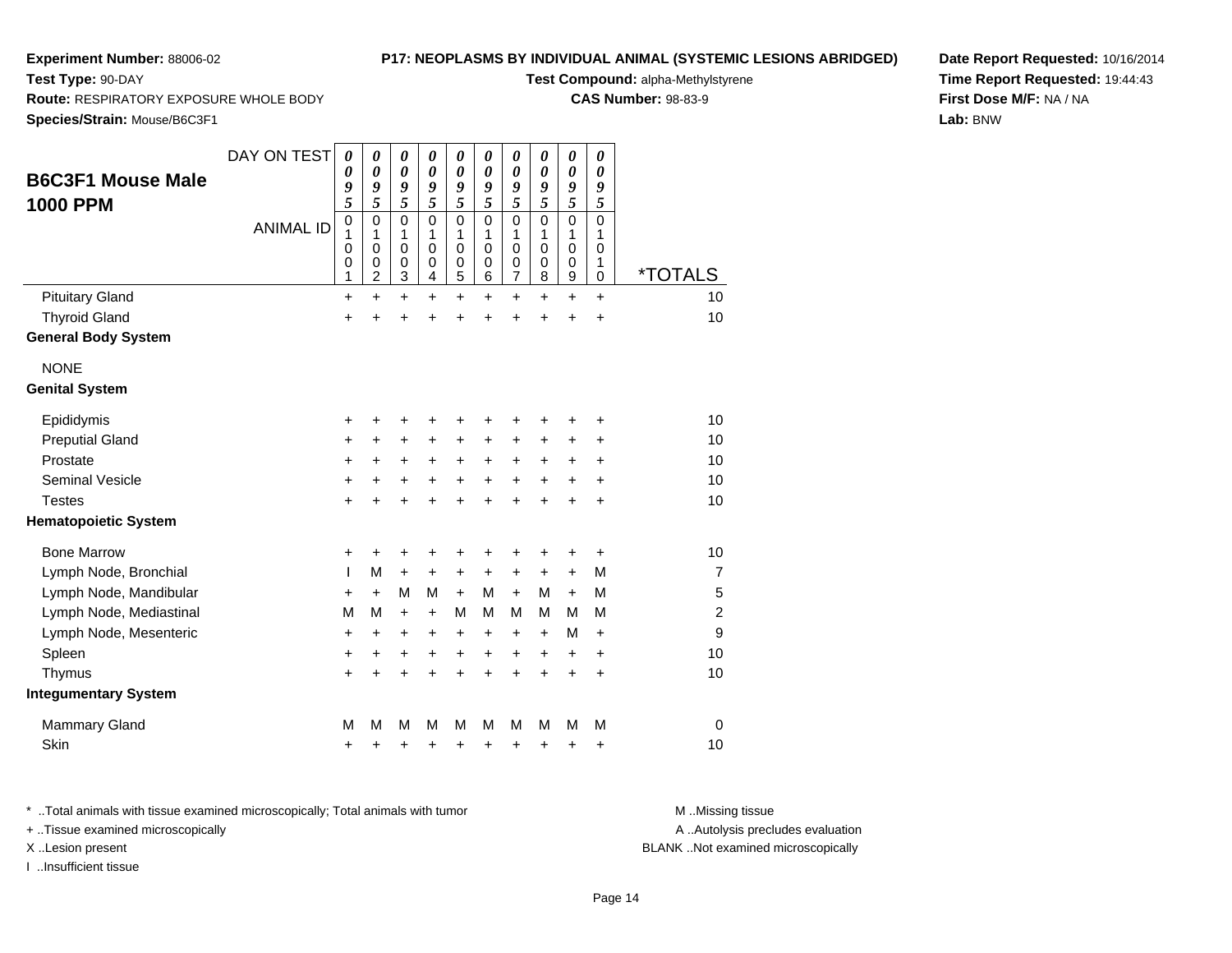**Test Type:** 90-DAY

## **P17: NEOPLASMS BY INDIVIDUAL ANIMAL (SYSTEMIC LESIONS ABRIDGED)**

**Test Compound:** alpha-Methylstyrene

**CAS Number:** 98-83-9

**Date Report Requested:** 10/16/2014**Time Report Requested:** 19:44:43**First Dose M/F:** NA / NA**Lab:** BNW

**Route:** RESPIRATORY EXPOSURE WHOLE BODY

**Species/Strain:** Mouse/B6C3F1

| <b>B6C3F1 Mouse Male</b><br><b>1000 PPM</b> | DAY ON TEST<br><b>ANIMAL ID</b> | 0<br>0<br>9<br>5<br>$\pmb{0}$<br>1<br>0<br>0 | 0<br>0<br>9<br>5<br>0<br>1<br>0<br>0 | 0<br>0<br>9<br>5<br>$\mathbf 0$<br>1<br>0<br>0 | 0<br>$\boldsymbol{\theta}$<br>9<br>5<br>$\mathbf 0$<br>1<br>0<br>0 | 0<br>0<br>9<br>5<br>$\mathbf 0$<br>1<br>0<br>$\mathbf 0$ | $\boldsymbol{\theta}$<br>0<br>9<br>5<br>$\mathbf 0$<br>1<br>0<br>$\mathbf 0$ | 0<br>0<br>9<br>5<br>$\mathbf 0$<br>1<br>0<br>0 | $\boldsymbol{\theta}$<br>$\boldsymbol{\theta}$<br>9<br>5<br>$\mathbf 0$<br>1<br>0<br>$\mathbf 0$ | $\boldsymbol{\theta}$<br>$\boldsymbol{\theta}$<br>9<br>5<br>$\mathbf 0$<br>1<br>0<br>$\pmb{0}$ | 0<br>$\boldsymbol{\theta}$<br>9<br>5<br>$\mathbf 0$<br>1<br>0<br>1 | <i><b>*TOTALS</b></i>      |
|---------------------------------------------|---------------------------------|----------------------------------------------|--------------------------------------|------------------------------------------------|--------------------------------------------------------------------|----------------------------------------------------------|------------------------------------------------------------------------------|------------------------------------------------|--------------------------------------------------------------------------------------------------|------------------------------------------------------------------------------------------------|--------------------------------------------------------------------|----------------------------|
| Skin                                        |                                 | 1<br>$\ddot{}$                               | 2<br>$\ddot{}$                       | 3<br>$\ddot{}$                                 | 4<br>$\ddot{}$                                                     | 5<br>$\ddot{}$                                           | 6<br>$\ddot{}$                                                               | 7<br>$\ddot{}$                                 | 8<br>$\ddot{}$                                                                                   | 9<br>$\ddot{}$                                                                                 | $\mathbf 0$<br>$\ddot{}$                                           | 10                         |
| <b>Musculoskeletal System</b>               |                                 |                                              |                                      |                                                |                                                                    |                                                          |                                                                              |                                                |                                                                                                  |                                                                                                |                                                                    |                            |
| <b>Bone</b>                                 |                                 | $\ddot{}$                                    |                                      |                                                |                                                                    |                                                          |                                                                              | +                                              | +                                                                                                | +                                                                                              | +                                                                  | 10                         |
| <b>Nervous System</b>                       |                                 |                                              |                                      |                                                |                                                                    |                                                          |                                                                              |                                                |                                                                                                  |                                                                                                |                                                                    |                            |
| <b>Brain</b>                                |                                 | $\ddot{}$                                    |                                      |                                                |                                                                    |                                                          |                                                                              |                                                |                                                                                                  |                                                                                                | $\ddot{}$                                                          | 10                         |
| <b>Respiratory System</b>                   |                                 |                                              |                                      |                                                |                                                                    |                                                          |                                                                              |                                                |                                                                                                  |                                                                                                |                                                                    |                            |
| Larynx                                      |                                 | +                                            | +                                    |                                                |                                                                    |                                                          | ٠                                                                            | +                                              | +                                                                                                | +                                                                                              | $\ddot{}$                                                          | 10                         |
| Lung                                        |                                 | $\ddot{}$                                    | $\ddot{}$                            | $\ddot{}$                                      | $\ddot{}$                                                          | $+$                                                      | $\ddot{}$                                                                    | +                                              | +                                                                                                | +                                                                                              | +                                                                  | 10                         |
| <b>Nose</b>                                 |                                 | +                                            | $\pm$                                | $\ddot{}$                                      | $+$                                                                | $+$                                                      | $\ddot{}$                                                                    | $\ddot{}$                                      | +                                                                                                | $\pm$                                                                                          | $\ddot{}$                                                          | 10                         |
| Trachea                                     |                                 | $\ddot{}$                                    |                                      | $\ddot{}$                                      |                                                                    | $\ddot{}$                                                | $\ddot{}$                                                                    | $\ddot{}$                                      | $\ddot{}$                                                                                        | $\ddot{}$                                                                                      | $\ddot{}$                                                          | 10                         |
| <b>Special Senses System</b>                |                                 |                                              |                                      |                                                |                                                                    |                                                          |                                                                              |                                                |                                                                                                  |                                                                                                |                                                                    |                            |
| Eye                                         |                                 | +                                            |                                      |                                                |                                                                    |                                                          | ٠                                                                            | +                                              | +                                                                                                | ┿                                                                                              | +                                                                  | 10                         |
| <b>Harderian Gland</b>                      |                                 | $\ddot{}$                                    |                                      |                                                |                                                                    |                                                          | +                                                                            | +                                              | +                                                                                                |                                                                                                | +                                                                  | 10                         |
| <b>Urinary System</b>                       |                                 |                                              |                                      |                                                |                                                                    |                                                          |                                                                              |                                                |                                                                                                  |                                                                                                |                                                                    |                            |
| Kidney                                      |                                 | +                                            |                                      |                                                |                                                                    |                                                          |                                                                              | +                                              | ٠                                                                                                | +                                                                                              | +                                                                  | 10                         |
| <b>Urinary Bladder</b>                      |                                 | $\ddot{}$                                    |                                      |                                                |                                                                    |                                                          | +                                                                            | +                                              | +                                                                                                | +                                                                                              | $\ddot{}$                                                          | 10                         |
| <b>SYSTEMIC LESIONS</b>                     |                                 |                                              |                                      |                                                |                                                                    |                                                          |                                                                              |                                                |                                                                                                  |                                                                                                |                                                                    |                            |
| Multiple Organ                              |                                 | +                                            |                                      |                                                |                                                                    |                                                          |                                                                              |                                                |                                                                                                  |                                                                                                |                                                                    | 10                         |
|                                             |                                 |                                              |                                      |                                                |                                                                    |                                                          |                                                                              |                                                |                                                                                                  |                                                                                                |                                                                    | ***END OF MALE DATA<br>*** |

\* ..Total animals with tissue examined microscopically; Total animals with tumor **M** . Missing tissue M ..Missing tissue

+ ..Tissue examined microscopically

I ..Insufficient tissue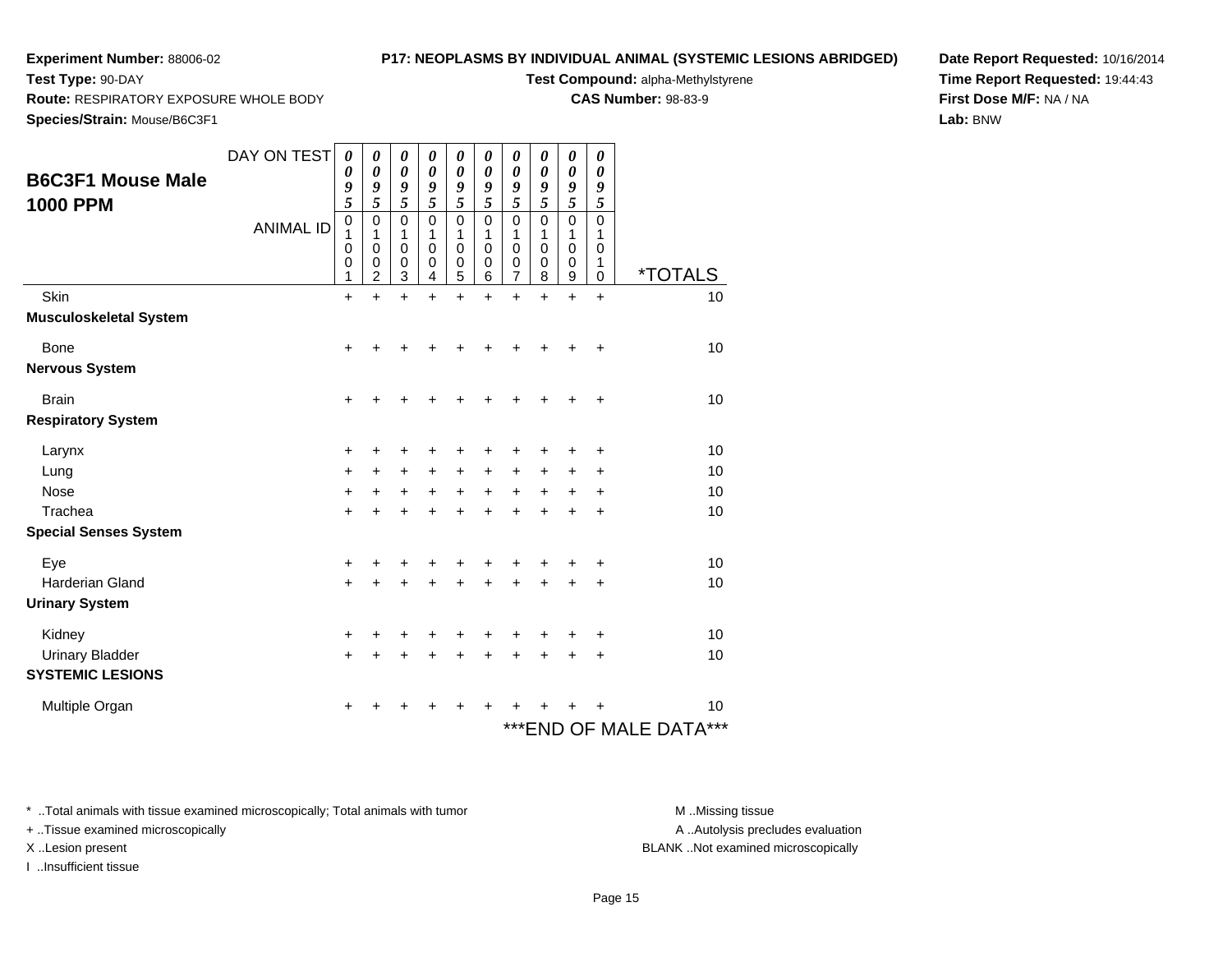**Test Type:** 90-DAY

## **P17: NEOPLASMS BY INDIVIDUAL ANIMAL (SYSTEMIC LESIONS ABRIDGED)**

**Test Compound:** alpha-Methylstyrene

**CAS Number:** 98-83-9

**Species/Strain:** Mouse/B6C3F1

**Route:** RESPIRATORY EXPOSURE WHOLE BODY

| <b>opecies/otialii.</b> Mouse/Doush i |                  |                                                       |                                                          |                                                          |                                                     |                                                |                                             |                                      |                                                |                                                          |                            |                       |
|---------------------------------------|------------------|-------------------------------------------------------|----------------------------------------------------------|----------------------------------------------------------|-----------------------------------------------------|------------------------------------------------|---------------------------------------------|--------------------------------------|------------------------------------------------|----------------------------------------------------------|----------------------------|-----------------------|
| <b>B6C3F1 Mouse Female</b>            | DAY ON TEST      | 0<br>$\boldsymbol{\theta}$<br>$\boldsymbol{g}$        | 0<br>$\boldsymbol{\theta}$<br>9                          | 0<br>$\boldsymbol{\theta}$<br>9                          | $\boldsymbol{\theta}$<br>$\boldsymbol{\theta}$<br>9 | 0<br>$\boldsymbol{\theta}$<br>9                | 0<br>$\boldsymbol{\theta}$<br>9             | 0<br>0<br>9                          | 0<br>0<br>9                                    | 0<br>$\boldsymbol{\theta}$<br>9                          | 0<br>0<br>9                |                       |
| <b>CONTROL</b>                        | <b>ANIMAL ID</b> | 6<br>$\mathbf 0$<br>$\Omega$<br>1<br>$\mathbf 0$<br>1 | 6<br>$\mathbf 0$<br>$\Omega$<br>1<br>0<br>$\overline{c}$ | 6<br>$\mathbf 0$<br>$\mathbf 0$<br>1<br>$\mathbf 0$<br>3 | 6<br>$\mathbf 0$<br>0<br>1<br>$\mathbf 0$<br>4      | 6<br>$\mathbf 0$<br>$\mathbf 0$<br>1<br>0<br>5 | 6<br>0<br>$\Omega$<br>1<br>$\mathbf 0$<br>6 | 6<br>$\mathbf 0$<br>0<br>1<br>0<br>7 | 6<br>$\mathbf 0$<br>0<br>1<br>$\mathbf 0$<br>8 | 6<br>$\mathbf 0$<br>$\mathbf 0$<br>1<br>$\mathbf 0$<br>9 | 6<br>0<br>0<br>1<br>1<br>0 | <i><b>*TOTALS</b></i> |
| <b>Alimentary System</b>              |                  |                                                       |                                                          |                                                          |                                                     |                                                |                                             |                                      |                                                |                                                          |                            |                       |
| Esophagus                             |                  | +                                                     | +                                                        | +                                                        | +                                                   | +                                              | +                                           | +                                    |                                                | +                                                        | +                          | 10                    |
| Gallbladder                           |                  | $\ddot{}$                                             | М                                                        | $\ddot{}$                                                | $\ddot{}$                                           | $\ddot{}$                                      | М                                           | $\ddot{}$                            | $\ddot{}$                                      | $\ddot{}$                                                | +                          | 8                     |
| Intestine Large, Cecum                |                  | +                                                     | $\ddot{}$                                                | $\ddot{}$                                                | $\ddot{}$                                           | $\ddot{}$                                      | $\ddot{}$                                   | $\ddot{}$                            | $\ddot{}$                                      | $\ddot{}$                                                | $\ddot{}$                  | 10                    |
| Intestine Large, Colon                |                  | +                                                     | $\ddot{}$                                                | +                                                        | $\ddot{}$                                           | +                                              | $\ddot{}$                                   | +                                    | $\ddot{}$                                      | $\ddot{}$                                                | $\ddot{}$                  | 10                    |
| Intestine Large, Rectum               |                  | $\ddot{}$                                             | +                                                        | $\ddot{}$                                                | $\ddot{}$                                           | $\ddot{}$                                      | $\ddot{}$                                   | $\ddot{}$                            | $\ddot{}$                                      | $\ddot{}$                                                | $\ddot{}$                  | 10                    |
| Intestine Small, Duodenum             |                  | $\ddot{}$                                             | $\ddot{}$                                                | $\ddot{}$                                                | $\ddot{}$                                           | $\ddot{}$                                      | $\ddot{}$                                   | $\ddot{}$                            | $\ddot{}$                                      | $\ddot{}$                                                | $\ddot{}$                  | 10                    |
| Intestine Small, Ileum                |                  | $\ddot{}$                                             | $\ddot{}$                                                | +                                                        | $\ddot{}$                                           | $\ddot{}$                                      | $\ddot{}$                                   | $\ddot{}$                            | $\ddot{}$                                      | $\ddot{}$                                                | $\ddot{}$                  | 10                    |
| Intestine Small, Jejunum              |                  | $\ddot{}$                                             | $\ddot{}$                                                | +                                                        | $\ddot{}$                                           | +                                              | $\ddot{}$                                   | $\ddot{}$                            | $\ddot{}$                                      | $\ddot{}$                                                | +                          | 10                    |
| Liver                                 |                  | +                                                     | +                                                        | +                                                        | +                                                   | +                                              | $\ddot{}$                                   | +                                    | +                                              | +                                                        | +                          | 10                    |
| Pancreas                              |                  | +                                                     | +                                                        | +                                                        | $\ddot{}$                                           | $\ddot{}$                                      | $\ddot{}$                                   | +                                    | $\ddot{}$                                      | +                                                        | +                          | 10                    |
| Salivary Glands                       |                  | +                                                     | $\ddot{}$                                                | $\ddot{}$                                                | $\ddot{}$                                           | $\ddot{}$                                      | $\ddot{}$                                   | $\ddot{}$                            | $\ddot{}$                                      | $\ddot{}$                                                | $\ddot{}$                  | 10                    |
| Stomach, Forestomach                  |                  | +                                                     | +                                                        | +                                                        | +                                                   | +                                              | +                                           | +                                    | +                                              | +                                                        | +                          | 10                    |
| Stomach, Glandular                    |                  | $\ddot{}$                                             | $\ddot{}$                                                | $\ddot{}$                                                | ÷                                                   | $\ddot{}$                                      | ÷                                           | $\ddot{}$                            | ÷                                              | $\ddot{}$                                                | $\ddot{}$                  | 10                    |
| <b>Cardiovascular System</b>          |                  |                                                       |                                                          |                                                          |                                                     |                                                |                                             |                                      |                                                |                                                          |                            |                       |
| Heart                                 |                  | ÷                                                     |                                                          |                                                          |                                                     |                                                |                                             |                                      |                                                |                                                          | +                          | 10                    |
| <b>Endocrine System</b>               |                  |                                                       |                                                          |                                                          |                                                     |                                                |                                             |                                      |                                                |                                                          |                            |                       |
| <b>Adrenal Cortex</b>                 |                  | +                                                     | +                                                        | +                                                        | +                                                   | +                                              | +                                           | +                                    | +                                              | +                                                        | +                          | 10                    |
| Adrenal Medulla                       |                  | +                                                     | +                                                        | +                                                        | +                                                   | +                                              | $\ddot{}$                                   | +                                    | +                                              | +                                                        | +                          | 10                    |
| Islets, Pancreatic                    |                  |                                                       | +                                                        | +                                                        | +                                                   | +                                              | +                                           | +                                    | $\ddot{}$                                      | +                                                        | +                          | 10                    |
| Parathyroid Gland                     |                  | +                                                     | +                                                        | +                                                        | +                                                   | +                                              | +                                           | +                                    | +                                              | +                                                        | +                          | 10                    |
|                                       |                  |                                                       |                                                          |                                                          |                                                     |                                                |                                             |                                      |                                                |                                                          |                            |                       |

**Date Report Requested:** 10/16/2014**Time Report Requested:** 19:44:43**First Dose M/F:** NA / NA**Lab:** BNW

\* ..Total animals with tissue examined microscopically; Total animals with tumor **M** . Missing tissue M ..Missing tissue

+ ..Tissue examined microscopically

I ..Insufficient tissue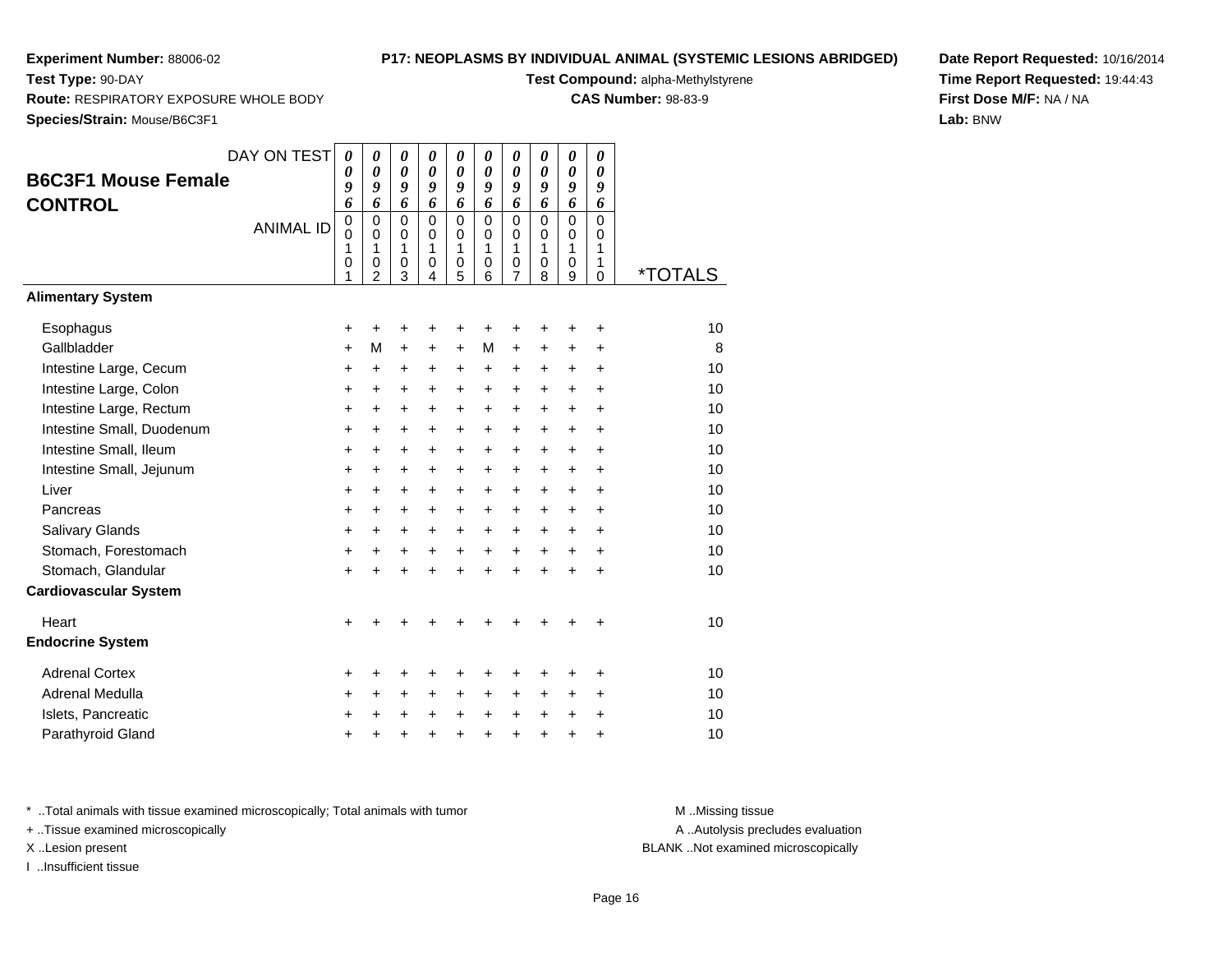**Test Type:** 90-DAY

## **P17: NEOPLASMS BY INDIVIDUAL ANIMAL (SYSTEMIC LESIONS ABRIDGED)**

**Test Compound:** alpha-Methylstyrene

**CAS Number:** 98-83-9

**Date Report Requested:** 10/16/2014**Time Report Requested:** 19:44:43**First Dose M/F:** NA / NA**Lab:** BNW

**Route:** RESPIRATORY EXPOSURE WHOLE BODY

**Species/Strain:** Mouse/B6C3F1

|                               | DAY ON TEST      | 0           | 0              | 0                     | 0                     | 0                     | 0                     | 0                     | 0                 | 0                     | 0           |                       |
|-------------------------------|------------------|-------------|----------------|-----------------------|-----------------------|-----------------------|-----------------------|-----------------------|-------------------|-----------------------|-------------|-----------------------|
| <b>B6C3F1 Mouse Female</b>    |                  | 0           | 0              | $\boldsymbol{\theta}$ | $\boldsymbol{\theta}$ | $\boldsymbol{\theta}$ | $\boldsymbol{\theta}$ | 0                     | 0                 | $\boldsymbol{\theta}$ | 0           |                       |
|                               |                  | 9<br>6      | 9<br>6         | 9<br>6                | 9<br>6                | 9<br>6                | 9<br>6                | 9<br>6                | 9<br>6            | 9<br>6                | 9<br>6      |                       |
| <b>CONTROL</b>                |                  | $\mathbf 0$ | $\mathbf 0$    | $\mathbf 0$           | $\mathbf 0$           | $\mathbf 0$           | $\mathbf 0$           | $\mathsf 0$           | $\mathbf 0$       | $\mathbf 0$           | $\mathbf 0$ |                       |
|                               | <b>ANIMAL ID</b> | $\mathbf 0$ | $\mathbf 0$    | 0                     | $\mathbf 0$           | $\mathbf 0$           | $\mathbf 0$           | $\boldsymbol{0}$      | 0                 | $\pmb{0}$             | 0           |                       |
|                               |                  | 1<br>0      | 1<br>0         | 1<br>$\mathbf 0$      | 1<br>0                | 1<br>$\pmb{0}$        | 1<br>0                | 1<br>$\boldsymbol{0}$ | $\mathbf{1}$<br>0 | 1<br>$\mathbf 0$      | 1<br>1      |                       |
|                               |                  | 1           | $\overline{c}$ | 3                     | 4                     | 5                     | 6                     | $\overline{7}$        | 8                 | $\boldsymbol{9}$      | 0           | <i><b>*TOTALS</b></i> |
| <b>Pituitary Gland</b>        |                  | $\ddot{}$   | $\ddot{}$      | $\ddot{}$             | $\ddot{}$             | $\ddot{}$             | $\ddot{}$             | $\ddot{}$             | $+$               | $\ddot{}$             | $\ddot{}$   | 10                    |
| <b>Thyroid Gland</b>          |                  | $\ddot{}$   | $\ddot{}$      | +                     | $\ddot{}$             | $\ddot{}$             |                       | $\ddot{}$             | $\ddot{}$         | $\ddot{}$             | $\ddot{}$   | 10                    |
| <b>General Body System</b>    |                  |             |                |                       |                       |                       |                       |                       |                   |                       |             |                       |
| <b>NONE</b>                   |                  |             |                |                       |                       |                       |                       |                       |                   |                       |             |                       |
| <b>Genital System</b>         |                  |             |                |                       |                       |                       |                       |                       |                   |                       |             |                       |
| <b>Clitoral Gland</b>         |                  | $\ddot{}$   | +              | +                     |                       |                       |                       | M                     |                   |                       | +           | 9                     |
| Ovary                         |                  | +           | $\ddot{}$      | $\ddot{}$             | $\ddot{}$             | $\ddot{}$             | $\ddot{}$             | +                     | $\ddot{}$         | $\ddot{}$             | +           | 10                    |
| Uterus                        |                  | $\ddot{}$   | +              | $\ddot{}$             | ÷                     | ÷                     |                       | $\ddot{}$             | ÷                 | $\ddot{}$             | $\ddot{}$   | 10                    |
| <b>Hematopoietic System</b>   |                  |             |                |                       |                       |                       |                       |                       |                   |                       |             |                       |
| <b>Bone Marrow</b>            |                  | +           | +              | +                     | +                     | +                     | +                     | +                     | +                 | +                     | +           | 10                    |
| Lymph Node, Bronchial         |                  | $\ddot{}$   | $\ddot{}$      | M                     | $\ddot{}$             | M                     | M                     | $\ddot{}$             | $\ddot{}$         | +                     | $\ddot{}$   | $\overline{7}$        |
| Lymph Node, Mandibular        |                  | +           | +              | $\ddot{}$             | $\ddot{}$             | M                     | $\ddot{}$             | $\ddot{}$             | $\ddot{}$         | +                     | +           | 9                     |
| Lymph Node, Mediastinal       |                  | $\ddot{}$   | $+$            | M                     | $+$                   | M                     | M                     | м                     | м                 | $\ddot{}$             | $\ddot{}$   | 5                     |
| Lymph Node, Mesenteric        |                  | +           | +              | +                     | $\ddot{}$             | +                     | $\ddot{}$             | $\pm$                 | $\ddot{}$         | +                     | $\ddot{}$   | 10                    |
| Spleen                        |                  | $\ddot{}$   | +              | $\ddot{}$             | $\ddot{}$             | $\ddot{}$             | $\ddot{}$             | $\ddot{}$             | $\ddot{}$         | $\ddot{}$             | $\ddot{}$   | 10                    |
| Thymus                        |                  | $\ddot{}$   | $\ddot{}$      | $\ddot{}$             | $\ddot{}$             | $\ddot{}$             | $\ddot{}$             | $\ddot{}$             | $\ddot{}$         | $\ddot{}$             | $\ddot{}$   | 10                    |
| <b>Integumentary System</b>   |                  |             |                |                       |                       |                       |                       |                       |                   |                       |             |                       |
| <b>Mammary Gland</b>          |                  | +           |                | +                     | +                     |                       |                       |                       | +                 | +                     | +           | 10                    |
| Skin                          |                  | ÷           |                | +                     |                       |                       |                       | +                     | +                 | +                     | +           | 10                    |
| <b>Musculoskeletal System</b> |                  |             |                |                       |                       |                       |                       |                       |                   |                       |             |                       |

\* ..Total animals with tissue examined microscopically; Total animals with tumor **M** . Missing tissue M ..Missing tissue

+ ..Tissue examined microscopically

I ..Insufficient tissue

A ..Autolysis precludes evaluation

X ..Lesion present BLANK ..Not examined microscopically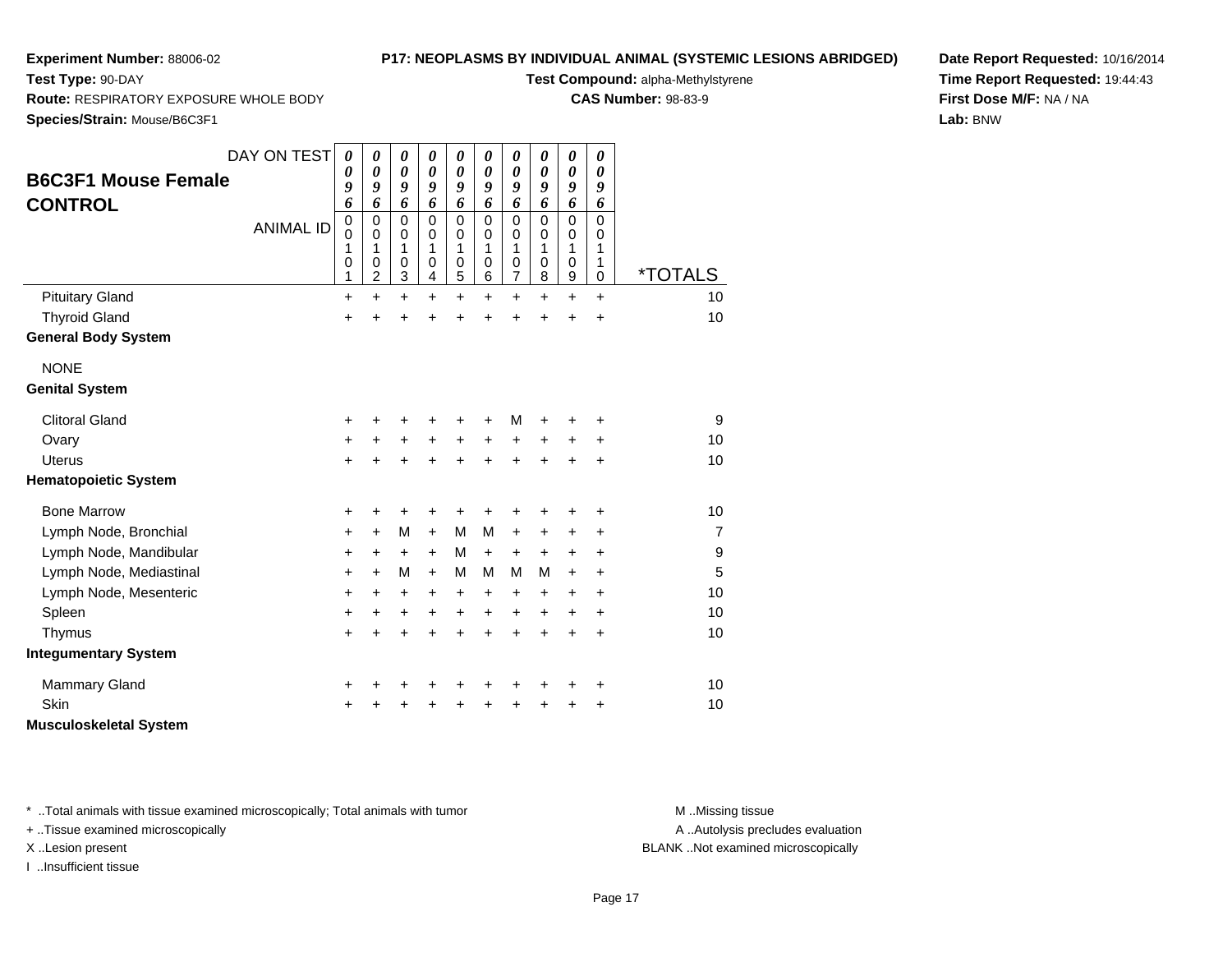**Test Type:** 90-DAY

# **P17: NEOPLASMS BY INDIVIDUAL ANIMAL (SYSTEMIC LESIONS ABRIDGED)**

**Test Compound:** alpha-Methylstyrene

**CAS Number:** 98-83-9

**Date Report Requested:** 10/16/2014**Time Report Requested:** 19:44:43**First Dose M/F:** NA / NA**Lab:** BNW

| <b>Route:</b> RESPIRATORY EXPOSURE WHOLE BODY |  |  |
|-----------------------------------------------|--|--|
|                                               |  |  |

**Species/Strain:** Mouse/B6C3F1

| <b>B6C3F1 Mouse Female</b><br><b>CONTROL</b>      | DAY ON TEST<br><b>ANIMAL ID</b> | 0<br>$\boldsymbol{\theta}$<br>9<br>6<br>$\mathbf 0$<br>0<br>1<br>0<br>1 | 0<br>0<br>9<br>6<br>$\mathbf 0$<br>0<br>1<br>0<br>$\overline{2}$ | 0<br>0<br>9<br>6<br>$\mathbf 0$<br>0<br>1<br>0<br>3 | 0<br>0<br>9<br>6<br>0<br>0<br>1<br>0<br>4 | 0<br>0<br>9<br>6<br>0<br>0<br>1<br>0<br>5 | 0<br>0<br>9<br>6<br>$\mathbf 0$<br>0<br>1<br>0<br>6 | 0<br>0<br>9<br>6<br>$\mathbf 0$<br>0<br>1<br>0<br>7 | 0<br>0<br>9<br>6<br>$\mathbf 0$<br>0<br>1<br>$\mathbf 0$<br>8 | 0<br>0<br>9<br>6<br>$\mathbf 0$<br>$\mathbf 0$<br>1<br>$\mathbf 0$<br>9 | 0<br>0<br>9<br>6<br>$\Omega$<br>0<br>1<br>1<br>$\mathbf 0$ | <i><b>*TOTALS</b></i> |
|---------------------------------------------------|---------------------------------|-------------------------------------------------------------------------|------------------------------------------------------------------|-----------------------------------------------------|-------------------------------------------|-------------------------------------------|-----------------------------------------------------|-----------------------------------------------------|---------------------------------------------------------------|-------------------------------------------------------------------------|------------------------------------------------------------|-----------------------|
| Bone                                              |                                 | $\ddot{}$                                                               | $\ddot{}$                                                        | $\ddot{}$                                           | $\ddot{}$                                 | $\ddot{}$                                 | $\ddot{}$                                           | $\ddot{}$                                           | $\ddot{}$                                                     | $\ddot{}$                                                               | $\ddot{}$                                                  | 10                    |
| <b>Nervous System</b>                             |                                 |                                                                         |                                                                  |                                                     |                                           |                                           |                                                     |                                                     |                                                               |                                                                         |                                                            |                       |
| <b>Brain</b>                                      |                                 | $\pm$                                                                   |                                                                  | +                                                   |                                           |                                           |                                                     |                                                     |                                                               |                                                                         | $\ddot{}$                                                  | 10                    |
| <b>Respiratory System</b>                         |                                 |                                                                         |                                                                  |                                                     |                                           |                                           |                                                     |                                                     |                                                               |                                                                         |                                                            |                       |
| Larynx                                            |                                 | +                                                                       |                                                                  | +                                                   |                                           | +                                         |                                                     |                                                     |                                                               |                                                                         | ٠                                                          | 10                    |
| Lung                                              |                                 | $\ddot{}$                                                               | $\pm$                                                            | $\ddot{}$                                           | $\ddot{}$                                 | +                                         | $\ddot{}$                                           | $\pm$                                               | $\ddot{}$                                                     | $\ddot{}$                                                               | ÷                                                          | 10                    |
| <b>Nose</b>                                       |                                 | $\ddot{}$                                                               | +                                                                | +                                                   | $\ddot{}$                                 | $\ddot{}$                                 | $\ddot{}$                                           | +                                                   | $\ddot{}$                                                     | $\ddot{}$                                                               | +                                                          | 10                    |
| Trachea                                           |                                 | $\ddot{}$                                                               |                                                                  | +                                                   |                                           | +                                         | +                                                   | +                                                   | ÷                                                             | ÷                                                                       | +                                                          | 10                    |
| <b>Special Senses System</b>                      |                                 |                                                                         |                                                                  |                                                     |                                           |                                           |                                                     |                                                     |                                                               |                                                                         |                                                            |                       |
| Eye                                               |                                 | +                                                                       |                                                                  |                                                     |                                           |                                           |                                                     |                                                     |                                                               |                                                                         | $\ddot{}$                                                  | 10                    |
| <b>Harderian Gland</b>                            |                                 | $+$                                                                     |                                                                  | +                                                   | +                                         | $\ddot{}$                                 | $\ddot{}$                                           | +                                                   | $\ddot{}$                                                     | +                                                                       | +                                                          | 10                    |
| <b>Urinary System</b>                             |                                 |                                                                         |                                                                  |                                                     |                                           |                                           |                                                     |                                                     |                                                               |                                                                         |                                                            |                       |
| Kidney                                            |                                 | +                                                                       |                                                                  |                                                     |                                           |                                           |                                                     |                                                     |                                                               |                                                                         | +                                                          | 10                    |
| <b>Urinary Bladder</b><br><b>SYSTEMIC LESIONS</b> |                                 | $\ddot{}$                                                               |                                                                  |                                                     |                                           | +                                         | +                                                   | +                                                   | $\ddot{}$                                                     | +                                                                       | +                                                          | 10                    |
| Multiple Organ                                    |                                 | +                                                                       |                                                                  |                                                     |                                           |                                           |                                                     |                                                     |                                                               |                                                                         | +                                                          | 10                    |

\* ..Total animals with tissue examined microscopically; Total animals with tumor **M** . Missing tissue M ..Missing tissue

+ ..Tissue examined microscopically

I ..Insufficient tissue

A ..Autolysis precludes evaluation

X ..Lesion present BLANK ..Not examined microscopically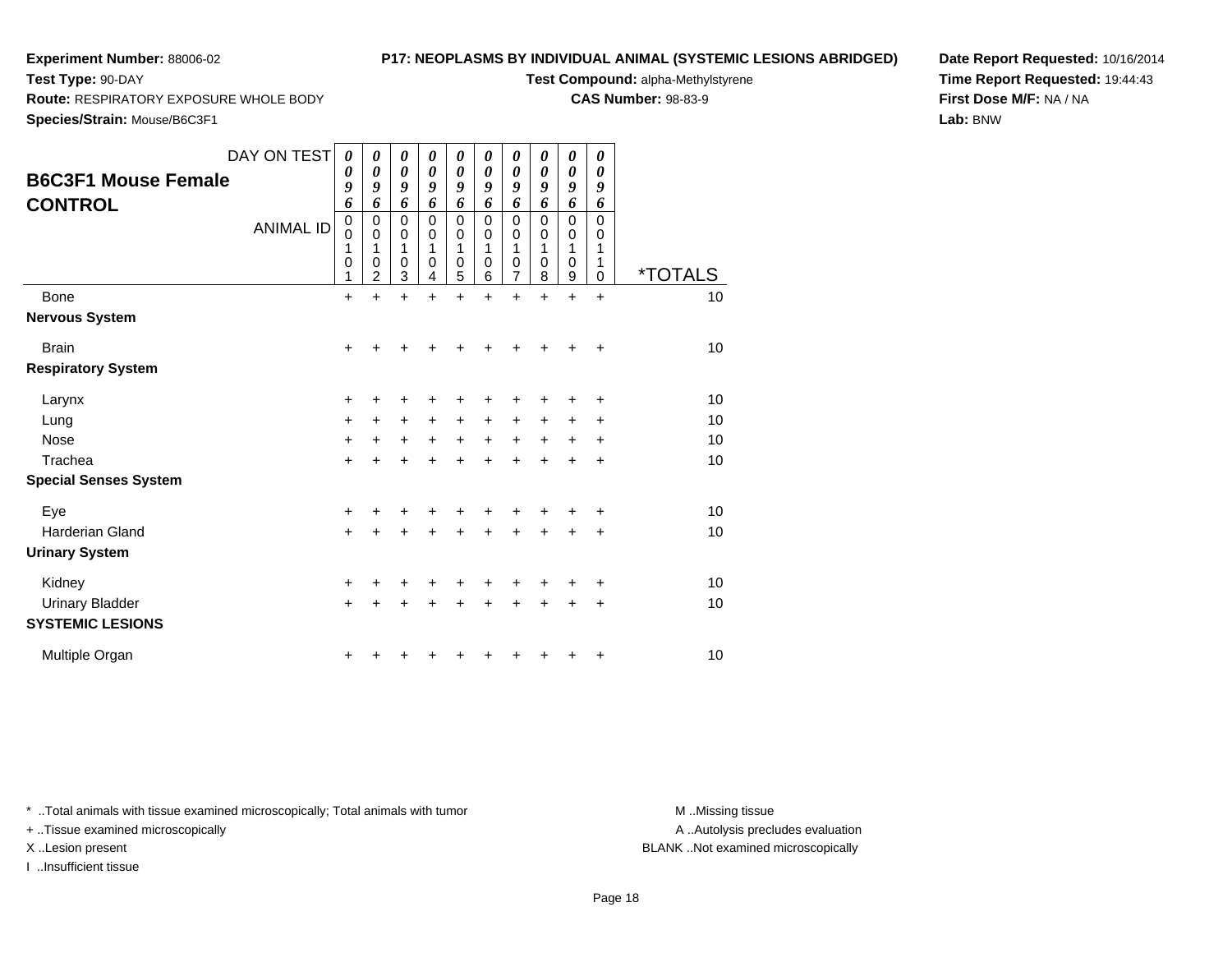**Test Type:** 90-DAY

## **P17: NEOPLASMS BY INDIVIDUAL ANIMAL (SYSTEMIC LESIONS ABRIDGED)**

**Test Compound:** alpha-Methylstyrene**CAS Number:** 98-83-9

**Route:** RESPIRATORY EXPOSURE WHOLE BODY

**Species/Strain:** Mouse/B6C3F1

**Date Report Requested:** 10/16/2014**Time Report Requested:** 19:44:44**First Dose M/F:** NA / NA**Lab:** BNW

| Species/Strain: Mouse/B6C3F1                                                   |                  |                                                   |                                                          |                                                   |                                                   |                                                          |                                                                  |                                                                  |                                         |                                                          |                                        |                       |
|--------------------------------------------------------------------------------|------------------|---------------------------------------------------|----------------------------------------------------------|---------------------------------------------------|---------------------------------------------------|----------------------------------------------------------|------------------------------------------------------------------|------------------------------------------------------------------|-----------------------------------------|----------------------------------------------------------|----------------------------------------|-----------------------|
| <b>B6C3F1 Mouse Female</b><br><b>75 PPM</b>                                    | DAY ON TEST      | $\boldsymbol{\theta}$<br>0<br>9<br>6              | $\boldsymbol{\theta}$<br>$\boldsymbol{\theta}$<br>9<br>6 | $\pmb{\theta}$<br>$\boldsymbol{\theta}$<br>9<br>6 | $\pmb{\theta}$<br>$\boldsymbol{\theta}$<br>9<br>6 | $\boldsymbol{\theta}$<br>$\boldsymbol{\theta}$<br>9<br>6 | $\boldsymbol{\theta}$<br>$\boldsymbol{\theta}$<br>9<br>$\pmb{6}$ | $\pmb{\theta}$<br>$\boldsymbol{\theta}$<br>$\boldsymbol{g}$<br>6 | 0<br>$\pmb{\theta}$<br>9<br>6           | $\pmb{\theta}$<br>$\pmb{\theta}$<br>9<br>6               | $\pmb{\theta}$<br>0<br>9<br>6          |                       |
|                                                                                | <b>ANIMAL ID</b> | $\mathbf 0$<br>$\pmb{0}$<br>3<br>$\mathbf 0$<br>1 | 0<br>$\pmb{0}$<br>3<br>$\pmb{0}$<br>$\overline{2}$       | 0<br>$\mathbf 0$<br>$\,$ 3 $\,$<br>$\pmb{0}$<br>3 | 0<br>$\mathbf 0$<br>3<br>$\pmb{0}$<br>4           | 0<br>$\pmb{0}$<br>$\mathbf{3}$<br>$\pmb{0}$<br>5         | 0<br>0<br>3<br>$\pmb{0}$<br>6                                    | 0<br>0<br>3<br>$\mathbf 0$<br>7                                  | $\pmb{0}$<br>0<br>3<br>$\mathsf 0$<br>8 | $\pmb{0}$<br>$\mathbf 0$<br>$\sqrt{3}$<br>$\pmb{0}$<br>9 | 0<br>$\mathbf 0$<br>3<br>1<br>$\Omega$ | <i><b>*TOTALS</b></i> |
| <b>Alimentary System</b>                                                       |                  |                                                   |                                                          |                                                   |                                                   |                                                          |                                                                  |                                                                  |                                         |                                                          |                                        |                       |
| Liver<br><b>Cardiovascular System</b>                                          |                  | +                                                 |                                                          |                                                   |                                                   |                                                          |                                                                  | +                                                                | ٠                                       | $\ddot{}$                                                | $\ddot{}$                              | 10                    |
| <b>NONE</b><br><b>Endocrine System</b>                                         |                  |                                                   |                                                          |                                                   |                                                   |                                                          |                                                                  |                                                                  |                                         |                                                          |                                        |                       |
| <b>NONE</b><br><b>General Body System</b>                                      |                  |                                                   |                                                          |                                                   |                                                   |                                                          |                                                                  |                                                                  |                                         |                                                          |                                        |                       |
| <b>NONE</b><br><b>Genital System</b>                                           |                  |                                                   |                                                          |                                                   |                                                   |                                                          |                                                                  |                                                                  |                                         |                                                          |                                        |                       |
| <b>NONE</b><br><b>Hematopoietic System</b>                                     |                  |                                                   |                                                          |                                                   |                                                   |                                                          |                                                                  |                                                                  |                                         |                                                          |                                        |                       |
| <b>NONE</b><br><b>Integumentary System</b>                                     |                  |                                                   |                                                          |                                                   |                                                   |                                                          |                                                                  |                                                                  |                                         |                                                          |                                        |                       |
| <b>NONE</b><br><b>Musculoskeletal System</b>                                   |                  |                                                   |                                                          |                                                   |                                                   |                                                          |                                                                  |                                                                  |                                         |                                                          |                                        |                       |
| <b>NONE</b><br><b>Nervous System</b>                                           |                  |                                                   |                                                          |                                                   |                                                   |                                                          |                                                                  |                                                                  |                                         |                                                          |                                        |                       |
| <b>NONE</b>                                                                    |                  |                                                   |                                                          |                                                   |                                                   |                                                          |                                                                  |                                                                  |                                         |                                                          |                                        |                       |
| * Total animals with tissue examined microscopically; Total animals with tumor |                  |                                                   |                                                          |                                                   |                                                   |                                                          |                                                                  |                                                                  |                                         |                                                          |                                        | M Missing tissue      |

+ ..Tissue examined microscopically

I ..Insufficient tissue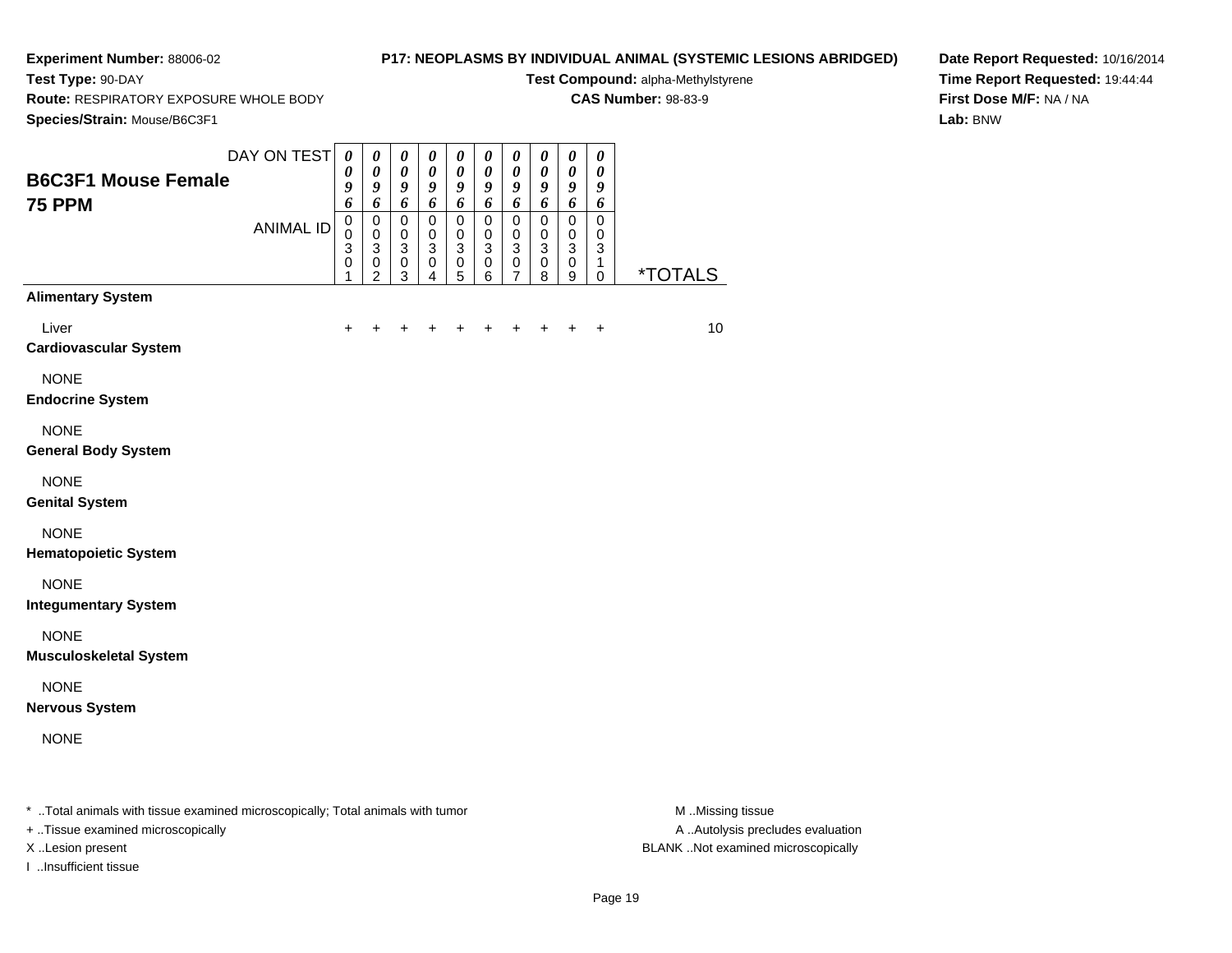**Test Type:** 90-DAY

## **P17: NEOPLASMS BY INDIVIDUAL ANIMAL (SYSTEMIC LESIONS ABRIDGED)**

**Test Compound:** alpha-Methylstyrene

**CAS Number:** 98-83-9

**Species/Strain:** Mouse/B6C3F1

**Route:** RESPIRATORY EXPOSURE WHOLE BODY

**Date Report Requested:** 10/16/2014**Time Report Requested:** 19:44:44**First Dose M/F:** NA / NA**Lab:** BNW

| <b>B6C3F1 Mouse Female</b><br><b>75 PPM</b> | DAY ON TEST<br><b>ANIMAL ID</b> | $\boldsymbol{\theta}$<br>$\boldsymbol{\theta}$<br>9<br>6<br>0<br>$\pmb{0}$ | 0<br>0<br>9<br>6<br>0<br>$\mathbf 0$ | 0<br>$\boldsymbol{\theta}$<br>9<br>6<br>$\Omega$<br>0 | 0<br>0<br>9<br>6<br>0<br>0 | 0<br>0<br>9<br>6<br>0<br>$\boldsymbol{0}$ | 0<br>0<br>9<br>6<br>0<br>$\mathbf 0$ | 0<br>$\boldsymbol{\theta}$<br>9<br>6<br>0<br>0 | 0<br>$\boldsymbol{\theta}$<br>9<br>6<br>$\Omega$<br>0 | 0<br>0<br>9<br>6<br>0<br>0 | 0<br>0<br>9<br>6<br>$\Omega$<br>0 |                       |
|---------------------------------------------|---------------------------------|----------------------------------------------------------------------------|--------------------------------------|-------------------------------------------------------|----------------------------|-------------------------------------------|--------------------------------------|------------------------------------------------|-------------------------------------------------------|----------------------------|-----------------------------------|-----------------------|
|                                             |                                 | 3<br>$\mathbf 0$                                                           | 3<br>$\mathbf 0$<br>$\overline{2}$   | 3<br>$\mathbf 0$<br>3                                 | 3<br>0<br>4                | $\overline{3}$<br>$\mathbf 0$<br>5        | 3<br>0<br>6                          | 3<br>$\mathbf 0$<br>7                          | 3<br>$\mathbf 0$<br>8                                 | 3<br>$\mathbf 0$<br>9      | 3<br>$\Omega$                     | <i><b>*TOTALS</b></i> |
| <b>Respiratory System</b>                   |                                 |                                                                            |                                      |                                                       |                            |                                           |                                      |                                                |                                                       |                            |                                   |                       |
| <b>Nose</b><br><b>Special Senses System</b> |                                 | $+$                                                                        |                                      | +                                                     | +                          |                                           |                                      |                                                | $\ddot{}$                                             | $+$                        | $\overline{+}$                    | 10                    |
| <b>NONE</b><br><b>Urinary System</b>        |                                 |                                                                            |                                      |                                                       |                            |                                           |                                      |                                                |                                                       |                            |                                   |                       |
| <b>NONE</b><br><b>SYSTEMIC LESIONS</b>      |                                 |                                                                            |                                      |                                                       |                            |                                           |                                      |                                                |                                                       |                            |                                   |                       |
| Multiple Organ                              |                                 | ٠                                                                          |                                      |                                                       |                            |                                           |                                      |                                                |                                                       |                            | ÷                                 | 10                    |

\* ..Total animals with tissue examined microscopically; Total animals with tumor **M** . Missing tissue M ..Missing tissue

+ ..Tissue examined microscopically

I ..Insufficient tissue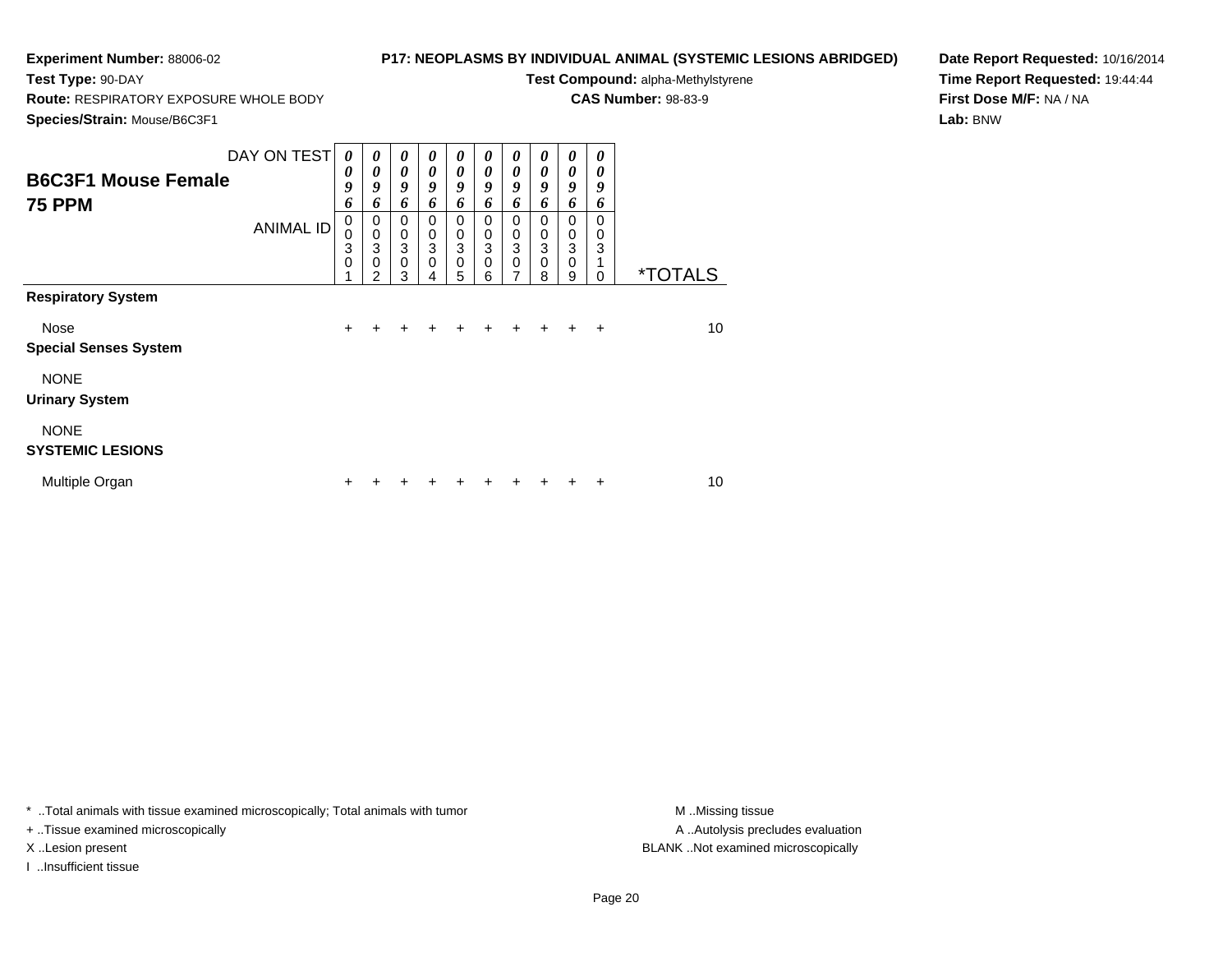**Test Type:** 90-DAY

## **P17: NEOPLASMS BY INDIVIDUAL ANIMAL (SYSTEMIC LESIONS ABRIDGED)**

**Test Compound:** alpha-Methylstyrene**CAS Number:** 98-83-9

**Route:** RESPIRATORY EXPOSURE WHOLE BODY

**Species/Strain:** Mouse/B6C3F1

**Date Report Requested:** 10/16/2014**Time Report Requested:** 19:44:44**First Dose M/F:** NA / NA**Lab:** BNW

| <b>B6C3F1 Mouse Female</b><br><b>150 PPM</b> | DAY ON TEST      | $\pmb{\theta}$<br>0<br>9<br>6 | $\boldsymbol{\theta}$<br>$\boldsymbol{\theta}$<br>9<br>6     | $\pmb{\theta}$<br>$\pmb{\theta}$<br>9<br>6                     | 0<br>$\boldsymbol{\theta}$<br>9<br>6                       | 0<br>$\boldsymbol{\theta}$<br>9<br>6                         | $\boldsymbol{\theta}$<br>$\pmb{\theta}$<br>9<br>6                  | $\pmb{\theta}$<br>$\pmb{\theta}$<br>9<br>6                     | $\pmb{\theta}$<br>$\pmb{\theta}$<br>9<br>6                   | 0<br>$\pmb{\theta}$<br>9<br>6                      | 0<br>$\pmb{\theta}$<br>9<br>6                   |                       |
|----------------------------------------------|------------------|-------------------------------|--------------------------------------------------------------|----------------------------------------------------------------|------------------------------------------------------------|--------------------------------------------------------------|--------------------------------------------------------------------|----------------------------------------------------------------|--------------------------------------------------------------|----------------------------------------------------|-------------------------------------------------|-----------------------|
|                                              | <b>ANIMAL ID</b> | $\pmb{0}$<br>0<br>5<br>0<br>1 | $\mathsf 0$<br>$\mathbf 0$<br>5<br>$\,0\,$<br>$\overline{c}$ | $\mathsf 0$<br>$\mathbf 0$<br>$\overline{5}$<br>$\pmb{0}$<br>3 | $\pmb{0}$<br>$\mathbf 0$<br>$\overline{5}$<br>$\,0\,$<br>4 | $\pmb{0}$<br>$\pmb{0}$<br>$\overline{5}$<br>$\mathbf 0$<br>5 | $\mathsf 0$<br>$\mathbf 0$<br>$\overline{5}$<br>$\pmb{0}$<br>$\,6$ | $\mathbf 0$<br>$\mathbf 0$<br>$\overline{5}$<br>$\pmb{0}$<br>7 | $\pmb{0}$<br>$\pmb{0}$<br>$\overline{5}$<br>$\mathbf 0$<br>8 | $\pmb{0}$<br>$\pmb{0}$<br>$\overline{5}$<br>0<br>9 | $\mathbf 0$<br>$\,0\,$<br>5<br>1<br>$\mathbf 0$ | <i><b>*TOTALS</b></i> |
| <b>Alimentary System</b>                     |                  |                               |                                                              |                                                                |                                                            |                                                              |                                                                    |                                                                |                                                              |                                                    |                                                 |                       |
| Liver<br><b>Cardiovascular System</b>        |                  | $\ddot{}$                     | +                                                            | +                                                              | +                                                          |                                                              |                                                                    |                                                                | $\ddot{}$                                                    |                                                    | $\ddot{}$                                       | 10                    |
| <b>NONE</b><br><b>Endocrine System</b>       |                  |                               |                                                              |                                                                |                                                            |                                                              |                                                                    |                                                                |                                                              |                                                    |                                                 |                       |
| <b>NONE</b><br><b>General Body System</b>    |                  |                               |                                                              |                                                                |                                                            |                                                              |                                                                    |                                                                |                                                              |                                                    |                                                 |                       |
| <b>NONE</b><br><b>Genital System</b>         |                  |                               |                                                              |                                                                |                                                            |                                                              |                                                                    |                                                                |                                                              |                                                    |                                                 |                       |
| <b>NONE</b><br><b>Hematopoietic System</b>   |                  |                               |                                                              |                                                                |                                                            |                                                              |                                                                    |                                                                |                                                              |                                                    |                                                 |                       |
| <b>NONE</b><br><b>Integumentary System</b>   |                  |                               |                                                              |                                                                |                                                            |                                                              |                                                                    |                                                                |                                                              |                                                    |                                                 |                       |
| <b>NONE</b><br><b>Musculoskeletal System</b> |                  |                               |                                                              |                                                                |                                                            |                                                              |                                                                    |                                                                |                                                              |                                                    |                                                 |                       |
| <b>NONE</b><br><b>Nervous System</b>         |                  |                               |                                                              |                                                                |                                                            |                                                              |                                                                    |                                                                |                                                              |                                                    |                                                 |                       |
|                                              |                  |                               |                                                              |                                                                |                                                            |                                                              |                                                                    |                                                                |                                                              |                                                    |                                                 |                       |

+ ..Tissue examined microscopically

I ..Insufficient tissue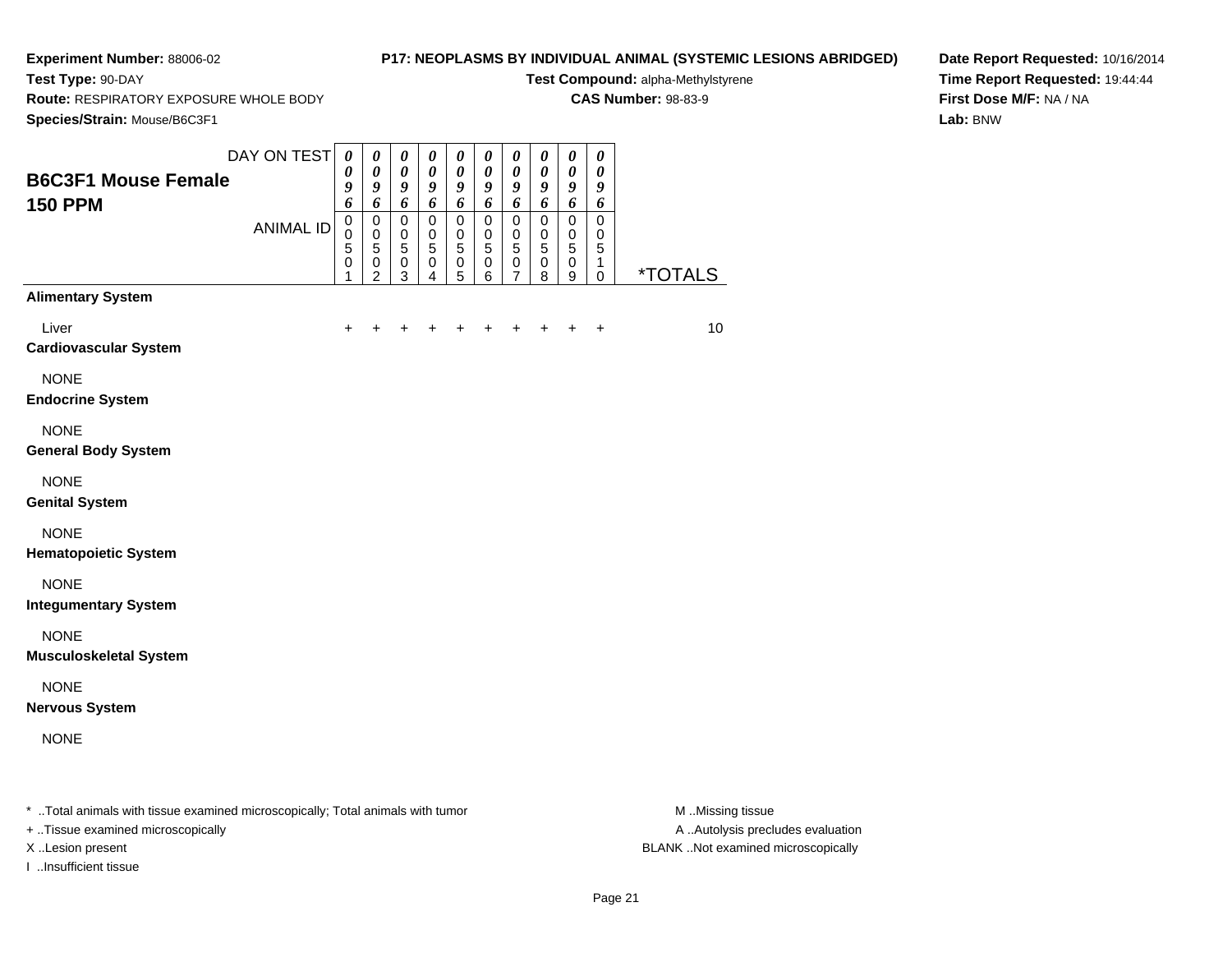**Test Type:** 90-DAY

## **P17: NEOPLASMS BY INDIVIDUAL ANIMAL (SYSTEMIC LESIONS ABRIDGED)**

**Test Compound:** alpha-Methylstyrene

**CAS Number:** 98-83-9

**Species/Strain:** Mouse/B6C3F1

**Route:** RESPIRATORY EXPOSURE WHOLE BODY

**Date Report Requested:** 10/16/2014**Time Report Requested:** 19:44:44**First Dose M/F:** NA / NA**Lab:** BNW

| <b>B6C3F1 Mouse Female</b><br><b>150 PPM</b> | DAY ON TEST<br><b>ANIMAL ID</b> | $\boldsymbol{\theta}$<br>0<br>9<br>6<br>0<br>0<br>5<br>$\mathbf 0$ | $\boldsymbol{\theta}$<br>0<br>9<br>6<br>0<br>$\mathbf 0$<br>5<br>0 | $\boldsymbol{\theta}$<br>0<br>9<br>6<br>0<br>$\begin{array}{c} 0 \\ 5 \end{array}$<br>$\mathbf 0$ | 0<br>0<br>9<br>6<br>0<br>0<br>5<br>0 | $\theta$<br>0<br>9<br>6<br>0<br>$\begin{array}{c} 0 \\ 5 \end{array}$<br>$\mathbf 0$ | 0<br>$\theta$<br>9<br>6<br>0<br>0<br>5<br>0 | 0<br>0<br>9<br>6<br>0<br>$\begin{smallmatrix}0\\5\end{smallmatrix}$<br>$\mathbf 0$ | 0<br>0<br>9<br>6<br>$\Omega$<br>0<br>5<br>0 | 0<br>$\boldsymbol{\theta}$<br>9<br>6<br>0<br>$\pmb{0}$<br>$\overline{5}$<br>$\mathbf 0$ | 0<br>0<br>9<br>6<br>0<br>0<br>5<br>1 |                       |
|----------------------------------------------|---------------------------------|--------------------------------------------------------------------|--------------------------------------------------------------------|---------------------------------------------------------------------------------------------------|--------------------------------------|--------------------------------------------------------------------------------------|---------------------------------------------|------------------------------------------------------------------------------------|---------------------------------------------|-----------------------------------------------------------------------------------------|--------------------------------------|-----------------------|
|                                              |                                 |                                                                    | $\mathfrak{p}$                                                     | 3                                                                                                 | 4                                    | 5                                                                                    | 6                                           | $\overline{ }$                                                                     | 8                                           | 9                                                                                       | 0                                    | <i><b>*TOTALS</b></i> |
| <b>Respiratory System</b>                    |                                 |                                                                    |                                                                    |                                                                                                   |                                      |                                                                                      |                                             |                                                                                    |                                             |                                                                                         |                                      |                       |
| Nose                                         |                                 | $\ddot{}$                                                          | +                                                                  | +                                                                                                 | $\div$                               | ÷                                                                                    | $\ddot{}$                                   | $\div$                                                                             | $+$                                         | $\ddot{}$                                                                               | $\ddot{}$                            | 10                    |
| <b>Special Senses System</b>                 |                                 |                                                                    |                                                                    |                                                                                                   |                                      |                                                                                      |                                             |                                                                                    |                                             |                                                                                         |                                      |                       |
| <b>NONE</b>                                  |                                 |                                                                    |                                                                    |                                                                                                   |                                      |                                                                                      |                                             |                                                                                    |                                             |                                                                                         |                                      |                       |
| <b>Urinary System</b>                        |                                 |                                                                    |                                                                    |                                                                                                   |                                      |                                                                                      |                                             |                                                                                    |                                             |                                                                                         |                                      |                       |
| <b>NONE</b><br><b>SYSTEMIC LESIONS</b>       |                                 |                                                                    |                                                                    |                                                                                                   |                                      |                                                                                      |                                             |                                                                                    |                                             |                                                                                         |                                      |                       |
| Multiple Organ                               |                                 | ٠                                                                  |                                                                    |                                                                                                   |                                      |                                                                                      |                                             |                                                                                    |                                             |                                                                                         |                                      | 10                    |

\* ..Total animals with tissue examined microscopically; Total animals with tumor **M** . Missing tissue M ..Missing tissue

+ ..Tissue examined microscopically

I ..Insufficient tissue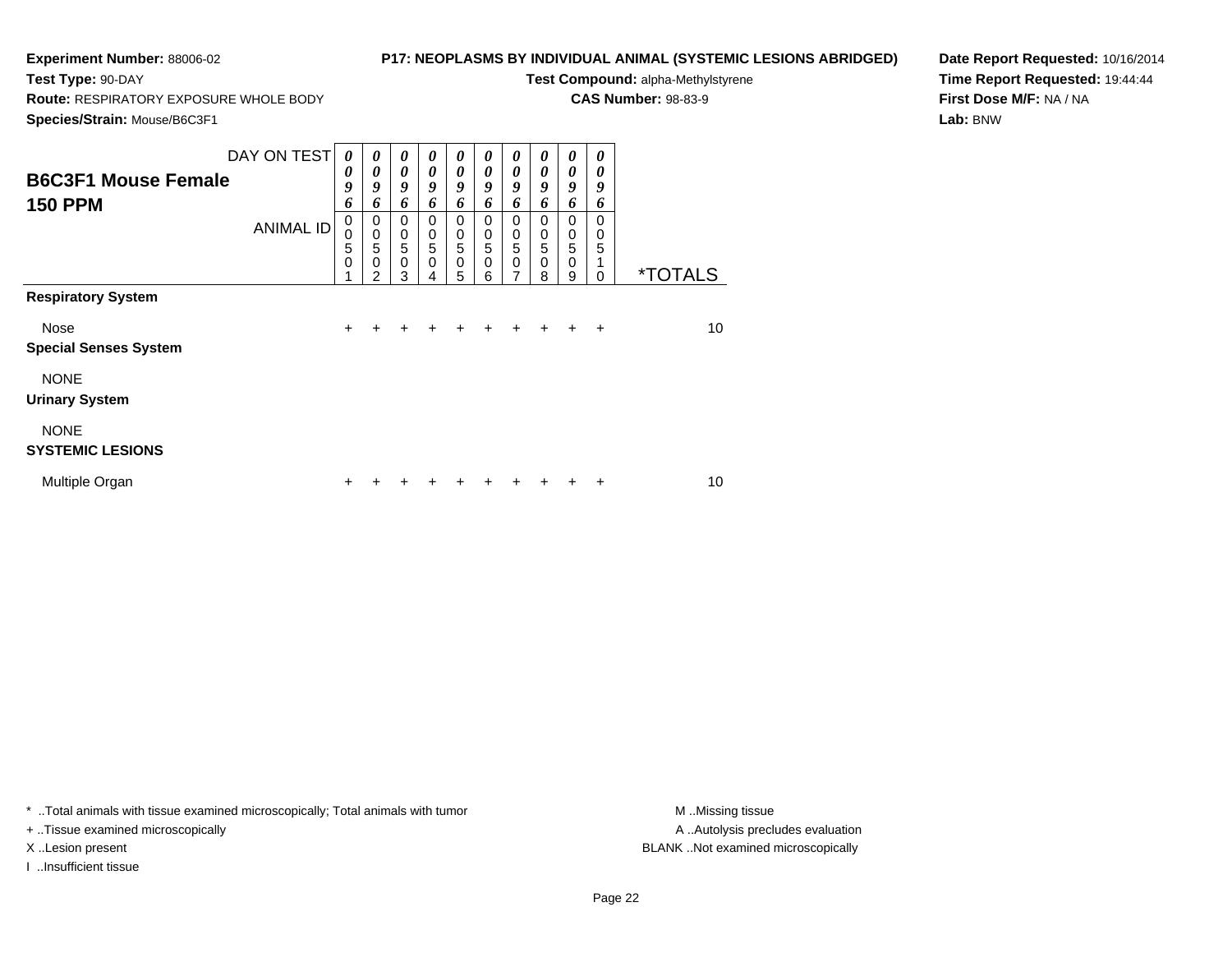**Test Type:** 90-DAY

## **P17: NEOPLASMS BY INDIVIDUAL ANIMAL (SYSTEMIC LESIONS ABRIDGED)**

**Test Compound:** alpha-Methylstyrene**CAS Number:** 98-83-9

**Route:** RESPIRATORY EXPOSURE WHOLE BODY

**Species/Strain:** Mouse/B6C3F1

**Date Report Requested:** 10/16/2014**Time Report Requested:** 19:44:44**First Dose M/F:** NA / NA**Lab:** BNW

| <b>B6C3F1 Mouse Female</b><br><b>300 PPM</b>            | DAY ON TEST<br><b>ANIMAL ID</b> | 0<br>$\boldsymbol{\theta}$<br>9<br>6<br>$\mathbf 0$<br>$\mathbf 0$<br>$\overline{7}$<br>$\mathbf 0$<br>1 | 0<br>$\boldsymbol{\theta}$<br>9<br>6<br>$\pmb{0}$<br>$\mathbf 0$<br>$\overline{7}$<br>$\pmb{0}$<br>$\overline{2}$ | 0<br>$\boldsymbol{\theta}$<br>9<br>6<br>$\mathbf 0$<br>$\pmb{0}$<br>$\overline{7}$<br>$\pmb{0}$<br>3 | 0<br>$\boldsymbol{\theta}$<br>9<br>6<br>$\pmb{0}$<br>$\mathbf 0$<br>$\overline{7}$<br>0<br>$\overline{4}$ | 0<br>$\boldsymbol{\theta}$<br>9<br>6<br>$\pmb{0}$<br>$\mathbf 0$<br>$\overline{7}$<br>0<br>5 | 0<br>$\boldsymbol{\theta}$<br>9<br>6<br>$\pmb{0}$<br>$\mathbf 0$<br>$\overline{7}$<br>0<br>6 | 0<br>$\pmb{\theta}$<br>9<br>6<br>$\pmb{0}$<br>$\mathbf 0$<br>$\overline{7}$<br>0<br>$\overline{7}$ | 0<br>$\pmb{\theta}$<br>9<br>6<br>$\mathbf 0$<br>$\mathbf 0$<br>$\overline{7}$<br>$\mathbf 0$<br>8 | 0<br>$\boldsymbol{\theta}$<br>9<br>6<br>$\mathbf 0$<br>$\mathbf 0$<br>$\overline{7}$<br>$\mathbf 0$<br>$\boldsymbol{9}$ | 0<br>0<br>9<br>6<br>$\mathbf 0$<br>$\mathbf 0$<br>$\overline{7}$<br>$\mathbf{1}$<br>$\mathbf 0$ | <i><b>*TOTALS</b></i> |
|---------------------------------------------------------|---------------------------------|----------------------------------------------------------------------------------------------------------|-------------------------------------------------------------------------------------------------------------------|------------------------------------------------------------------------------------------------------|-----------------------------------------------------------------------------------------------------------|----------------------------------------------------------------------------------------------|----------------------------------------------------------------------------------------------|----------------------------------------------------------------------------------------------------|---------------------------------------------------------------------------------------------------|-------------------------------------------------------------------------------------------------------------------------|-------------------------------------------------------------------------------------------------|-----------------------|
| <b>Alimentary System</b><br>Liver                       |                                 | $\ddot{}$                                                                                                | $\ddot{}$                                                                                                         | +                                                                                                    |                                                                                                           | +                                                                                            |                                                                                              |                                                                                                    |                                                                                                   |                                                                                                                         | $\ddot{}$                                                                                       | 10                    |
| <b>Cardiovascular System</b>                            |                                 |                                                                                                          |                                                                                                                   |                                                                                                      |                                                                                                           |                                                                                              |                                                                                              |                                                                                                    |                                                                                                   |                                                                                                                         |                                                                                                 |                       |
| <b>NONE</b><br><b>Endocrine System</b>                  |                                 |                                                                                                          |                                                                                                                   |                                                                                                      |                                                                                                           |                                                                                              |                                                                                              |                                                                                                    |                                                                                                   |                                                                                                                         |                                                                                                 |                       |
| <b>NONE</b><br><b>General Body System</b>               |                                 |                                                                                                          |                                                                                                                   |                                                                                                      |                                                                                                           |                                                                                              |                                                                                              |                                                                                                    |                                                                                                   |                                                                                                                         |                                                                                                 |                       |
| <b>NONE</b><br><b>Genital System</b>                    |                                 |                                                                                                          |                                                                                                                   |                                                                                                      |                                                                                                           |                                                                                              |                                                                                              |                                                                                                    |                                                                                                   |                                                                                                                         |                                                                                                 |                       |
| Ovary<br>Teratoma Benign<br><b>Hematopoietic System</b> |                                 |                                                                                                          |                                                                                                                   |                                                                                                      |                                                                                                           |                                                                                              |                                                                                              |                                                                                                    |                                                                                                   | $\ddot{}$<br>X                                                                                                          |                                                                                                 | 1<br>1                |
| <b>NONE</b><br><b>Integumentary System</b>              |                                 |                                                                                                          |                                                                                                                   |                                                                                                      |                                                                                                           |                                                                                              |                                                                                              |                                                                                                    |                                                                                                   |                                                                                                                         |                                                                                                 |                       |
| <b>NONE</b><br><b>Musculoskeletal System</b>            |                                 |                                                                                                          |                                                                                                                   |                                                                                                      |                                                                                                           |                                                                                              |                                                                                              |                                                                                                    |                                                                                                   |                                                                                                                         |                                                                                                 |                       |
| <b>NONE</b><br><b>Nervous System</b>                    |                                 |                                                                                                          |                                                                                                                   |                                                                                                      |                                                                                                           |                                                                                              |                                                                                              |                                                                                                    |                                                                                                   |                                                                                                                         |                                                                                                 |                       |

\* ..Total animals with tissue examined microscopically; Total animals with tumor **M** . Missing tissue M ..Missing tissue

+ ..Tissue examined microscopically

I ..Insufficient tissue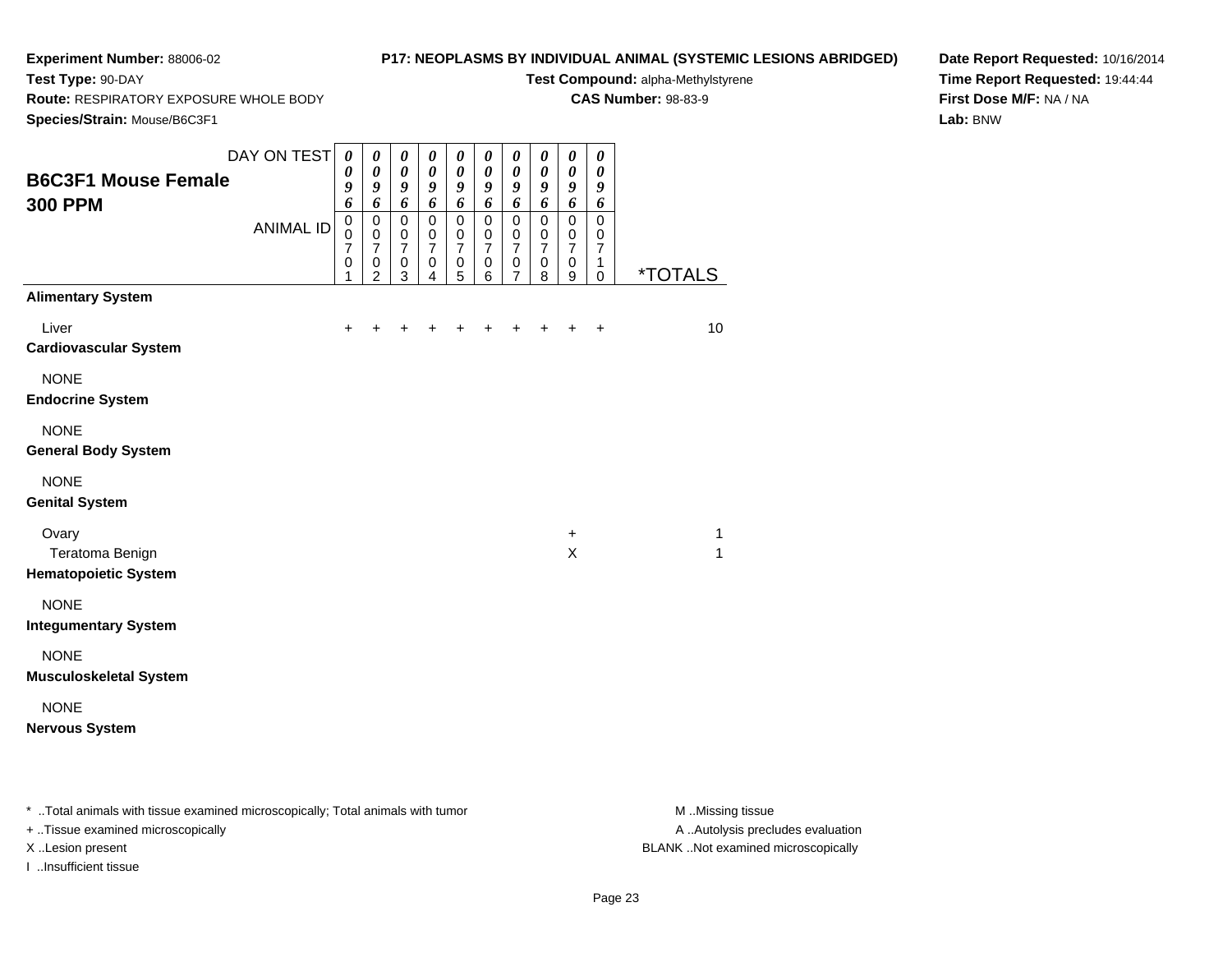**Test Type:** 90-DAY

## **P17: NEOPLASMS BY INDIVIDUAL ANIMAL (SYSTEMIC LESIONS ABRIDGED)**

**Test Compound:** alpha-Methylstyrene

**CAS Number:** 98-83-9

**Species/Strain:** Mouse/B6C3F1

**Route:** RESPIRATORY EXPOSURE WHOLE BODY

**Date Report Requested:** 10/16/2014**Time Report Requested:** 19:44:44**First Dose M/F:** NA / NA**Lab:** BNW

| <b>B6C3F1 Mouse Female</b><br><b>300 PPM</b> | DAY ON TEST<br><b>ANIMAL ID</b> | $\boldsymbol{\theta}$<br>0<br>9<br>6<br>$\pmb{0}$<br>$\mathbf 0$<br>7<br>$\mathbf 0$ | 0<br>0<br>9<br>6<br>0<br>$\mathbf 0$<br>7<br>0<br>$\overline{2}$ | 0<br>0<br>9<br>6<br>0<br>0<br>7<br>$\mathbf 0$<br>3 | 0<br>0<br>9<br>6<br>0<br>0<br>7<br>0 | 0<br>$\boldsymbol{\theta}$<br>9<br>6<br>0<br>$\pmb{0}$<br>7<br>$\mathbf 0$<br>5 | 0<br>0<br>$\boldsymbol{g}$<br>6<br>0<br>$\mathbf 0$<br>$\overline{7}$<br>$\mathbf 0$ | 0<br>0<br>9<br>6<br>0<br>$\pmb{0}$<br>7<br>$\pmb{0}$<br>7 | 0<br>0<br>9<br>6<br>$\Omega$<br>$\mathbf 0$<br>7<br>$\mathbf 0$ | 0<br>0<br>9<br>6<br>$\Omega$<br>$\mathbf 0$<br>7<br>0 | 0<br>0<br>9<br>6<br>$\Omega$<br>0<br>7<br>1 | <i><b>*TOTALS</b></i> |
|----------------------------------------------|---------------------------------|--------------------------------------------------------------------------------------|------------------------------------------------------------------|-----------------------------------------------------|--------------------------------------|---------------------------------------------------------------------------------|--------------------------------------------------------------------------------------|-----------------------------------------------------------|-----------------------------------------------------------------|-------------------------------------------------------|---------------------------------------------|-----------------------|
| <b>NONE</b><br><b>Respiratory System</b>     |                                 |                                                                                      |                                                                  |                                                     | 4                                    |                                                                                 | 6                                                                                    |                                                           | 8                                                               | 9                                                     | 0                                           |                       |
| <b>Nose</b><br><b>Special Senses System</b>  |                                 | $\pm$                                                                                |                                                                  | $\div$                                              | $\div$                               |                                                                                 | $\ddot{}$                                                                            |                                                           | $+$                                                             | $\div$                                                | $\ddot{}$                                   | 10                    |
| Eye<br><b>Urinary System</b>                 |                                 |                                                                                      |                                                                  |                                                     |                                      |                                                                                 |                                                                                      |                                                           |                                                                 |                                                       | +                                           | 1                     |
| <b>NONE</b><br><b>SYSTEMIC LESIONS</b>       |                                 |                                                                                      |                                                                  |                                                     |                                      |                                                                                 |                                                                                      |                                                           |                                                                 |                                                       |                                             |                       |
| Multiple Organ                               |                                 |                                                                                      |                                                                  |                                                     |                                      |                                                                                 |                                                                                      |                                                           |                                                                 |                                                       |                                             | 10                    |

\* ..Total animals with tissue examined microscopically; Total animals with tumor **M** . Missing tissue M ..Missing tissue

+ ..Tissue examined microscopically

I ..Insufficient tissue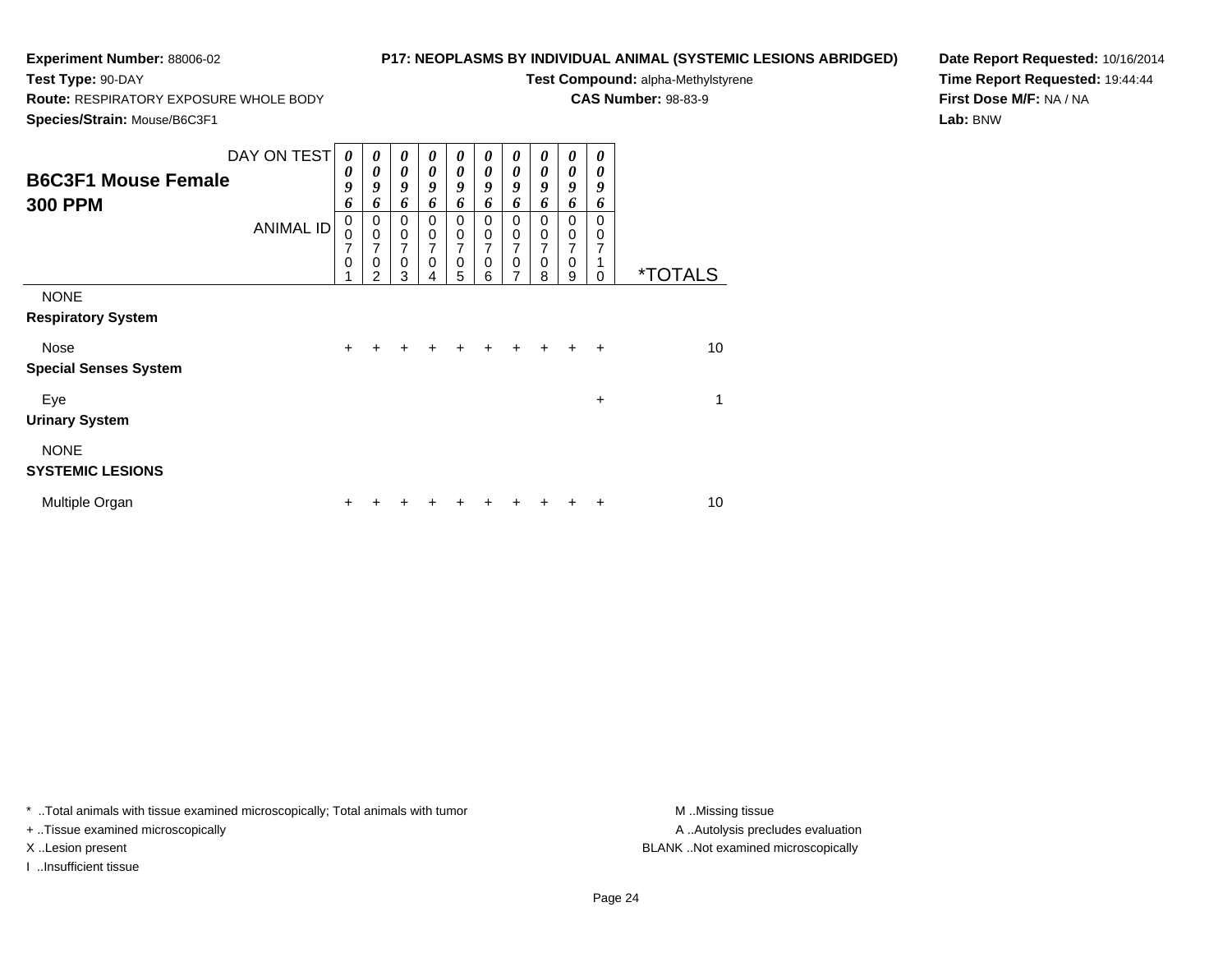**Test Type:** 90-DAY

## **P17: NEOPLASMS BY INDIVIDUAL ANIMAL (SYSTEMIC LESIONS ABRIDGED)**

**Test Compound:** alpha-Methylstyrene**CAS Number:** 98-83-9

**Route:** RESPIRATORY EXPOSURE WHOLE BODY

**Species/Strain:** Mouse/B6C3F1

**Date Report Requested:** 10/16/2014**Time Report Requested:** 19:44:44**First Dose M/F:** NA / NA**Lab:** BNW

| Species/Strain: Mouse/B6C3F1                                                   |                  |                                                          |                                                                  |                                                                         |                                                                             |                                             |                                                            |                                                   |                                                |                                                                |                                                          |                       |
|--------------------------------------------------------------------------------|------------------|----------------------------------------------------------|------------------------------------------------------------------|-------------------------------------------------------------------------|-----------------------------------------------------------------------------|---------------------------------------------|------------------------------------------------------------|---------------------------------------------------|------------------------------------------------|----------------------------------------------------------------|----------------------------------------------------------|-----------------------|
| <b>B6C3F1 Mouse Female</b><br><b>600 PPM</b>                                   | DAY ON TEST      | $\boldsymbol{\theta}$<br>$\boldsymbol{\theta}$<br>9<br>6 | $\boldsymbol{\theta}$<br>$\pmb{\theta}$<br>9<br>6                | $\boldsymbol{\theta}$<br>$\boldsymbol{\theta}$<br>9<br>$\boldsymbol{6}$ | $\pmb{\theta}$<br>$\boldsymbol{\theta}$<br>9<br>6                           | 0<br>$\boldsymbol{\theta}$<br>9<br>6        | $\pmb{\theta}$<br>$\pmb{\theta}$<br>9<br>6                 | $\boldsymbol{\theta}$<br>$\pmb{\theta}$<br>9<br>6 | 0<br>0<br>9<br>6                               | $\pmb{\theta}$<br>$\pmb{\theta}$<br>$\boldsymbol{9}$<br>6      | $\pmb{\theta}$<br>$\boldsymbol{\theta}$<br>9<br>6        |                       |
|                                                                                | <b>ANIMAL ID</b> | $\pmb{0}$<br>$\pmb{0}$<br>9<br>0<br>1                    | $\mathbf 0$<br>$\mathbf 0$<br>$\boldsymbol{9}$<br>$\pmb{0}$<br>2 | $\pmb{0}$<br>$\pmb{0}$<br>$\boldsymbol{9}$<br>$\pmb{0}$<br>3            | $\pmb{0}$<br>$\mathbf 0$<br>$\boldsymbol{9}$<br>$\pmb{0}$<br>$\overline{4}$ | $\mathbf 0$<br>$\,0\,$<br>9<br>$\,0\,$<br>5 | $\mathbf 0$<br>$\,0\,$<br>$\boldsymbol{9}$<br>$\,0\,$<br>6 | $\mathbf 0$<br>$\pmb{0}$<br>9<br>0<br>7           | $\mathbf 0$<br>0<br>$\boldsymbol{9}$<br>0<br>8 | $\mathbf 0$<br>$\pmb{0}$<br>$\boldsymbol{9}$<br>$\pmb{0}$<br>9 | $\mathbf 0$<br>$\mathbf 0$<br>$\boldsymbol{9}$<br>1<br>0 | <i><b>*TOTALS</b></i> |
| <b>Alimentary System</b>                                                       |                  |                                                          |                                                                  |                                                                         |                                                                             |                                             |                                                            |                                                   |                                                |                                                                |                                                          |                       |
| Liver<br><b>Cardiovascular System</b>                                          |                  | $\pm$                                                    | +                                                                | ٠                                                                       | ٠                                                                           |                                             | +                                                          | +                                                 | ٠                                              | $\ddot{}$                                                      | $\ddot{}$                                                | 10                    |
| <b>NONE</b><br><b>Endocrine System</b>                                         |                  |                                                          |                                                                  |                                                                         |                                                                             |                                             |                                                            |                                                   |                                                |                                                                |                                                          |                       |
| <b>NONE</b><br><b>General Body System</b>                                      |                  |                                                          |                                                                  |                                                                         |                                                                             |                                             |                                                            |                                                   |                                                |                                                                |                                                          |                       |
| <b>NONE</b><br><b>Genital System</b>                                           |                  |                                                          |                                                                  |                                                                         |                                                                             |                                             |                                                            |                                                   |                                                |                                                                |                                                          |                       |
| <b>NONE</b><br><b>Hematopoietic System</b>                                     |                  |                                                          |                                                                  |                                                                         |                                                                             |                                             |                                                            |                                                   |                                                |                                                                |                                                          |                       |
| <b>NONE</b><br><b>Integumentary System</b>                                     |                  |                                                          |                                                                  |                                                                         |                                                                             |                                             |                                                            |                                                   |                                                |                                                                |                                                          |                       |
| <b>NONE</b><br><b>Musculoskeletal System</b>                                   |                  |                                                          |                                                                  |                                                                         |                                                                             |                                             |                                                            |                                                   |                                                |                                                                |                                                          |                       |
| <b>NONE</b><br><b>Nervous System</b>                                           |                  |                                                          |                                                                  |                                                                         |                                                                             |                                             |                                                            |                                                   |                                                |                                                                |                                                          |                       |
| <b>NONE</b>                                                                    |                  |                                                          |                                                                  |                                                                         |                                                                             |                                             |                                                            |                                                   |                                                |                                                                |                                                          |                       |
| * Total animals with tissue examined microscopically; Total animals with tumor |                  |                                                          |                                                                  |                                                                         |                                                                             |                                             |                                                            |                                                   |                                                |                                                                |                                                          | M.Missing tissue      |

+ ..Tissue examined microscopically

I ..Insufficient tissue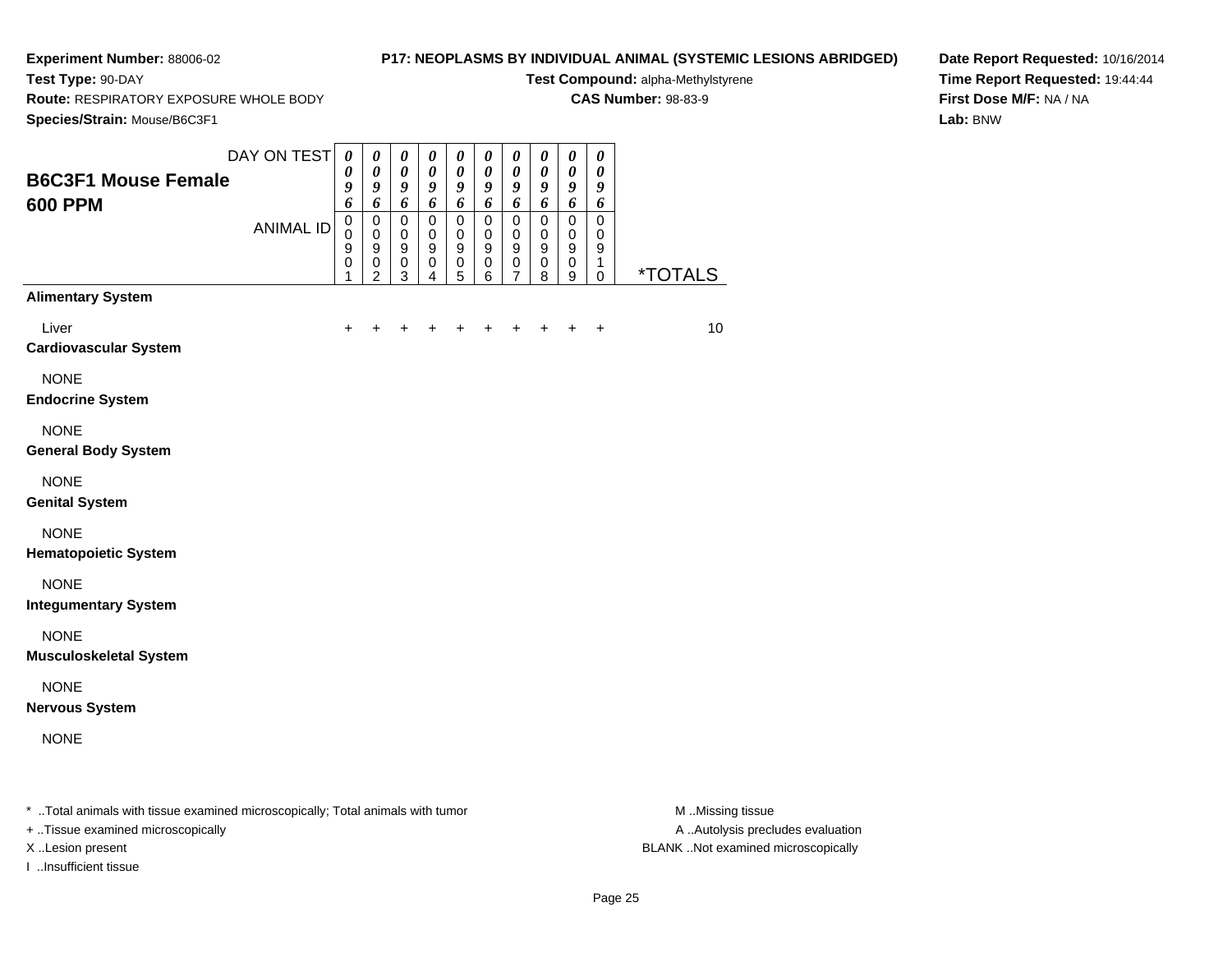**Test Type:** 90-DAY

## **P17: NEOPLASMS BY INDIVIDUAL ANIMAL (SYSTEMIC LESIONS ABRIDGED)**

**Test Compound:** alpha-Methylstyrene

**CAS Number:** 98-83-9

**Species/Strain:** Mouse/B6C3F1

**Route:** RESPIRATORY EXPOSURE WHOLE BODY

**Date Report Requested:** 10/16/2014**Time Report Requested:** 19:44:44**First Dose M/F:** NA / NA**Lab:** BNW

| <b>B6C3F1 Mouse Female</b><br><b>600 PPM</b> | DAY ON TEST<br><b>ANIMAL ID</b> | $\boldsymbol{\theta}$<br>0<br>9<br>6<br>0<br>$\mathbf 0$<br>9<br>$\mathbf 0$<br>4 | $\boldsymbol{\theta}$<br>$\boldsymbol{\theta}$<br>9<br>6<br>0<br>$\mathbf 0$<br>9<br>$\mathbf 0$ | 0<br>0<br>9<br>6<br>$\Omega$<br>0<br>$\boldsymbol{9}$<br>$\pmb{0}$ | 0<br>0<br>9<br>6<br>0<br>0<br>9<br>$\mathbf 0$ | 0<br>0<br>9<br>6<br>0<br>0<br>9<br>$\mathbf 0$ | 0<br>$\boldsymbol{\theta}$<br>9<br>6<br>$\Omega$<br>0<br>9<br>$\mathbf 0$ | 0<br>$\boldsymbol{\theta}$<br>9<br>6<br>0<br>0<br>9<br>$\mathbf 0$<br>7 | 0<br>$\boldsymbol{\theta}$<br>9<br>6<br>$\Omega$<br>0<br>9<br>$\mathbf 0$ | 0<br>0<br>9<br>6<br>0<br>0<br>9<br>$\mathbf 0$ | 0<br>0<br>9<br>6<br>0<br>0<br>9<br>1 | <i><b>*TOTALS</b></i> |
|----------------------------------------------|---------------------------------|-----------------------------------------------------------------------------------|--------------------------------------------------------------------------------------------------|--------------------------------------------------------------------|------------------------------------------------|------------------------------------------------|---------------------------------------------------------------------------|-------------------------------------------------------------------------|---------------------------------------------------------------------------|------------------------------------------------|--------------------------------------|-----------------------|
| <b>Respiratory System</b>                    |                                 |                                                                                   | $\overline{2}$                                                                                   | 3                                                                  | 4                                              | 5                                              | 6                                                                         |                                                                         | 8                                                                         | 9                                              | 0                                    |                       |
| Nose<br><b>Special Senses System</b>         |                                 | $\ddot{}$                                                                         |                                                                                                  | +                                                                  | +                                              |                                                | $\div$                                                                    |                                                                         | $+$                                                                       | $\ddot{}$                                      | $\overline{+}$                       | 10                    |
| <b>NONE</b><br><b>Urinary System</b>         |                                 |                                                                                   |                                                                                                  |                                                                    |                                                |                                                |                                                                           |                                                                         |                                                                           |                                                |                                      |                       |
| <b>NONE</b><br><b>SYSTEMIC LESIONS</b>       |                                 |                                                                                   |                                                                                                  |                                                                    |                                                |                                                |                                                                           |                                                                         |                                                                           |                                                |                                      |                       |
| Multiple Organ                               |                                 | +                                                                                 |                                                                                                  |                                                                    |                                                |                                                |                                                                           |                                                                         |                                                                           |                                                | ÷                                    | 10                    |

\* ..Total animals with tissue examined microscopically; Total animals with tumor **M** . Missing tissue M ..Missing tissue

+ ..Tissue examined microscopically

I ..Insufficient tissue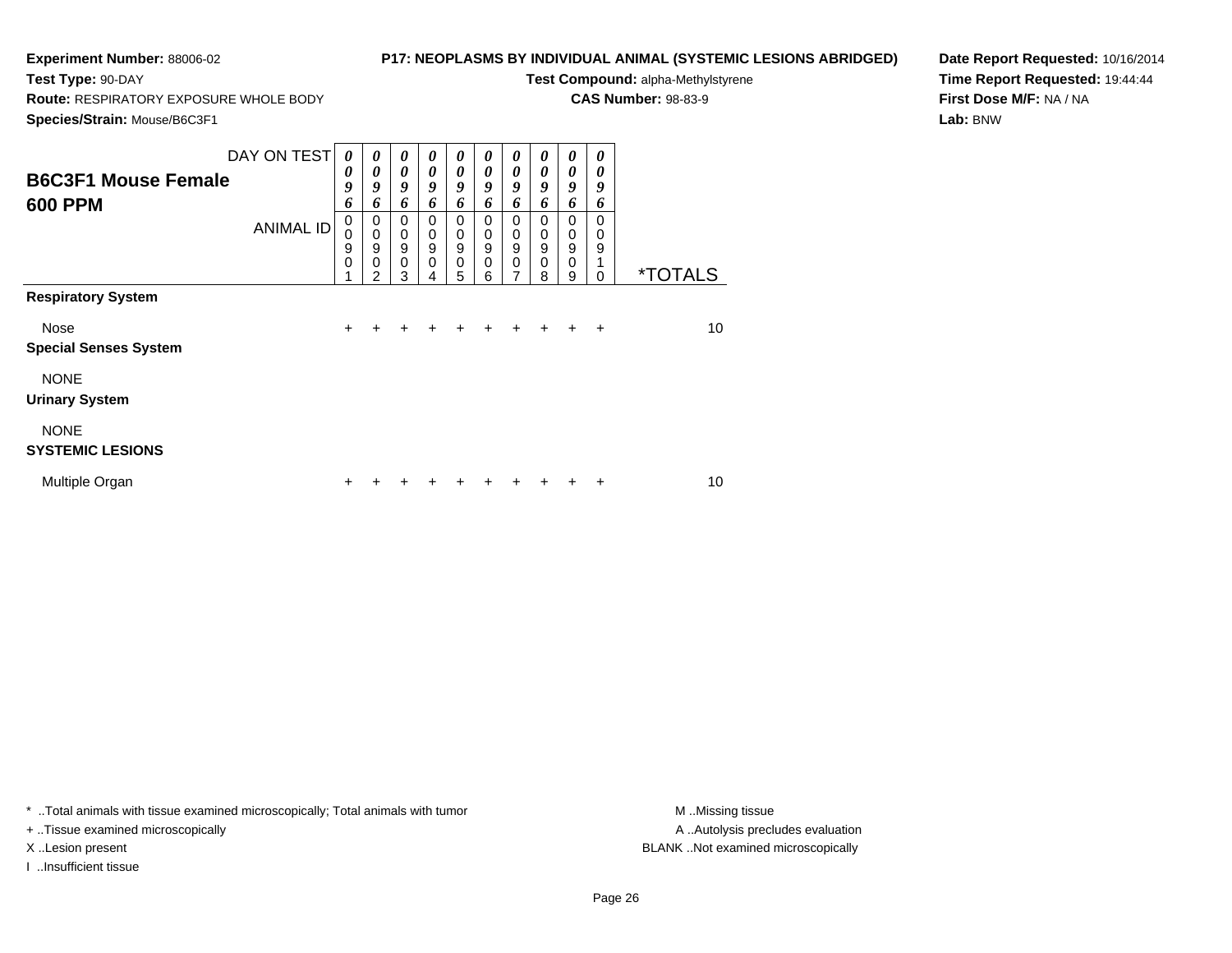**Test Type:** 90-DAY

## **P17: NEOPLASMS BY INDIVIDUAL ANIMAL (SYSTEMIC LESIONS ABRIDGED)**

**Test Compound:** alpha-Methylstyrene

**CAS Number:** 98-83-9

**Species/Strain:** Mouse/B6C3F1

**Route:** RESPIRATORY EXPOSURE WHOLE BODY

| Species/Strain: Mouse/B6C3F1                       |                  |                       |                                                                       |                                      |                                      |                                                          |                              |                                               |                                                          |                       |                                        |                       |
|----------------------------------------------------|------------------|-----------------------|-----------------------------------------------------------------------|--------------------------------------|--------------------------------------|----------------------------------------------------------|------------------------------|-----------------------------------------------|----------------------------------------------------------|-----------------------|----------------------------------------|-----------------------|
| <b>B6C3F1 Mouse Female</b><br><b>1000 PPM</b>      | DAY ON TEST      | 0<br>0<br>0<br>3      | $\boldsymbol{\theta}$<br>$\boldsymbol{\theta}$<br>0<br>$\mathfrak{z}$ | 0<br>$\boldsymbol{\theta}$<br>9<br>6 | 0<br>$\boldsymbol{\theta}$<br>9<br>6 | $\boldsymbol{\theta}$<br>$\boldsymbol{\theta}$<br>9<br>6 | 0<br>0<br>9<br>6             | 0<br>$\boldsymbol{\theta}$<br>9<br>6          | $\boldsymbol{\theta}$<br>$\boldsymbol{\theta}$<br>9<br>6 | 0<br>0<br>9<br>6      | 0<br>0<br>9<br>6                       |                       |
|                                                    | <b>ANIMAL ID</b> | 0<br>1<br>1<br>0<br>1 | 0<br>1<br>1<br>0<br>4                                                 | 0<br>1<br>1<br>0<br>$\overline{2}$   | 0<br>1<br>1<br>0<br>3                | $\mathbf 0$<br>1<br>1<br>0<br>5                          | $\Omega$<br>1<br>1<br>0<br>6 | $\mathbf{0}$<br>1<br>1<br>0<br>$\overline{7}$ | $\mathbf 0$<br>1<br>1<br>0<br>8                          | 0<br>1<br>1<br>0<br>9 | $\Omega$<br>1<br>1<br>1<br>$\mathsf 0$ | <i><b>*TOTALS</b></i> |
| <b>Alimentary System</b>                           |                  |                       |                                                                       |                                      |                                      |                                                          |                              |                                               |                                                          |                       |                                        |                       |
| Esophagus                                          |                  | +                     | +                                                                     | +                                    | +                                    |                                                          | +                            | +                                             |                                                          | +                     | +                                      | 10                    |
| Gallbladder                                        |                  | Α                     | Α                                                                     | +                                    | +                                    | $\mathbf{I}$                                             | +                            | +                                             | +                                                        | +                     | +                                      | 7                     |
| Intestine Large, Cecum                             |                  | $\ddot{}$             | A                                                                     | $\ddot{}$                            | +                                    | +                                                        | +                            | +                                             | +                                                        | +                     | $\ddot{}$                              | 9                     |
| Intestine Large, Colon                             |                  | +                     | +                                                                     | $\ddot{}$                            | +                                    | $\ddot{}$                                                | +                            | $\ddot{}$                                     | $\ddot{}$                                                | $\ddot{}$             | $\ddot{}$                              | 10                    |
| Intestine Large, Rectum                            |                  | $\ddot{}$             | A                                                                     | $\ddot{}$                            | +                                    | $\ddot{}$                                                | +                            | $\ddot{}$                                     | $\ddot{}$                                                | $\ddot{}$             | $\ddot{}$                              | 9                     |
| Intestine Small, Duodenum                          |                  | A                     | A                                                                     | $\ddot{}$                            | +                                    | $\ddot{}$                                                | +                            | $\ddot{}$                                     | $\ddot{}$                                                | $\ddot{}$             | $\ddot{}$                              | 8                     |
| Intestine Small, Ileum                             |                  | +                     | +                                                                     | +                                    | +                                    | $\ddot{}$                                                | +                            | +                                             | +                                                        | $\ddot{}$             | +                                      | 10                    |
| Intestine Small, Jejunum                           |                  | $\ddot{}$             | A                                                                     | $\ddot{}$                            | +                                    | +                                                        | +                            | +                                             | $\ddot{}$                                                | +                     | +                                      | 9                     |
| Liver                                              |                  | +                     | $\ddot{}$                                                             | +                                    | +                                    | +                                                        | +                            | +                                             | $\ddot{}$                                                | $\ddot{}$             | +                                      | 10                    |
| Pancreas                                           |                  | +                     | $\ddot{}$                                                             | +                                    | $\ddot{}$                            | $\ddot{}$                                                | +                            | $\ddot{}$                                     | $\ddot{}$                                                | +                     | $\ddot{}$                              | 10                    |
| Salivary Glands                                    |                  | $\ddot{}$             | $\ddot{}$                                                             | $\ddot{}$                            | $\ddot{}$                            | $\ddot{}$                                                | $\ddot{}$                    | $\ddot{}$                                     | $\ddot{}$                                                | $\ddot{}$             | $\ddot{}$                              | 10                    |
| Stomach, Forestomach                               |                  | +                     | $\ddot{}$                                                             | $\ddot{}$                            | $\ddot{}$                            | +                                                        | +                            | +                                             | $\ddot{}$                                                | $\ddot{}$             | $\ddot{}$                              | 10                    |
| Stomach, Glandular<br><b>Cardiovascular System</b> |                  | $\ddot{}$             | +                                                                     | $\ddot{}$                            | $\ddot{}$                            | $\ddot{}$                                                | $\ddot{}$                    | ÷                                             |                                                          | $\ddot{}$             | $\ddot{}$                              | 10                    |
| Heart                                              |                  | +                     |                                                                       |                                      |                                      |                                                          | +                            | +                                             |                                                          | +                     | $\ddot{}$                              | 10                    |
| <b>Endocrine System</b>                            |                  |                       |                                                                       |                                      |                                      |                                                          |                              |                                               |                                                          |                       |                                        |                       |
| <b>Adrenal Cortex</b>                              |                  | +                     | +                                                                     | +                                    | +                                    |                                                          | +                            | +                                             | +                                                        | +                     | +                                      | 10                    |
| Adrenal Medulla                                    |                  | +                     | +                                                                     | +                                    | +                                    | +                                                        | +                            | $\ddot{}$                                     | +                                                        | $\ddot{}$             | $\ddot{}$                              | 10                    |
| Islets, Pancreatic<br>Parathyroid Gland            |                  | +<br>T                | +<br>$\ddot{}$                                                        | +<br>M                               | $\pm$<br>$\ddot{}$                   | $\ddot{}$<br>$\ddot{}$                                   | +<br>$\ddot{}$               | $\ddot{}$<br>ı                                | $\ddot{}$<br>$\ddot{}$                                   | +<br>M                | $\pm$<br>$\ddot{}$                     | 10<br>6               |
|                                                    |                  |                       |                                                                       |                                      |                                      |                                                          |                              |                                               |                                                          |                       |                                        |                       |

\* ..Total animals with tissue examined microscopically; Total animals with tumor **M** . Missing tissue M ..Missing tissue

+ ..Tissue examined microscopically

I ..Insufficient tissue

**Date Report Requested:** 10/16/2014**Time Report Requested:** 19:44:44**First Dose M/F:** NA / NA**Lab:** BNW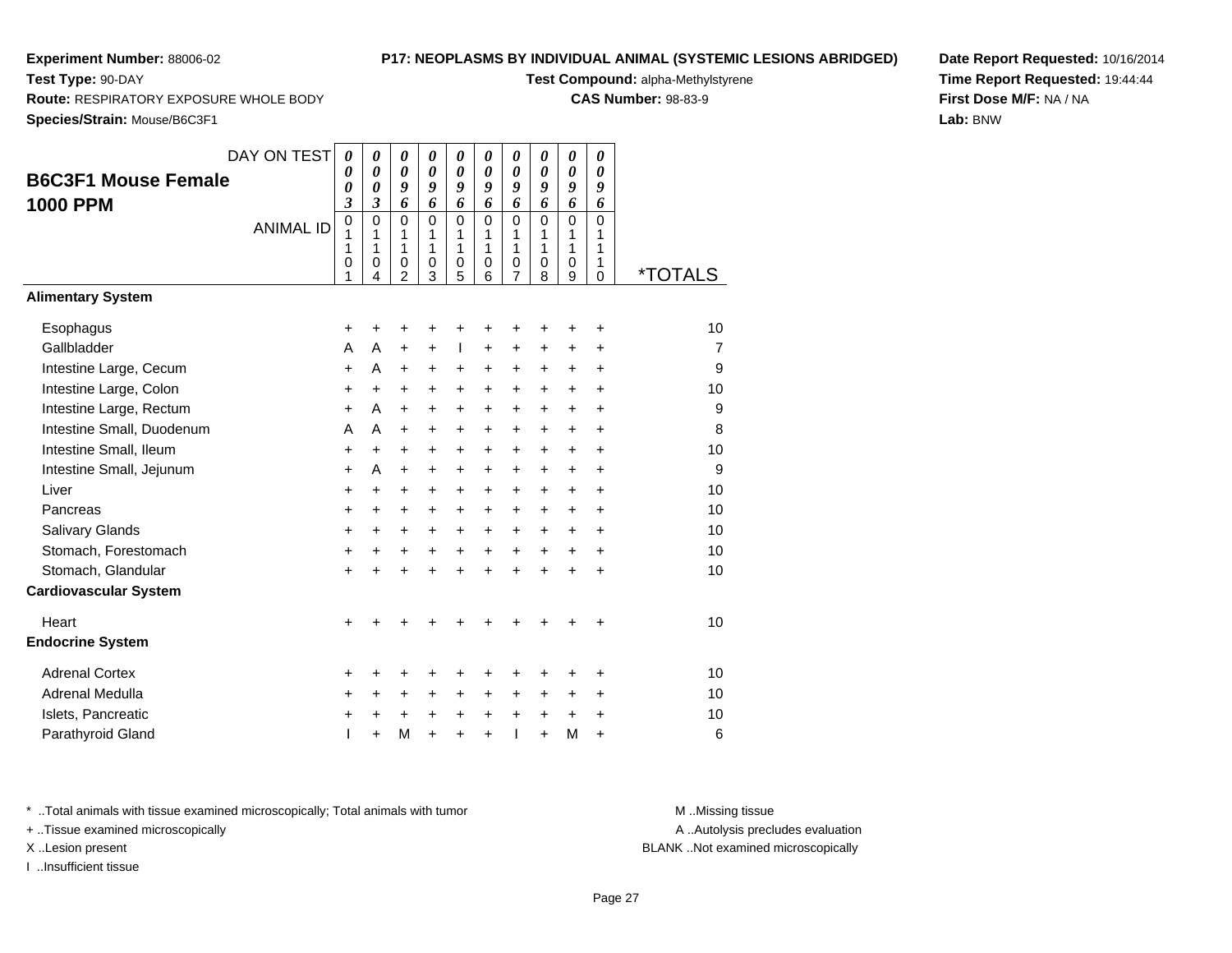**Test Type:** 90-DAY

## **P17: NEOPLASMS BY INDIVIDUAL ANIMAL (SYSTEMIC LESIONS ABRIDGED)**

**Test Compound:** alpha-Methylstyrene

**CAS Number:** 98-83-9

**Date Report Requested:** 10/16/2014**Time Report Requested:** 19:44:44**First Dose M/F:** NA / NA**Lab:** BNW

**Route:** RESPIRATORY EXPOSURE WHOLE BODY

**Species/Strain:** Mouse/B6C3F1

|                               | DAY ON TEST      | 0                       | 0                     | 0                     | $\boldsymbol{\theta}$ | 0                     | $\pmb{\theta}$   | 0                   | 0                     | 0                     | $\pmb{\theta}$   |                       |
|-------------------------------|------------------|-------------------------|-----------------------|-----------------------|-----------------------|-----------------------|------------------|---------------------|-----------------------|-----------------------|------------------|-----------------------|
| <b>B6C3F1 Mouse Female</b>    |                  | 0                       | $\boldsymbol{\theta}$ | $\boldsymbol{\theta}$ | $\boldsymbol{\theta}$ | $\boldsymbol{\theta}$ | 0                | 0                   | $\boldsymbol{\theta}$ | $\boldsymbol{\theta}$ | 0                |                       |
|                               |                  | 0                       | $\boldsymbol{\theta}$ | 9                     | 9                     | 9                     | 9                | 9                   | 9                     | 9                     | 9                |                       |
| <b>1000 PPM</b>               |                  | $\overline{\mathbf{3}}$ | 3                     | 6                     | 6                     | 6<br>$\mathbf 0$      | 6                | 6                   | 6<br>$\Omega$         | 6<br>$\mathbf 0$      | 6                |                       |
|                               | <b>ANIMAL ID</b> | $\overline{0}$<br>1     | 0<br>1                | $\Omega$<br>1         | $\Omega$<br>1         | 1                     | $\mathbf 0$<br>1 | 0<br>1              | 1                     | 1                     | $\mathbf 0$<br>1 |                       |
|                               |                  | 1                       | 1                     | 1                     | 1                     | 1                     | 1                | 1                   | 1                     | 1                     | 1                |                       |
|                               |                  | 0<br>1                  | 0<br>4                | 0<br>$\overline{c}$   | 0<br>3                | 0<br>5                | 0<br>6           | 0<br>$\overline{7}$ | 0<br>8                | 0<br>9                | 1<br>$\mathbf 0$ | <i><b>*TOTALS</b></i> |
| <b>Pituitary Gland</b>        |                  | +                       | +                     | $\ddot{}$             | $\ddot{}$             | $\ddot{}$             | +                | $\ddot{}$           | $\ddot{}$             | $\ddot{}$             | $+$              | 10                    |
| <b>Thyroid Gland</b>          |                  | $\ddot{}$               | $\ddot{}$             | $\ddot{}$             | ÷                     | $\ddot{}$             | $\ddot{}$        | $\ddot{}$           | $\ddot{}$             | $\ddot{}$             | $\ddot{}$        | 10                    |
| <b>General Body System</b>    |                  |                         |                       |                       |                       |                       |                  |                     |                       |                       |                  |                       |
| <b>NONE</b>                   |                  |                         |                       |                       |                       |                       |                  |                     |                       |                       |                  |                       |
|                               |                  |                         |                       |                       |                       |                       |                  |                     |                       |                       |                  |                       |
| <b>Genital System</b>         |                  |                         |                       |                       |                       |                       |                  |                     |                       |                       |                  |                       |
| <b>Clitoral Gland</b>         |                  | +                       | +                     | M                     |                       |                       | ٠                | М                   | +                     | +                     | ٠                | 8                     |
| Ovary                         |                  | +                       | $\ddot{}$             | +                     | $\ddot{}$             | $\ddot{}$             | $\ddot{}$        | $\ddot{}$           | $\ddot{}$             | +                     | $\ddot{}$        | 10                    |
| <b>Uterus</b>                 |                  | $\ddot{}$               |                       | $\ddot{}$             |                       | $\ddot{}$             | $\ddot{}$        | $\ddot{}$           | $\ddot{}$             | $\ddot{}$             | $\ddot{}$        | 10                    |
| <b>Hematopoietic System</b>   |                  |                         |                       |                       |                       |                       |                  |                     |                       |                       |                  |                       |
| <b>Bone Marrow</b>            |                  | +                       | +                     | +                     | +                     | +                     | +                | +                   | +                     | +                     | +                | 10                    |
| Lymph Node, Bronchial         |                  | +                       | M                     | $\ddot{}$             | $\ddot{}$             | $\ddot{}$             | +                | $\ddot{}$           | +                     | +                     | $\ddot{}$        | 9                     |
| Lymph Node, Mandibular        |                  | $\ddot{}$               | $\ddot{}$             | $\ddot{}$             | $+$                   | $+$                   | м                | м                   | $+$                   | $\ddot{}$             | $\ddot{}$        | 8                     |
| Lymph Node, Mediastinal       |                  | M                       | М                     | M                     | м                     | м                     | м                | м                   | м                     | $\ddot{}$             | $\ddot{}$        | $\overline{2}$        |
| Lymph Node, Mesenteric        |                  | +                       | $\ddot{}$             | $\ddot{}$             | $\ddot{}$             | $\ddot{}$             | $\ddot{}$        | $\ddot{}$           | +                     | $\ddot{}$             | $\ddot{}$        | 10                    |
| Spleen                        |                  | +                       | +                     | $\ddot{}$             | $\ddot{}$             | $\ddot{}$             | $\ddot{}$        | $\ddot{}$           | $\ddot{}$             | $\ddot{}$             | $\ddot{}$        | 10                    |
| Thymus                        |                  | $\ddot{}$               | $\ddot{}$             | $\ddot{}$             | $\ddot{}$             | $\ddot{}$             | $\ddot{}$        | $\ddot{}$           | $\ddot{}$             | $\ddot{}$             | $+$              | 10                    |
| <b>Integumentary System</b>   |                  |                         |                       |                       |                       |                       |                  |                     |                       |                       |                  |                       |
| <b>Mammary Gland</b>          |                  | +                       |                       | +                     |                       | +                     |                  | +                   | +                     | +                     | +                | 10                    |
| Skin                          |                  | +                       |                       |                       |                       | +                     |                  | +                   | +                     |                       |                  | 10                    |
|                               |                  |                         |                       |                       |                       |                       |                  |                     |                       | +                     | +                |                       |
| <b>Musculoskeletal System</b> |                  |                         |                       |                       |                       |                       |                  |                     |                       |                       |                  |                       |

\* ..Total animals with tissue examined microscopically; Total animals with tumor **M** . Missing tissue M ..Missing tissue

+ ..Tissue examined microscopically

I ..Insufficient tissue

A ..Autolysis precludes evaluation

X ..Lesion present BLANK ..Not examined microscopically